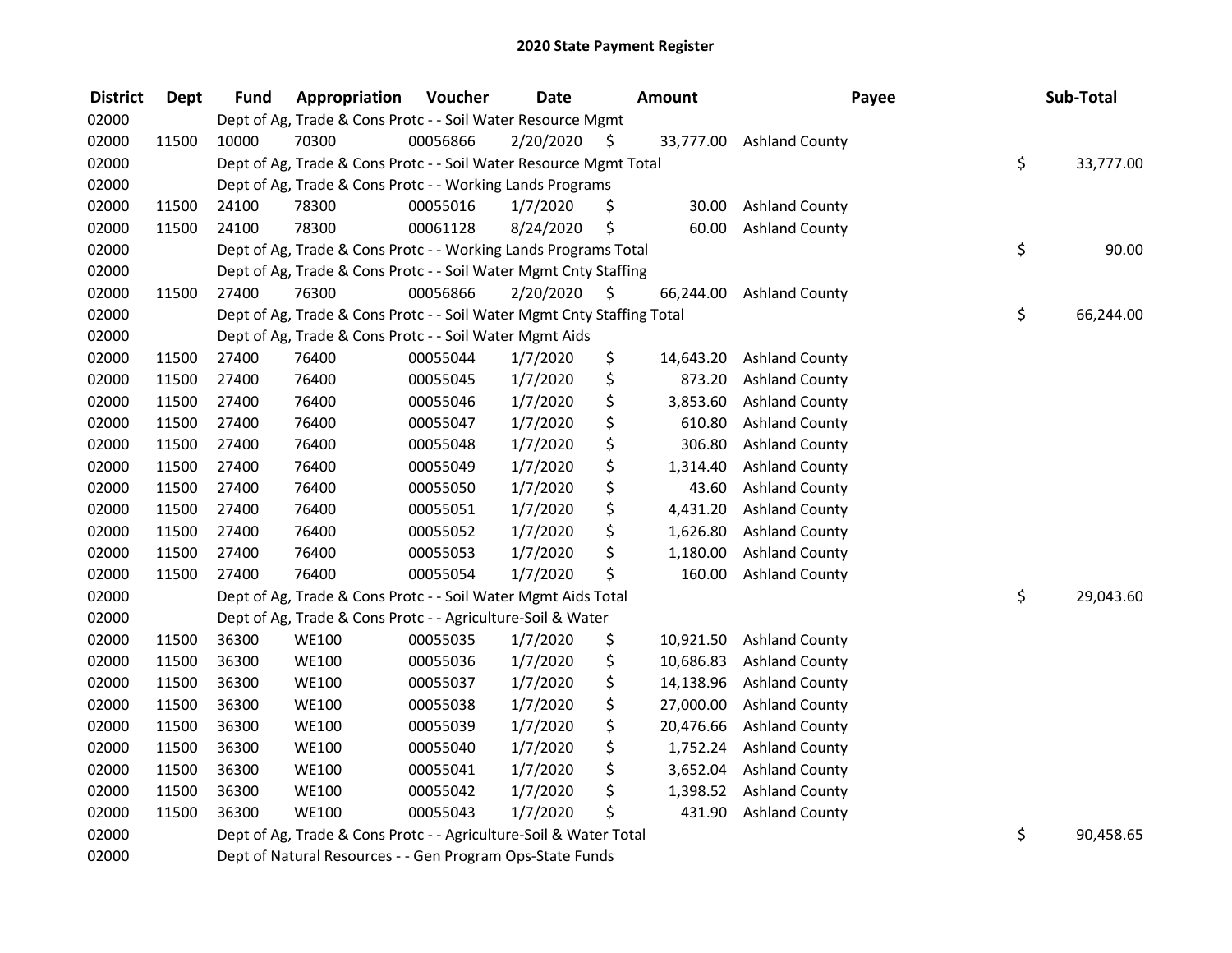| <b>District</b> | <b>Dept</b> | <b>Fund</b> | Appropriation                                                      | Voucher  | <b>Date</b>   |      | Amount    |                          | Payee | Sub-Total |
|-----------------|-------------|-------------|--------------------------------------------------------------------|----------|---------------|------|-----------|--------------------------|-------|-----------|
| 02000           | 37000       | 21200       | 16100                                                              | 00418707 | 6/22/2020     | \$   | 305.00    | <b>Ashland County</b>    |       |           |
| 02000           | 37000       | 21200       | 16100                                                              | 00418711 | 6/22/2020     | \$   | 305.00    | <b>Ashland County</b>    |       |           |
| 02000           |             |             | Dept of Natural Resources - - Gen Program Ops-State Funds Total    |          |               |      |           |                          | \$    | 610.00    |
| 02000           |             |             | Dept of Natural Resources - - Venison Processing                   |          |               |      |           |                          |       |           |
| 02000           | 37000       | 21200       | 54900                                                              | 00392228 | 3/13/2020     | \$   | 475.00    | <b>Ashland County</b>    |       |           |
| 02000           |             |             | Dept of Natural Resources - - Venison Processing Total             |          |               |      |           |                          | \$    | 475.00    |
| 02000           |             |             | Dept of Natural Resources - - Enf A - Atv & Utv Enforcement        |          |               |      |           |                          |       |           |
| 02000           | 37000       | 21200       | 55100                                                              | 00436241 | 9/18/2020     | -\$  |           | 44,538.29 Ashland County |       |           |
| 02000           |             |             | Dept of Natural Resources - - Enf A - Atv & Utv Enforcement Total  |          |               |      |           |                          | \$    | 44,538.29 |
| 02000           |             |             | Dept of Natural Resources - - Enf A - Snow Enforcement             |          |               |      |           |                          |       |           |
| 02000           | 37000       | 21200       | 55200                                                              | 00436420 | 9/24/2020     | \$   |           | 18,433.05 Ashland County |       |           |
| 02000           |             |             | Dept of Natural Resources - - Enf A - Snow Enforcement Total       |          |               |      |           |                          | \$    | 18,433.05 |
| 02000           |             |             | Dept of Natural Resources - - Wildlife Damage Claims & Abat        |          |               |      |           |                          |       |           |
| 02000           | 37000       | 21200       | 55300                                                              | 00392228 | 3/13/2020     | \$.  | 4,047.26  | <b>Ashland County</b>    |       |           |
| 02000           | 37000       | 21200       | 55300                                                              | 00413823 | 6/3/2020      | \$   | 8,307.17  | <b>Ashland County</b>    |       |           |
| 02000           | 37000       | 21200       | 55300                                                              | 00436861 | 9/24/2020     | \$   | 4,077.73  | <b>Ashland County</b>    |       |           |
| 02000           | 37000       | 21200       | 55300                                                              | 00449479 | 12/16/2020 \$ |      | 10,715.88 | <b>Ashland County</b>    |       |           |
| 02000           |             |             | Dept of Natural Resources - - Wildlife Damage Claims & Abat Total  |          |               |      |           |                          | \$    | 27,148.04 |
| 02000           |             |             | Dept of Natural Resources - - Ra- Fish, WI & Forestry              |          |               |      |           |                          |       |           |
| 02000           | 37000       | 21200       | 56400                                                              | 00400712 | 4/9/2020      | \$   |           | 1,883.55 Ashland County  |       |           |
| 02000           |             |             | Dept of Natural Resources - - Ra- Fish, WI & Forestry Total        |          |               |      |           |                          | \$    | 1,883.55  |
| 02000           |             |             | Dept of Natural Resources - - Resaids - Forest Croplnd & Mfl       |          |               |      |           |                          |       |           |
| 02000           | 37000       | 21200       | 56600                                                              | 00436083 | 9/21/2020     | S    |           | 38,790.56 Ashland County |       |           |
| 02000           |             |             | Dept of Natural Resources - - Resaids - Forest CropInd & Mfl Total |          |               |      |           |                          | \$    | 38,790.56 |
| 02000           |             |             | Dept of Natural Resources - - Resaids - County Forest Loans        |          |               |      |           |                          |       |           |
| 02000           | 37000       | 21200       | 56700                                                              | 00389698 | 2/18/2020     | - \$ |           | 20,152.60 Ashland County |       |           |
| 02000           |             |             | Dept of Natural Resources - - Resaids - County Forest Loans Total  |          |               |      |           |                          | \$    | 20,152.60 |
| 02000           |             |             | Dept of Natural Resources - - Ra- Suppl Snow Trail Aids            |          |               |      |           |                          |       |           |
| 02000           | 37000       | 21200       | 56900                                                              | 00397538 | 3/26/2020     | \$   |           | 21,008.81 Ashland County |       |           |
| 02000           |             |             | Dept of Natural Resources - - Ra- Suppl Snow Trail Aids Total      |          |               |      |           |                          | \$    | 21,008.81 |
| 02000           |             |             | Dept of Natural Resources - - Resaids - Cnty Forst & Admin         |          |               |      |           |                          |       |           |
| 02000           | 37000       | 21200       | 57200                                                              | 00395726 | 3/16/2020     | - \$ |           | 40,962.61 Ashland County |       |           |
| 02000           |             |             | Dept of Natural Resources - - Resaids - Cnty Forst & Admin Total   |          |               |      |           |                          | \$    | 40,962.61 |
| 02000           |             |             | Dept of Natural Resources - - Ra- Cnty Snow Trail & Area Aid       |          |               |      |           |                          |       |           |
| 02000           | 37000       | 21200       | 57400                                                              | 00431967 | 8/27/2020     | \$   |           | 1,770.00 Ashland County  |       |           |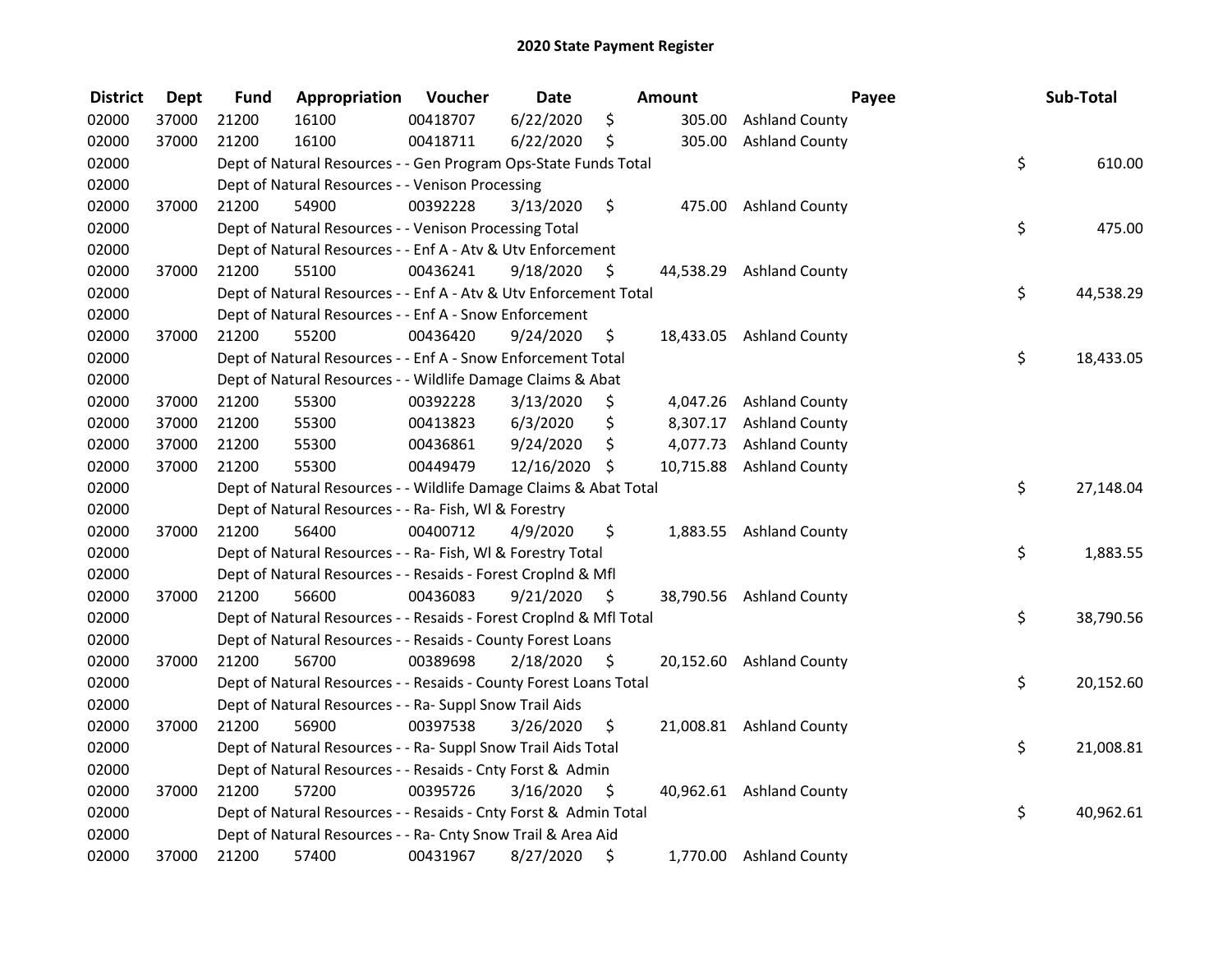| <b>District</b> | Dept  | Fund  | Appropriation                                                      | Voucher  | <b>Date</b>   |     | Amount    | Payee                    | Sub-Total       |
|-----------------|-------|-------|--------------------------------------------------------------------|----------|---------------|-----|-----------|--------------------------|-----------------|
| 02000           |       |       | Dept of Natural Resources - - Ra- Cnty Snow Trail & Area Aid Total |          |               |     |           |                          | \$<br>1,770.00  |
| 02000           |       |       | Dept of Natural Resources - - Ra- Snowmobile Trail Areas           |          |               |     |           |                          |                 |
| 02000           | 37000 | 21200 | 57500                                                              | 00431967 | 8/27/2020     | \$  | 29,535.00 | <b>Ashland County</b>    |                 |
| 02000           | 37000 | 21200 | 57500                                                              | 00433557 | 9/9/2020      | \$  | 30,630.00 | <b>Ashland County</b>    |                 |
| 02000           | 37000 | 21200 | 57500                                                              | 00438124 | 9/30/2020     | \$  |           | 28,871.28 Ashland County |                 |
| 02000           |       |       | Dept of Natural Resources - - Ra- Snowmobile Trail Areas Total     |          |               |     |           |                          | \$<br>89,036.28 |
| 02000           |       |       | Dept of Natural Resources - - Ra- Atv Prj Aids, Gas Tax Pymt       |          |               |     |           |                          |                 |
| 02000           | 37000 | 21200 | 57600                                                              | 00433500 | 9/3/2020      | \$  |           | 2,709.50 Ashland County  |                 |
| 02000           |       |       | Dept of Natural Resources - - Ra- Atv Prj Aids, Gas Tax Pymt Total |          |               |     |           |                          | \$<br>2,709.50  |
| 02000           |       |       | Dept of Natural Resources - - Resaids - Pymt In Lieu Tax Fed       |          |               |     |           |                          |                 |
| 02000           | 37000 | 21200 | 58400                                                              | 00410767 | 5/22/2020     | \$  | 12,462.00 | <b>Ashland County</b>    |                 |
| 02000           | 37000 | 21200 | 58400                                                              | 00439051 | 10/2/2020     | \$  | 55,148.54 | <b>Ashland County</b>    |                 |
| 02000           | 37000 | 21200 | 58400                                                              | 00443347 | 10/23/2020    | \$  |           | 4,111.72 Ashland County  |                 |
| 02000           |       |       | Dept of Natural Resources - - Resaids - Pymt In Lieu Tax Fed Total |          |               |     |           |                          | \$<br>71,722.26 |
| 02000           |       |       | Dept of Natural Resources - - Ea - Invasive Aqu & Lake Mon         |          |               |     |           |                          |                 |
| 02000           | 37000 | 21200 | 67800                                                              | 00385113 | 1/24/2020     | \$. | 2,000.00  | <b>Ashland County</b>    |                 |
| 02000           | 37000 | 21200 | 67800                                                              | 00411278 | 5/26/2020     | \$  | 23,475.24 | <b>Ashland County</b>    |                 |
| 02000           | 37000 | 21200 | 67800                                                              | 00452034 | 12/15/2020 \$ |     | 6,000.00  | <b>Ashland County</b>    |                 |
| 02000           |       |       | Dept of Natural Resources - - Ea - Invasive Aqu & Lake Mon Total   |          |               |     |           |                          | \$<br>31,475.24 |
| 02000           |       |       | Dept of Natural Resources - - GPO-Environmental Fund               |          |               |     |           |                          |                 |
| 02000           | 37000 | 27400 | 46100                                                              | 00420439 | 6/30/2020     | \$  | 30.00     | <b>Ashland County</b>    |                 |
| 02000           |       |       | Dept of Natural Resources - - GPO-Environmental Fund Total         |          |               |     |           |                          | \$<br>30.00     |
| 02000           |       |       | Dept of Natural Resources - - GPO - Sd Water Loan Prog, Fed        |          |               |     |           |                          |                 |
| 02000           | 37000 | 57300 | 48200                                                              | 00388137 | 2/4/2020      | \$  | 7,046.75  | <b>Ashland County</b>    |                 |
| 02000           | 37000 | 57300 | 48200                                                              | 00400372 | 4/8/2020      | \$  | 6,130.50  | <b>Ashland County</b>    |                 |
| 02000           | 37000 | 57300 | 48200                                                              | 00418830 | 7/16/2020     | \$  | 6,130.50  | <b>Ashland County</b>    |                 |
| 02000           | 37000 | 57300 | 48200                                                              | 00436771 | 10/21/2020    | \$  | 6,130.50  | <b>Ashland County</b>    |                 |
| 02000           |       |       | Dept of Natural Resources - - GPO - Sd Water Loan Prog, Fed Total  |          |               |     |           |                          | \$<br>25,438.25 |
| 02000           |       |       | WI Dept of Transportation - - Eldly&Disa Co/Aid Sf                 |          |               |     |           |                          |                 |
| 02000           | 39500 | 21100 | 16800                                                              | 00481629 | 1/16/2020     | \$  | 79,889.00 | <b>Ashland County</b>    |                 |
| 02000           | 39500 | 21100 | 16800                                                              | 00520772 | 5/4/2020      | \$  | 351.00    | <b>Ashland County</b>    |                 |
| 02000           |       |       | WI Dept of Transportation - - Eldly&Disa Co/Aid Sf Total           |          |               |     |           |                          | \$<br>80,240.00 |
| 02000           |       |       | WI Dept of Transportation - - County Forest Aids                   |          |               |     |           |                          |                 |
| 02000           | 39500 | 21100 | 17000                                                              | 00499534 | 3/10/2020     | \$  | 1,561.95  | <b>Ashland County</b>    |                 |
| 02000           |       |       | WI Dept of Transportation - - County Forest Aids Total             |          |               |     |           |                          | \$<br>1,561.95  |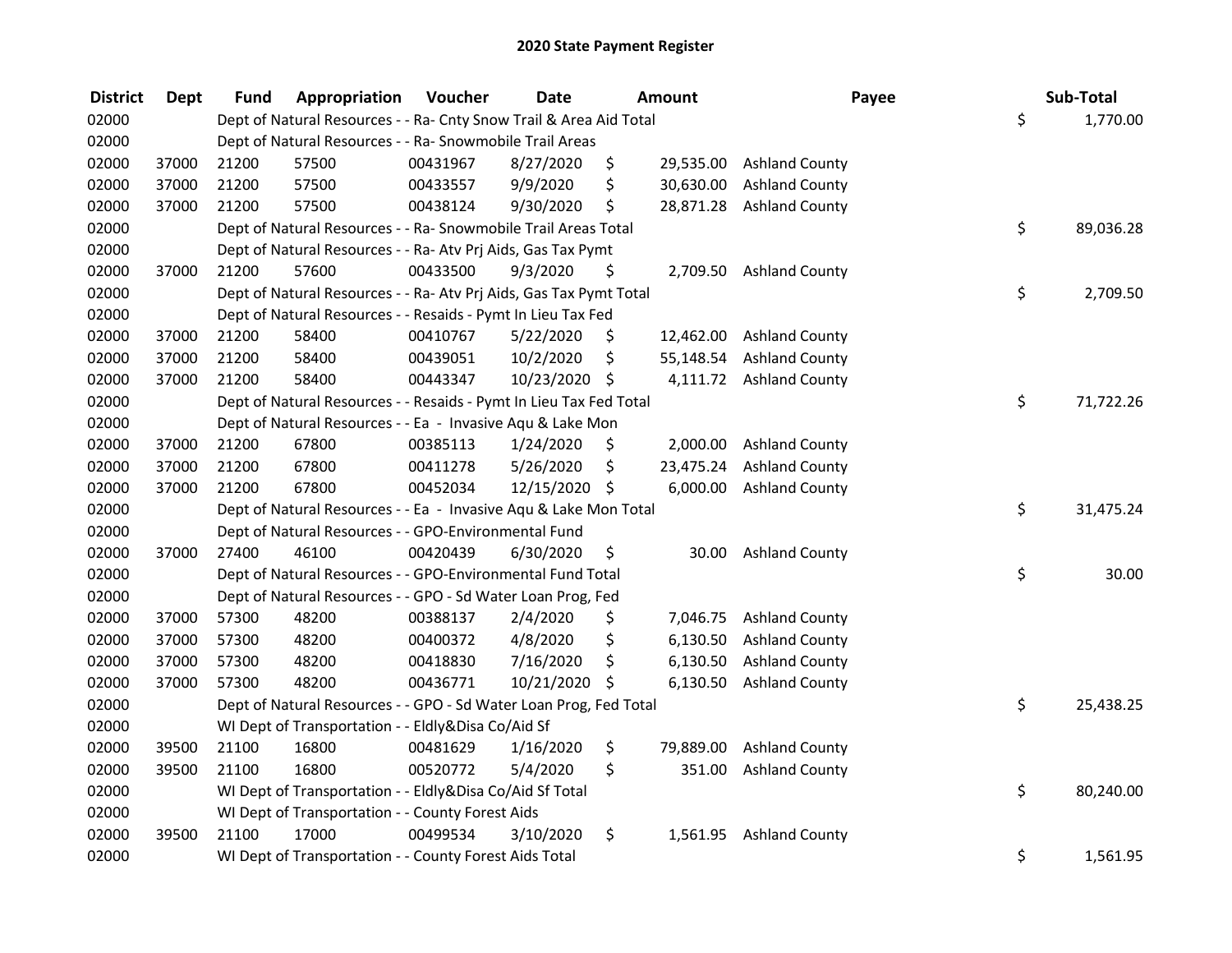| <b>District</b> | <b>Dept</b> | <b>Fund</b> | Appropriation                                            | Voucher  | <b>Date</b> | <b>Amount</b>    | Payee                 | Sub-Total        |
|-----------------|-------------|-------------|----------------------------------------------------------|----------|-------------|------------------|-----------------------|------------------|
| 02000           |             |             | WI Dept of Transportation - - Trans Aids To Co.-Sf       |          |             |                  |                       |                  |
| 02000           | 39500       | 21100       | 19000                                                    | 00475425 | 1/6/2020    | \$<br>103,406.00 | <b>Ashland County</b> |                  |
| 02000           | 39500       | 21100       | 19000                                                    | 00542272 | 7/6/2020    | \$<br>206,812.00 | <b>Ashland County</b> |                  |
| 02000           | 39500       | 21100       | 19000                                                    | 00585098 | 10/5/2020   | \$<br>103,406.03 | <b>Ashland County</b> |                  |
| 02000           |             |             | WI Dept of Transportation - - Trans Aids To Co.-Sf Total |          |             |                  |                       | \$<br>413,624.03 |
| 02000           |             |             | WI Dept of Transportation - - Loc Rd Imp Prg St Fd       |          |             |                  |                       |                  |
| 02000           | 39500       | 21100       | 27800                                                    | 00555774 | 7/31/2020   | \$<br>3,995.80   | <b>Ashland County</b> |                  |
| 02000           | 39500       | 21100       | 27800                                                    | 00593704 | 10/5/2020   | \$<br>70,206.79  | <b>Ashland County</b> |                  |
| 02000           |             |             | WI Dept of Transportation - - Loc Rd Imp Prg St Fd Total |          |             |                  |                       | \$<br>74,202.59  |
| 02000           |             |             | WI Dept of Transportation - - St Hwy Rehab, Sf           |          |             |                  |                       |                  |
| 02000           | 39500       | 21100       | 36300                                                    | 00496327 | 2/25/2020   | \$<br>4,899.68   | <b>Ashland County</b> |                  |
| 02000           | 39500       | 21100       | 36300                                                    | 00546557 | 7/1/2020    | \$<br>26,909.53  | <b>Ashland County</b> |                  |
| 02000           | 39500       | 21100       | 36300                                                    | 00588814 | 9/23/2020   | \$<br>4,899.38   | <b>Ashland County</b> |                  |
| 02000           |             |             | WI Dept of Transportation - - St Hwy Rehab, Sf Total     |          |             |                  |                       | \$<br>36,708.59  |
| 02000           |             |             | WI Dept of Transportation - - Hwy Mgmt & Opers Sf        |          |             |                  |                       |                  |
| 02000           | 39500       | 21100       | 36500                                                    | 00550678 | 7/10/2020   | \$<br>150.19     | <b>Ashland County</b> |                  |
| 02000           | 39500       | 21100       | 36500                                                    | 00588814 | 9/23/2020   | \$<br>151.38     | <b>Ashland County</b> |                  |
| 02000           | 39500       | 21100       | 36500                                                    | 00628560 | 12/17/2020  | \$<br>3,917.03   | <b>Ashland County</b> |                  |
| 02000           |             |             | WI Dept of Transportation - - Hwy Mgmt & Opers Sf Total  |          |             |                  |                       | \$<br>4,218.60   |
| 02000           |             |             | WI Dept of Transportation - - Routine Maint Sf           |          |             |                  |                       |                  |
| 02000           | 39500       | 21100       | 36800                                                    | 00484802 | 1/24/2020   | \$<br>11,698.75  | <b>Ashland County</b> |                  |
| 02000           | 39500       | 21100       | 36800                                                    | 00484804 | 1/24/2020   | \$<br>49,318.45  | <b>Ashland County</b> |                  |
| 02000           | 39500       | 21100       | 36800                                                    | 00484805 | 1/24/2020   | \$<br>86,751.84  | <b>Ashland County</b> |                  |
| 02000           | 39500       | 21100       | 36800                                                    | 00492519 | 2/20/2020   | \$<br>76,865.55  | <b>Ashland County</b> |                  |
| 02000           | 39500       | 21100       | 36800                                                    | 00492520 | 2/20/2020   | \$<br>7,956.60   | <b>Ashland County</b> |                  |
| 02000           | 39500       | 21100       | 36800                                                    | 00493932 | 2/18/2020   | \$<br>156,897.46 | <b>Ashland County</b> |                  |
| 02000           | 39500       | 21100       | 36800                                                    | 00496324 | 2/25/2020   | \$<br>145.10     | <b>Ashland County</b> |                  |
| 02000           | 39500       | 21100       | 36800                                                    | 00496326 | 2/25/2020   | \$<br>1,057.90   | <b>Ashland County</b> |                  |
| 02000           | 39500       | 21100       | 36800                                                    | 00500534 | 3/6/2020    | \$<br>140,891.82 | <b>Ashland County</b> |                  |
| 02000           | 39500       | 21100       | 36800                                                    | 00509662 | 3/31/2020   | \$<br>248.93     | <b>Ashland County</b> |                  |
| 02000           | 39500       | 21100       | 36800                                                    | 00509706 | 3/31/2020   | \$<br>2,616.37   | <b>Ashland County</b> |                  |
| 02000           | 39500       | 21100       | 36800                                                    | 00510255 | 4/1/2020    | \$<br>8,607.42   | <b>Ashland County</b> |                  |
| 02000           | 39500       | 21100       | 36800                                                    | 00510323 | 4/1/2020    | \$<br>78,705.70  | <b>Ashland County</b> |                  |
| 02000           | 39500       | 21100       | 36800                                                    | 00520282 | 4/29/2020   | \$<br>222.82     | <b>Ashland County</b> |                  |
| 02000           | 39500       | 21100       | 36800                                                    | 00520724 | 4/29/2020   | \$<br>65,703.83  | <b>Ashland County</b> |                  |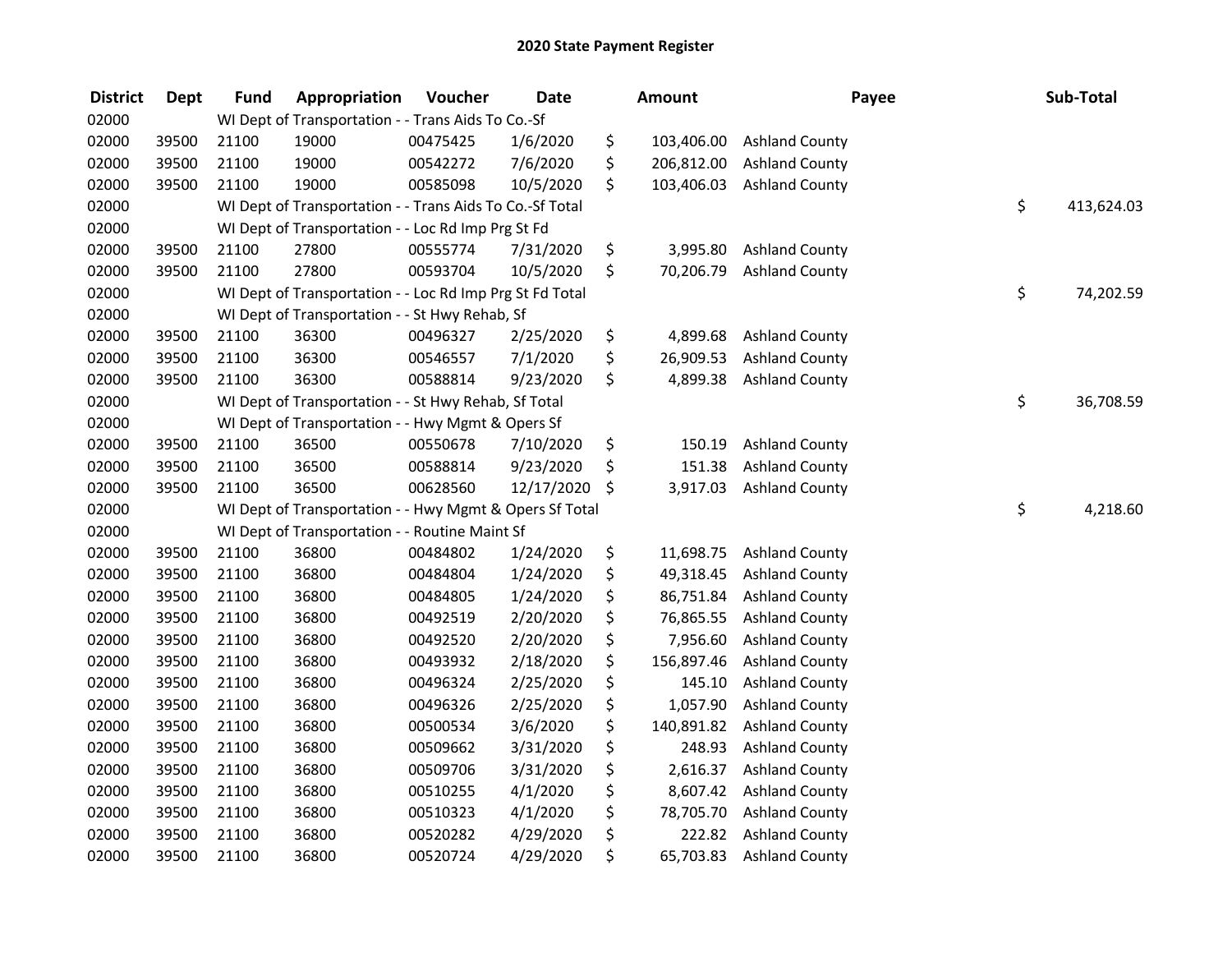| <b>District</b> | <b>Dept</b> | <b>Fund</b> | Appropriation                                                      | Voucher  | <b>Date</b>   | <b>Amount</b>    | Payee                 | Sub-Total          |
|-----------------|-------------|-------------|--------------------------------------------------------------------|----------|---------------|------------------|-----------------------|--------------------|
| 02000           | 39500       | 21100       | 36800                                                              | 00521909 | 5/4/2020      | \$<br>17,955.00  | <b>Ashland County</b> |                    |
| 02000           | 39500       | 21100       | 36800                                                              | 00524360 | 5/11/2020     | \$<br>340.90     | <b>Ashland County</b> |                    |
| 02000           | 39500       | 21100       | 36800                                                              | 00528410 | 5/20/2020     | \$<br>63,431.79  | <b>Ashland County</b> |                    |
| 02000           | 39500       | 21100       | 36800                                                              | 00538381 | 6/18/2020     | \$<br>29,340.04  | <b>Ashland County</b> |                    |
| 02000           | 39500       | 21100       | 36800                                                              | 00547139 | 7/2/2020      | \$<br>8,192.64   | <b>Ashland County</b> |                    |
| 02000           | 39500       | 21100       | 36800                                                              | 00550678 | 7/10/2020     | \$<br>6,493.02   | <b>Ashland County</b> |                    |
| 02000           | 39500       | 21100       | 36800                                                              | 00559326 | 7/31/2020     | \$<br>59.57      | <b>Ashland County</b> |                    |
| 02000           | 39500       | 21100       | 36800                                                              | 00562965 | 8/7/2020      | \$<br>39,273.92  | <b>Ashland County</b> |                    |
| 02000           | 39500       | 21100       | 36800                                                              | 00564781 | 8/11/2020     | \$<br>46,524.42  | <b>Ashland County</b> |                    |
| 02000           | 39500       | 21100       | 36800                                                              | 00565591 | 8/13/2020     | \$<br>530.71     | <b>Ashland County</b> |                    |
| 02000           | 39500       | 21100       | 36800                                                              | 00583475 | 9/16/2020     | \$<br>53,514.33  | <b>Ashland County</b> |                    |
| 02000           | 39500       | 21100       | 36800                                                              | 00583476 | 9/16/2020     | \$<br>21,384.43  | <b>Ashland County</b> |                    |
| 02000           | 39500       | 21100       | 36800                                                              | 00588814 | 9/23/2020     | \$<br>74.62      | <b>Ashland County</b> |                    |
| 02000           | 39500       | 21100       | 36800                                                              | 00599836 | 10/14/2020    | \$<br>22,105.61  | <b>Ashland County</b> |                    |
| 02000           | 39500       | 21100       | 36800                                                              | 00623607 | 12/7/2020     | \$<br>105,700.16 | <b>Ashland County</b> |                    |
| 02000           | 39500       | 21100       | 36800                                                              | 00626784 | 12/14/2020    | \$<br>92,650.66  | <b>Ashland County</b> |                    |
| 02000           |             |             | WI Dept of Transportation - - Routine Maint Sf Total               |          |               |                  |                       | \$<br>1,195,260.36 |
| 02000           |             |             | WI Dept of Transportation - - Hwy Mgmt & Opers Ff                  |          |               |                  |                       |                    |
| 02000           | 39500       | 21100       | 38500                                                              | 00628560 | 12/17/2020 \$ | 21,217.00        | <b>Ashland County</b> |                    |
| 02000           |             |             | WI Dept of Transportation - - Hwy Mgmt & Opers Ff Total            |          |               |                  |                       | \$<br>21,217.00    |
| 02000           |             |             | Department of Corrections - - Services For Community Correct       |          |               |                  |                       |                    |
| 02000           | 41000       | 10000       | 10200                                                              | 00369426 | 7/1/2020      | \$<br>720.44     | <b>Ashland County</b> |                    |
| 02000           |             |             | Department of Corrections - - Services For Community Correct Total |          |               |                  |                       | \$<br>720.44       |
| 02000           |             |             | Department of Corrections - - Corrections Contracts And Agre       |          |               |                  |                       |                    |
| 02000           | 41000       | 10000       | 11400                                                              | 00337235 | 1/24/2020     | \$<br>1,080.66   | <b>Ashland County</b> |                    |
| 02000           | 41000       | 10000       | 11400                                                              | 00344346 | 2/28/2020     | \$<br>1,183.58   | <b>Ashland County</b> |                    |
| 02000           | 41000       | 10000       | 11400                                                              | 00351072 | 4/1/2020      | \$<br>4,682.86   | <b>Ashland County</b> |                    |
| 02000           | 41000       | 10000       | 11400                                                              | 00354732 | 4/23/2020     | \$<br>1,852.56   | <b>Ashland County</b> |                    |
| 02000           | 41000       | 10000       | 11400                                                              | 00357278 | 5/4/2020      | \$<br>3,396.36   | <b>Ashland County</b> |                    |
| 02000           | 41000       | 10000       | 11400                                                              | 00359752 | 5/22/2020     | \$<br>6,175.20   | <b>Ashland County</b> |                    |
| 02000           | 41000       | 10000       | 11400                                                              | 00362008 | 5/27/2020     | \$<br>2,984.68   | <b>Ashland County</b> |                    |
| 02000           | 41000       | 10000       | 11400                                                              | 00368047 | 6/23/2020     | \$<br>7,050.02   | <b>Ashland County</b> |                    |
| 02000           | 41000       | 10000       | 11400                                                              | 00372912 | 7/17/2020     | \$<br>6,278.12   | <b>Ashland County</b> |                    |
| 02000           | 41000       | 10000       | 11400                                                              | 00397366 | 12/4/2020     | \$<br>1,646.72   | <b>Ashland County</b> |                    |
| 02000           |             |             | Department of Corrections - - Corrections Contracts And Agre Total |          |               |                  |                       | \$<br>36,330.76    |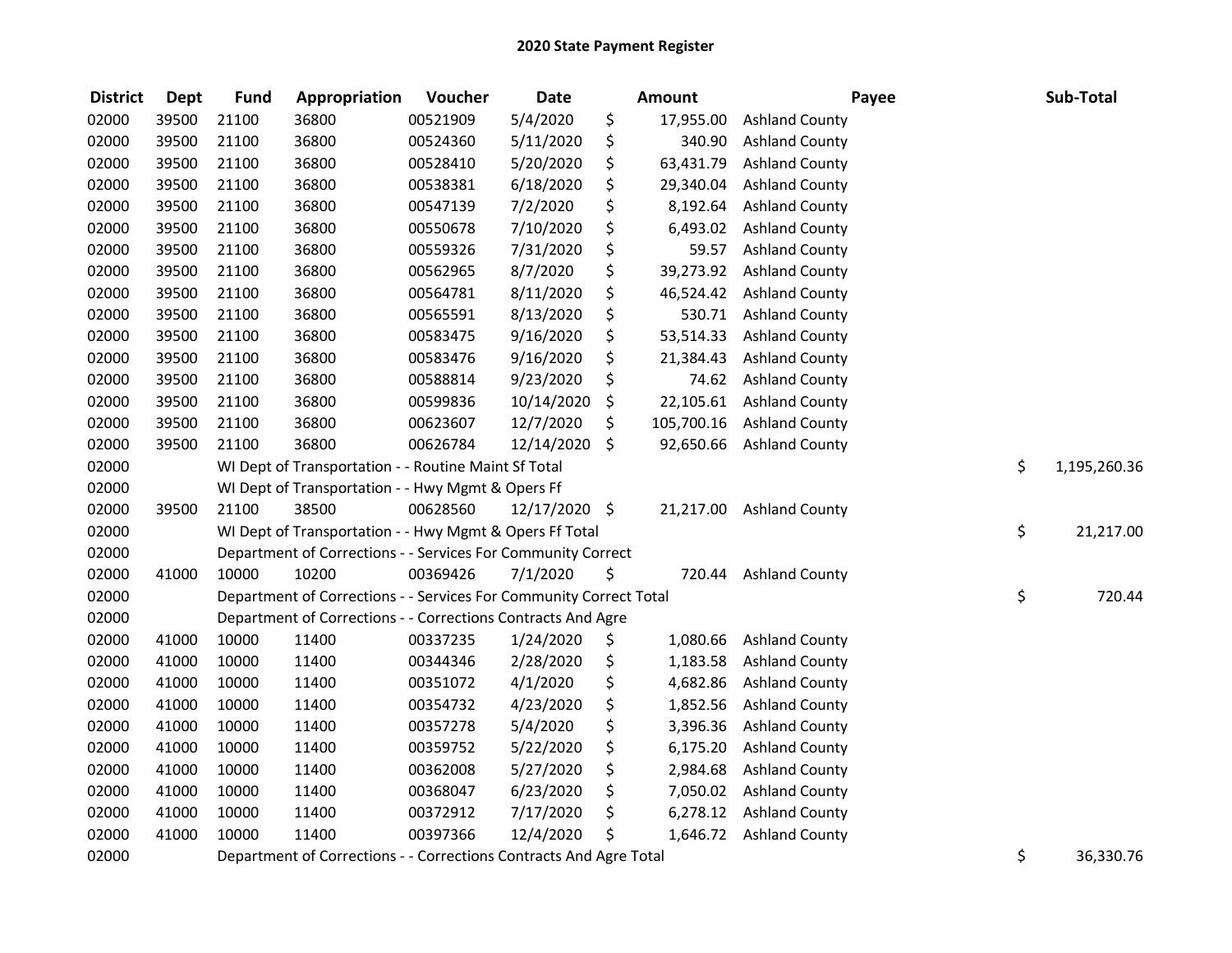| <b>District</b> | <b>Dept</b> | <b>Fund</b> | Appropriation                                                          | Voucher  | <b>Date</b>    |    | Amount     | Payee                                                                                                         | Sub-Total          |
|-----------------|-------------|-------------|------------------------------------------------------------------------|----------|----------------|----|------------|---------------------------------------------------------------------------------------------------------------|--------------------|
| 02000           |             |             |                                                                        |          |                |    |            | Department of Corrections - - Reimbursing Counties For Probation, Extended Supervision And Parole Holds       |                    |
| 02000           | 41000       | 10000       | 11600                                                                  | 00392580 | 11/5/2020      | \$ |            | 17,280.00 Ashland County                                                                                      |                    |
| 02000           |             |             |                                                                        |          |                |    |            | Department of Corrections - - Reimbursing Counties For Probation, Extended Supervision And Parole Holds Total | \$<br>17,280.00    |
| 02000           |             |             | Child Abuse & Neglect Prev Bd - - General Aids                         |          |                |    |            |                                                                                                               |                    |
| 02000           | 43300       | 10000       | 99000                                                                  | 00002348 | 4/24/2020      | \$ |            | 10,694.53 Ashland County                                                                                      |                    |
| 02000           |             |             | Child Abuse & Neglect Prev Bd - - General Aids Total                   |          |                |    |            |                                                                                                               | \$<br>10,694.53    |
| 02000           |             |             | Department of Health Services - - State/Federal Aids                   |          |                |    |            |                                                                                                               |                    |
| 02000           | 43500       | 10000       | 00000                                                                  | 92007    | $1/1/2020$ \$  |    | 77,230.00  | <b>Ashland County</b>                                                                                         |                    |
| 02000           | 43500       | 10000       | 00000                                                                  | 92008    | $2/1/2020$ \$  |    | 21,862.00  | <b>Ashland County</b>                                                                                         |                    |
| 02000           | 43500       | 10000       | 00000                                                                  | 92009    | $3/1/2020$ \$  |    | 26,353.00  | <b>Ashland County</b>                                                                                         |                    |
| 02000           | 43500       | 10000       | 00000                                                                  | 92010    | $4/1/2020$ \$  |    | 9,095.00   | <b>Ashland County</b>                                                                                         |                    |
| 02000           | 43500       | 10000       | 00000                                                                  | 92011    | $5/1/2020$ \$  |    | 96,276.00  | <b>Ashland County</b>                                                                                         |                    |
| 02000           | 43500       | 10000       | 00000                                                                  | 92012    | $6/1/2020$ \$  |    | 134,212.00 | <b>Ashland County</b>                                                                                         |                    |
| 02000           | 43500       | 10000       | 00000                                                                  | 92100    | $7/1/2020$ \$  |    | 194,248.00 | <b>Ashland County</b>                                                                                         |                    |
| 02000           | 43500       | 10000       | 00000                                                                  | 92101    | 8/1/2020 \$    |    | 68,415.00  | <b>Ashland County</b>                                                                                         |                    |
| 02000           | 43500       | 10000       | 00000                                                                  | 92102    | $9/1/2020$ \$  |    | 98,868.00  | <b>Ashland County</b>                                                                                         |                    |
| 02000           | 43500       | 10000       | 00000                                                                  | 92103    | $10/1/2020$ \$ |    | 90,472.00  | <b>Ashland County</b>                                                                                         |                    |
| 02000           | 43500       | 10000       | 00000                                                                  | 92104    | $11/1/2020$ \$ |    | 75,544.00  | <b>Ashland County</b>                                                                                         |                    |
| 02000           | 43500       | 10000       | 00000                                                                  | 92105    | 12/1/2020 \$   |    | 248,641.00 | <b>Ashland County</b>                                                                                         |                    |
| 02000           |             |             | Department of Health Services - - State/Federal Aids Total             |          |                |    |            |                                                                                                               | \$<br>1,141,216.00 |
| 02000           |             |             | Department of Health Services - - Medical Assistance State Admin       |          |                |    |            |                                                                                                               |                    |
| 02000           | 43500       | 10000       | 14000                                                                  | 00364318 | 7/8/2020       | \$ | 933.45     | <b>Ashland County</b>                                                                                         |                    |
| 02000           | 43500       | 10000       | 14000                                                                  | 00393315 | 11/25/2020 \$  |    | 3,401.31   | <b>Ashland County</b>                                                                                         |                    |
| 02000           |             |             | Department of Health Services - - Medical Assistance State Admin Total |          |                |    |            |                                                                                                               | \$<br>4,334.76     |
| 02000           |             |             | Department of Health Services - - Lead-Poisoning Or Lead-Exposur       |          |                |    |            |                                                                                                               |                    |
| 02000           | 43500       | 10000       | 18000                                                                  | 00364318 | 7/8/2020       | Ś. | 190.51     | <b>Ashland County</b>                                                                                         |                    |
| 02000           |             |             | Department of Health Services - - Lead-Poisoning Or Lead-Exposur Total |          |                |    |            |                                                                                                               | \$<br>190.51       |
| 02000           |             |             | Department of Health Services - - General Program Operations           |          |                |    |            |                                                                                                               |                    |
| 02000           | 43500       | 10000       | 40100                                                                  | 00334421 | 1/8/2020       | \$ | 15.00      | <b>Ashland County</b>                                                                                         |                    |
| 02000           | 43500       | 10000       | 40100                                                                  | 00393993 | 12/1/2020      | \$ | 1.50       | <b>Ashland County</b>                                                                                         |                    |
| 02000           |             |             | Department of Health Services - - General Program Operations Total     |          |                |    |            |                                                                                                               | \$<br>16.50        |
| 02000           |             |             | Department of Health Services - - Medical Assistance Program Ben       |          |                |    |            |                                                                                                               |                    |
| 02000           | 43500       | 10000       | 40400                                                                  | 00393315 | 11/25/2020 \$  |    | 694.19     | <b>Ashland County</b>                                                                                         |                    |
| 02000           |             |             | Department of Health Services - - Medical Assistance Program Ben Total |          |                |    |            |                                                                                                               | \$<br>694.19       |
| 02000           |             |             | Department of Health Services - - Medical Assistance State Admin       |          |                |    |            |                                                                                                               |                    |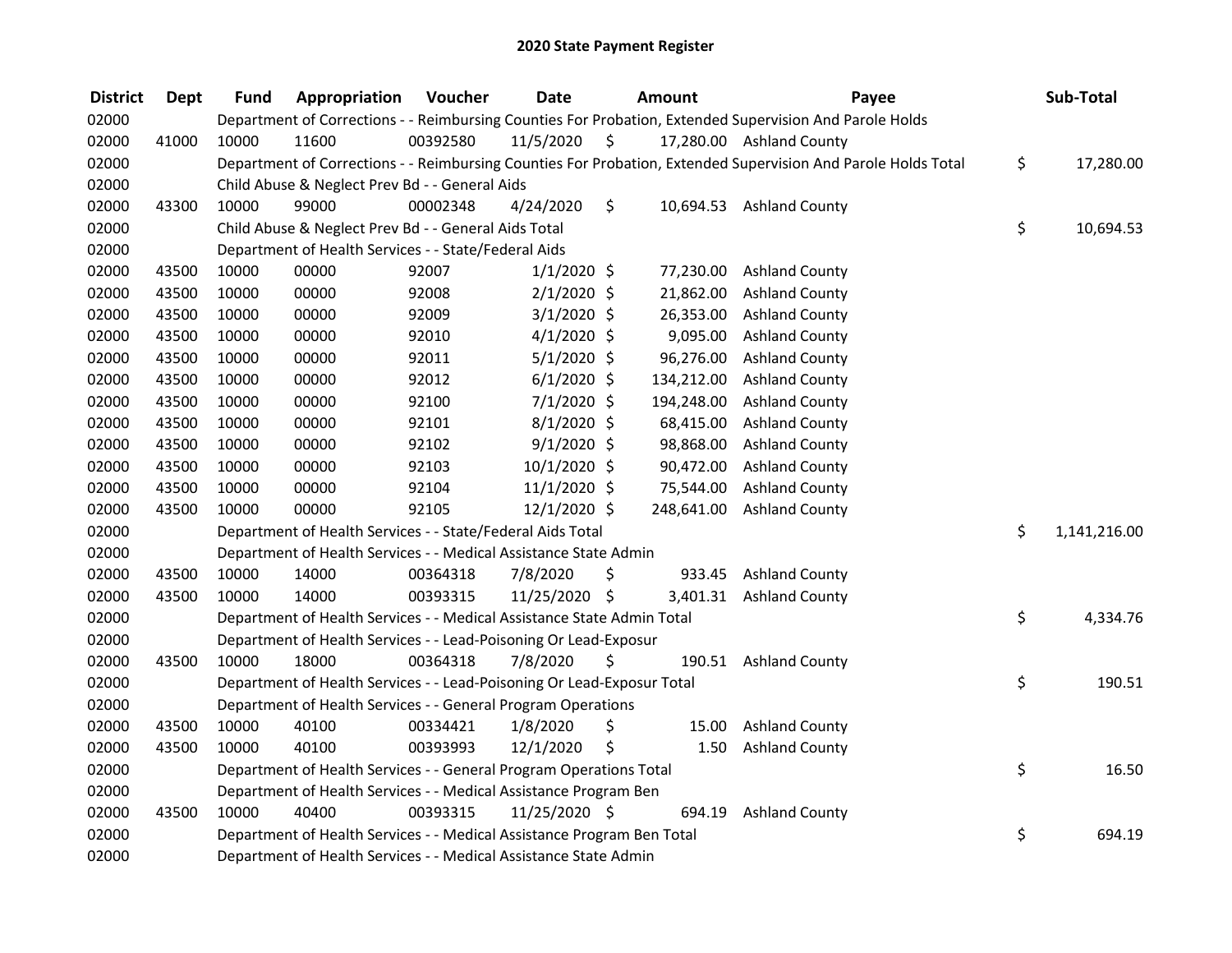| <b>District</b> | <b>Dept</b> | <b>Fund</b> | Appropriation                                                          | Voucher  | <b>Date</b>   |      | Amount     | Payee                    | Sub-Total       |
|-----------------|-------------|-------------|------------------------------------------------------------------------|----------|---------------|------|------------|--------------------------|-----------------|
| 02000           | 43500       | 10000       | 44000                                                                  | 00334421 | 1/8/2020      | \$   | 15.00      | <b>Ashland County</b>    |                 |
| 02000           | 43500       | 10000       | 44000                                                                  | 00393993 | 12/1/2020     | \$   | 1.50       | <b>Ashland County</b>    |                 |
| 02000           |             |             | Department of Health Services - - Medical Assistance State Admin Total |          |               |      |            |                          | \$<br>16.50     |
| 02000           |             |             | Department of Health Services - - Local Assistance Clearing            |          |               |      |            |                          |                 |
| 02000           | 43500       | 10000       | 90300                                                                  | 00396889 | 12/16/2020 \$ |      | 4,759.00   | <b>Ashland County</b>    |                 |
| 02000           |             |             | Department of Health Services - - Local Assistance Clearing Total      |          |               |      |            |                          | \$<br>4,759.00  |
| 02000           |             |             | Dept of Children and Families - - Tribal High Cost And Guard Pay       |          |               |      |            |                          |                 |
| 02000           | 43700       | 10000       | 16900                                                                  | 00072780 | 7/14/2020     | - \$ |            | 61,152.12 Ashland County |                 |
| 02000           |             |             | Dept of Children and Families - - Tribal High Cost And Guard Pay Total |          |               |      |            |                          | \$<br>61,152.12 |
| 02000           |             |             | Dept of Children and Families - - Fees For Administrative Servic       |          |               |      |            |                          |                 |
| 02000           | 43700       | 10000       | 23100                                                                  | 00065078 | 1/27/2020     | \$   | 30.00      | <b>Ashland County</b>    |                 |
| 02000           | 43700       | 10000       | 23100                                                                  | 00069691 | 5/1/2020      | \$   | 15.00      | <b>Ashland County</b>    |                 |
| 02000           | 43700       | 10000       | 23100                                                                  | 00072987 | 7/23/2020     | \$   | 10.00      | <b>Ashland County</b>    |                 |
| 02000           |             |             | Dept of Children and Families - - Fees For Administrative Servic Total |          |               |      |            |                          | \$<br>55.00     |
| 02000           |             |             | Dept of Children and Families - - General Aids                         |          |               |      |            |                          |                 |
| 02000           | 43700       | 10000       | 99000                                                                  | 00064479 | 1/6/2020      | \$   | 51,297.82  | <b>Ashland County</b>    |                 |
| 02000           | 43700       | 10000       | 99000                                                                  | 00065330 | 1/30/2020     | \$   | 68,407.90  | <b>Ashland County</b>    |                 |
| 02000           | 43700       | 10000       | 99000                                                                  | 00065629 | 2/5/2020      | \$   | 107,951.93 | <b>Ashland County</b>    |                 |
| 02000           | 43700       | 10000       | 99000                                                                  | 00065791 | 2/11/2020     | \$   | 226.00     | <b>Ashland County</b>    |                 |
| 02000           | 43700       | 10000       | 99000                                                                  | 00066327 | 2/25/2020     | \$   | 29,888.86  | <b>Ashland County</b>    |                 |
| 02000           | 43700       | 10000       | 99000                                                                  | 00066813 | 3/5/2020      | \$   | 41,430.22  | <b>Ashland County</b>    |                 |
| 02000           | 43700       | 10000       | 99000                                                                  | 00066899 | 3/5/2020      | \$   | 203.23     | <b>Ashland County</b>    |                 |
| 02000           | 43700       | 10000       | 99000                                                                  | 00067834 | 3/31/2020     | \$   | 253.13     | <b>Ashland County</b>    |                 |
| 02000           | 43700       | 10000       | 99000                                                                  | 00068223 | 4/6/2020      | \$   | 76,286.81  | <b>Ashland County</b>    |                 |
| 02000           | 43700       | 10000       | 99000                                                                  | 00068224 | 4/6/2020      | \$   | 157,474.00 | <b>Ashland County</b>    |                 |
| 02000           | 43700       | 10000       | 99000                                                                  | 00069139 | 4/21/2020     | \$   | 7,626.58   | <b>Ashland County</b>    |                 |
| 02000           | 43700       | 10000       | 99000                                                                  | 00069341 | 4/30/2020     | \$   | 74,603.64  | <b>Ashland County</b>    |                 |
| 02000           | 43700       | 10000       | 99000                                                                  | 00069875 | 5/5/2020      | \$   | 85,930.19  | <b>Ashland County</b>    |                 |
| 02000           | 43700       | 10000       | 99000                                                                  | 00070020 | 5/8/2020      | \$   | 8,400.00   | <b>Ashland County</b>    |                 |
| 02000           | 43700       | 10000       | 99000                                                                  | 00070422 | 5/22/2020     | \$   | 28,209.17  | <b>Ashland County</b>    |                 |
| 02000           | 43700       | 10000       | 99000                                                                  | 00070839 | 6/5/2020      | \$   | 39,373.46  | <b>Ashland County</b>    |                 |
| 02000           | 43700       | 10000       | 99000                                                                  | 00071466 | 6/17/2020     | \$   | 9,577.85   | <b>Ashland County</b>    |                 |
| 02000           | 43700       | 10000       | 99000                                                                  | 00072009 | 6/30/2020     | \$   | 4,668.97   | <b>Ashland County</b>    |                 |
| 02000           | 43700       | 10000       | 99000                                                                  | 00072051 | 6/30/2020     | \$   | 6,513.87   | <b>Ashland County</b>    |                 |
| 02000           | 43700       | 10000       | 99000                                                                  | 00072293 | 7/6/2020      | \$   | 23,965.95  | <b>Ashland County</b>    |                 |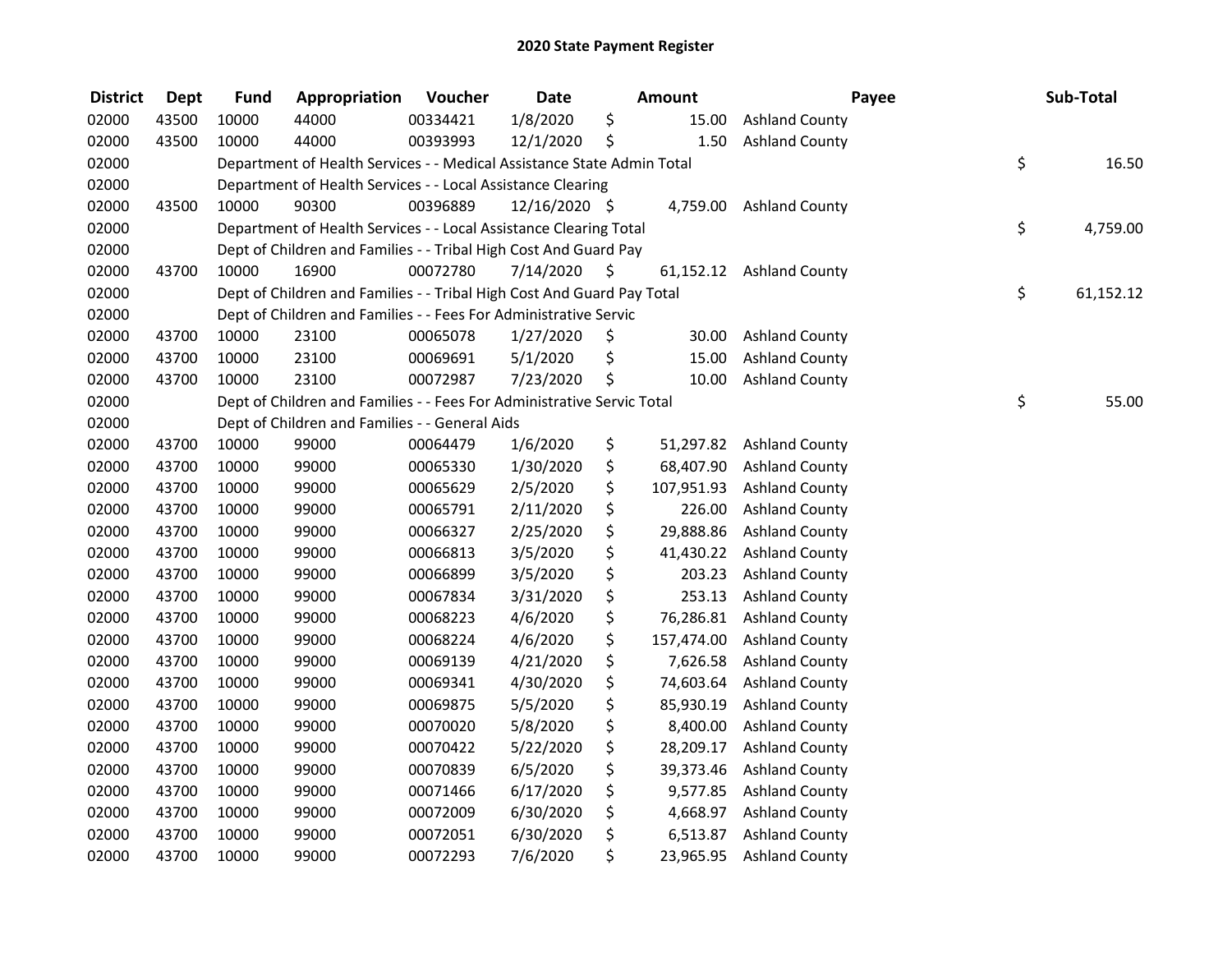| <b>District</b> | <b>Dept</b> | <b>Fund</b> | Appropriation                                              | Voucher  | <b>Date</b> | <b>Amount</b>    | Payee                 | Sub-Total          |
|-----------------|-------------|-------------|------------------------------------------------------------|----------|-------------|------------------|-----------------------|--------------------|
| 02000           | 43700       | 10000       | 99000                                                      | 00073300 | 7/30/2020   | \$<br>42,308.95  | <b>Ashland County</b> |                    |
| 02000           | 43700       | 10000       | 99000                                                      | 00073536 | 8/5/2020    | \$<br>19,989.92  | <b>Ashland County</b> |                    |
| 02000           | 43700       | 10000       | 99000                                                      | 00073853 | 8/12/2020   | \$<br>17,164.00  | <b>Ashland County</b> |                    |
| 02000           | 43700       | 10000       | 99000                                                      | 00074642 | 9/8/2020    | \$<br>31,956.64  | <b>Ashland County</b> |                    |
| 02000           | 43700       | 10000       | 99000                                                      | 00074766 | 9/10/2020   | \$<br>444,074.00 | <b>Ashland County</b> |                    |
| 02000           | 43700       | 10000       | 99000                                                      | 00075055 | 9/17/2020   | \$<br>38,269.00  | <b>Ashland County</b> |                    |
| 02000           | 43700       | 10000       | 99000                                                      | 00075056 | 9/17/2020   | \$<br>836.00     | <b>Ashland County</b> |                    |
| 02000           | 43700       | 10000       | 99000                                                      | 00075177 | 9/18/2020   | \$<br>29,583.47  | <b>Ashland County</b> |                    |
| 02000           | 43700       | 10000       | 99000                                                      | 00075187 | 9/18/2020   | \$<br>17,309.40  | <b>Ashland County</b> |                    |
| 02000           | 43700       | 10000       | 99000                                                      | 00075882 | 10/5/2020   | \$<br>42,740.03  | <b>Ashland County</b> |                    |
| 02000           | 43700       | 10000       | 99000                                                      | 00076775 | 10/30/2020  | \$<br>29,810.69  | <b>Ashland County</b> |                    |
| 02000           | 43700       | 10000       | 99000                                                      | 00077002 | 11/5/2020   | \$<br>34,256.08  | <b>Ashland County</b> |                    |
| 02000           | 43700       | 10000       | 99000                                                      | 00077134 | 11/6/2020   | \$<br>9,692.00   | <b>Ashland County</b> |                    |
| 02000           | 43700       | 10000       | 99000                                                      | 00077216 | 11/9/2020   | \$<br>27,710.62  | <b>Ashland County</b> |                    |
| 02000           | 43700       | 10000       | 99000                                                      | 00077230 | 11/10/2020  | \$<br>3,175.00   | <b>Ashland County</b> |                    |
| 02000           | 43700       | 10000       | 99000                                                      | 00078135 | 12/4/2020   | \$<br>9,000.00   | <b>Ashland County</b> |                    |
| 02000           | 43700       | 10000       | 99000                                                      | 00078219 | 12/7/2020   | \$<br>458.70     | <b>Ashland County</b> |                    |
| 02000           | 43700       | 10000       | 99000                                                      | 00078220 | 12/7/2020   | \$<br>35,371.00  | <b>Ashland County</b> |                    |
| 02000           |             |             | Dept of Children and Families - - General Aids Total       |          |             |                  |                       | \$<br>1,655,995.08 |
| 02000           |             |             | Dept of Workforce Development - - Auxiliary Services       |          |             |                  |                       |                    |
| 02000           | 44500       | 10000       | 13000                                                      | 00304235 | 11/3/2020   | \$<br>20.00      | <b>Ashland County</b> |                    |
| 02000           | 44500       | 10000       | 13000                                                      | 00307365 | 12/2/2020   | \$<br>45.00      | <b>Ashland County</b> |                    |
| 02000           |             |             | Dept of Workforce Development - - Auxiliary Services Total |          |             |                  |                       | \$<br>65.00        |
| 02000           |             |             | Dept of Workforce Development - - Ui Admin Fed             |          |             |                  |                       |                    |
| 02000           | 44500       | 10000       | 15100                                                      | 00267609 | 1/14/2020   | \$<br>10.00      | <b>Ashland County</b> |                    |
| 02000           | 44500       | 10000       | 15100                                                      | 00270849 | 2/4/2020    | \$<br>10.00      | <b>Ashland County</b> |                    |
| 02000           | 44500       | 10000       | 15100                                                      | 00275579 | 3/3/2020    | \$<br>15.00      | <b>Ashland County</b> |                    |
| 02000           | 44500       | 10000       | 15100                                                      | 00280563 | 4/2/2020    | \$<br>20.00      | <b>Ashland County</b> |                    |
| 02000           | 44500       | 10000       | 15100                                                      | 00284462 | 5/4/2020    | \$<br>15.00      | <b>Ashland County</b> |                    |
| 02000           | 44500       | 10000       | 15100                                                      | 00290129 | 7/2/2020    | \$<br>10.00      | <b>Ashland County</b> |                    |
| 02000           | 44500       | 10000       | 15100                                                      | 00293570 | 8/4/2020    | \$<br>15.00      | <b>Ashland County</b> |                    |
| 02000           | 44500       | 10000       | 15100                                                      | 00296602 | 9/2/2020    | \$<br>10.00      | <b>Ashland County</b> |                    |
| 02000           | 44500       | 10000       | 15100                                                      | 00300273 | 10/2/2020   | \$<br>20.00      | <b>Ashland County</b> |                    |
| 02000           |             |             | Dept of Workforce Development - - Ui Admin Fed Total       |          |             |                  |                       | \$<br>125.00       |
| 02000           |             |             | Dept of Workforce Development - - Title Ib Aids State GPR  |          |             |                  |                       |                    |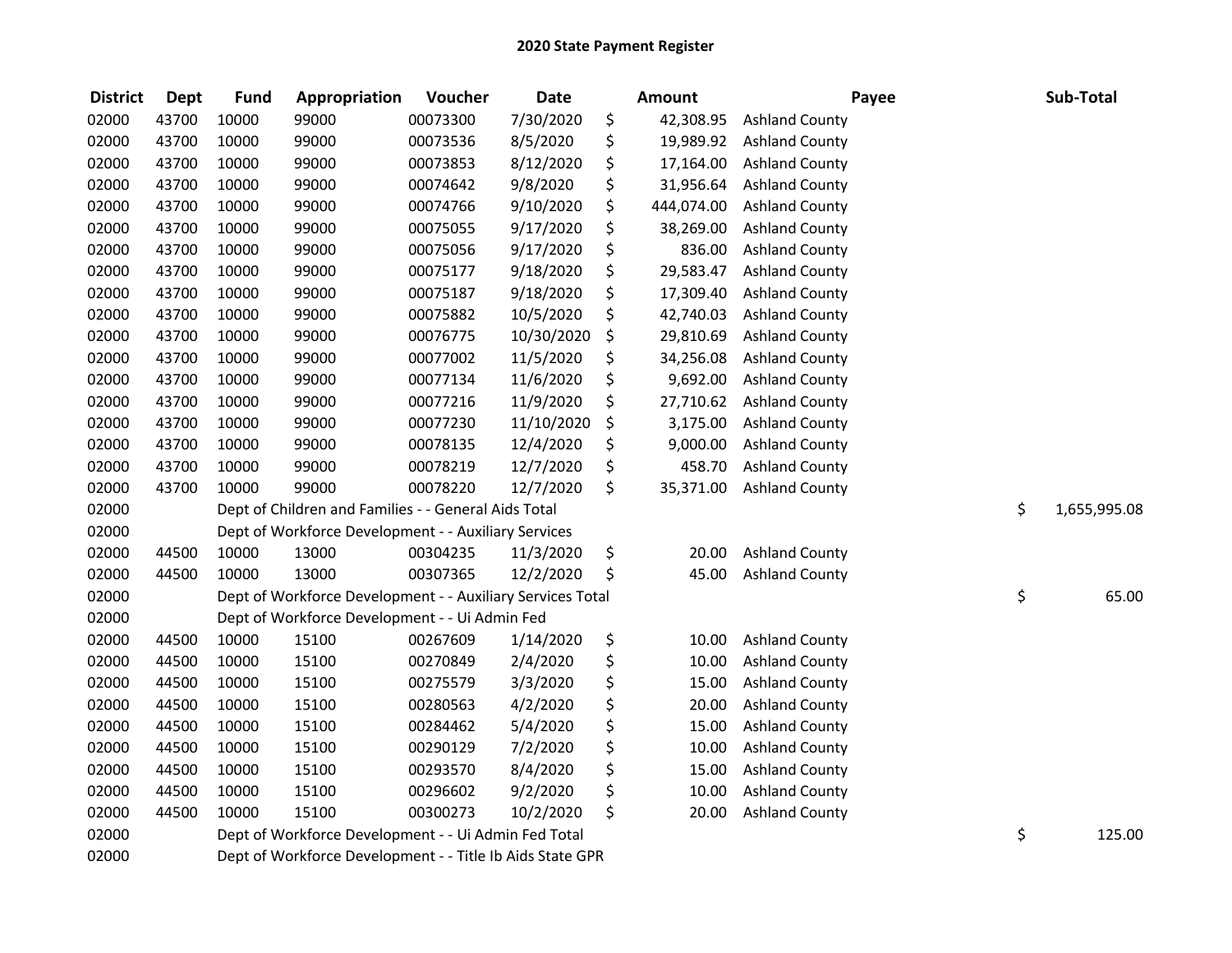| <b>District</b> | <b>Dept</b> | <b>Fund</b> | Appropriation                                                         | Voucher  | <b>Date</b>   |     | Amount    | Payee                      | Sub-Total        |
|-----------------|-------------|-------------|-----------------------------------------------------------------------|----------|---------------|-----|-----------|----------------------------|------------------|
| 02000           | 44500       | 10000       | 50900                                                                 | 00266747 | 1/13/2020     | \$  | 151.44    | <b>Ashland County</b>      |                  |
| 02000           |             |             | Dept of Workforce Development - - Title Ib Aids State GPR Total       |          |               |     |           |                            | \$<br>151.44     |
| 02000           |             |             | Dept of Workforce Development - - Title Ib Aids Federal Prf           |          |               |     |           |                            |                  |
| 02000           | 44500       | 10000       | 54400                                                                 | 00266747 | 1/13/2020     | \$  | 559.56    | <b>Ashland County</b>      |                  |
| 02000           |             |             | Dept of Workforce Development - - Title Ib Aids Federal Prf Total     |          |               |     |           |                            | \$<br>559.56     |
| 02000           |             |             | Dept of Workforce Development - - Wc Ops Uninsured Emplyr Admin       |          |               |     |           |                            |                  |
| 02000           | 44500       | 22700       | 17700                                                                 | 00288528 | 6/16/2020     | \$, | 15.00     | <b>Ashland County</b>      |                  |
| 02000           | 44500       | 22700       | 17700                                                                 | 00288535 | 6/16/2020     | \$  | 10.00     | <b>Ashland County</b>      |                  |
| 02000           | 44500       | 22700       | 17700                                                                 | 00290939 | 7/10/2020     | \$  | 20.00     | <b>Ashland County</b>      |                  |
| 02000           | 44500       | 22700       | 17700                                                                 | 00290946 | 7/10/2020     | \$  | 5.00      | <b>Ashland County</b>      |                  |
| 02000           | 44500       | 22700       | 17700                                                                 | 00296956 | 9/3/2020      | \$  | 10.00     | <b>Ashland County</b>      |                  |
| 02000           | 44500       | 22700       | 17700                                                                 | 00297361 | 9/10/2020     | \$  | 10.00     | <b>Ashland County</b>      |                  |
| 02000           | 44500       | 22700       | 17700                                                                 | 00297362 | 9/10/2020     | \$  | 5.00      | <b>Ashland County</b>      |                  |
| 02000           |             |             | Dept of Workforce Development - - Wc Ops Uninsured Emplyr Admin Total |          |               |     |           |                            | \$<br>75.00      |
| 02000           |             |             | Department of Justice - - Crime Laboratories, Dna                     |          |               |     |           |                            |                  |
| 02000           | 45500       | 10000       | 22100                                                                 | 00085797 | 7/16/2020     | \$  | 860.00    | <b>Ashland County</b>      |                  |
| 02000           |             |             | Department of Justice - - Crime Laboratories, Dna Total               |          |               |     |           |                            | \$<br>860.00     |
| 02000           |             |             | Department of Justice - - Law Enforcement Train, Local                |          |               |     |           |                            |                  |
| 02000           | 45500       | 10000       | 23100                                                                 | 00090826 | 11/25/2020 \$ |     | 5,760.00  | <b>Ashland County</b>      |                  |
| 02000           |             |             | Department of Justice - - Law Enforcement Train, Local Total          |          |               |     |           |                            | \$<br>5,760.00   |
| 02000           |             |             | Department of Justice - - County-Tribal Programs, Local               |          |               |     |           |                            |                  |
| 02000           | 45500       | 10000       | 26300                                                                 | 00078401 | 1/15/2020     | \$  | 44,306.00 | <b>Ashland County</b>      |                  |
| 02000           |             |             | Department of Justice - - County-Tribal Programs, Local Total         |          |               |     |           |                            | \$<br>44,306.00  |
| 02000           |             |             | Department of Justice - - Alt Prosecution Alcohol Drugs               |          |               |     |           |                            |                  |
| 02000           | 45500       | 10000       | 27100                                                                 | 00089664 | 11/5/2020     | \$  |           | 33,731.54 Ashland County   |                  |
| 02000           |             |             | Department of Justice - - Alt Prosecution Alcohol Drugs Total         |          |               |     |           |                            | \$<br>33,731.54  |
| 02000           |             |             | Department of Justice - - Alt Prosecut Justice Info Fees              |          |               |     |           |                            |                  |
| 02000           | 45500       | 10000       | 27900                                                                 | 00081569 | 3/26/2020     | \$  |           | 76,095.12 Ashland County   |                  |
| 02000           | 45500       | 10000       | 27900                                                                 | 00083648 | 5/27/2020     | \$  | 20,946.70 | <b>Ashland County</b>      |                  |
| 02000           | 45500       | 10000       | 27900                                                                 | 00086625 | 8/3/2020      | \$  | 26,014.80 | <b>Ashland County</b>      |                  |
| 02000           | 45500       | 10000       | 27900                                                                 | 00089664 | 11/5/2020     | \$  |           | (10,921.73) Ashland County |                  |
| 02000           |             |             | Department of Justice - - Alt Prosecut Justice Info Fees Total        |          |               |     |           |                            | \$<br>112,134.89 |
| 02000           |             |             | Department of Justice - - Crime Victim Witness Assist                 |          |               |     |           |                            |                  |
| 02000           | 45500       | 10000       | 53200                                                                 | 00086003 | 7/17/2020     | \$  | 14,318.54 | <b>Ashland County</b>      |                  |
| 02000           |             |             | Department of Justice - - Crime Victim Witness Assist Total           |          |               |     |           |                            | \$<br>14,318.54  |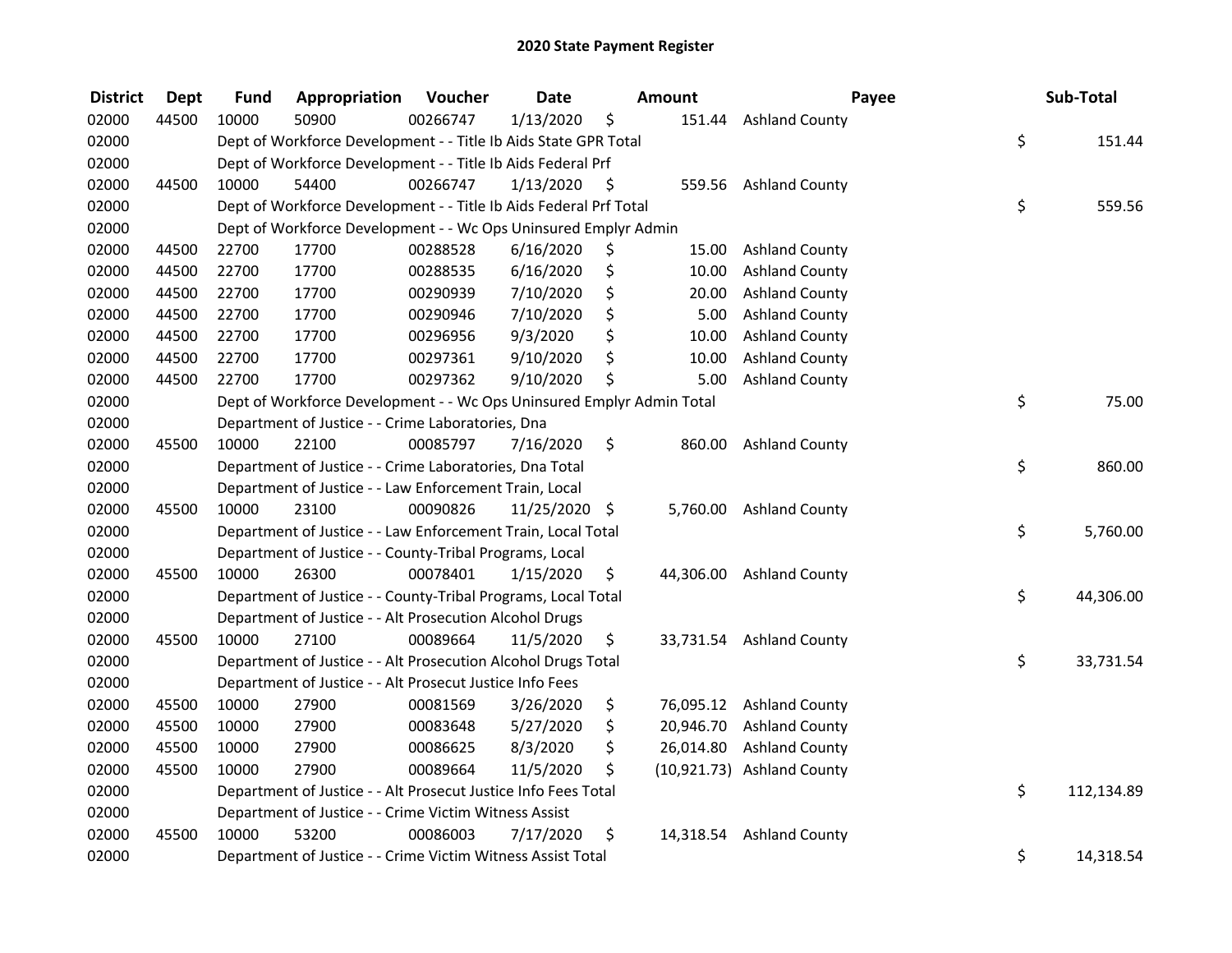| <b>District</b> | <b>Dept</b> | Fund  | Appropriation                                                           | Voucher  | <b>Date</b> |     | Amount     | Payee                    | Sub-Total        |
|-----------------|-------------|-------|-------------------------------------------------------------------------|----------|-------------|-----|------------|--------------------------|------------------|
| 02000           |             |       | Department of Justice - - County Reimb Victim-Witness                   |          |             |     |            |                          |                  |
| 02000           | 45500       | 10000 | 53900                                                                   | 00080456 | 2/26/2020   | \$  |            | 15,631.03 Ashland County |                  |
| 02000           |             |       | Department of Justice - - County Reimb Victim-Witness Total             |          |             |     |            |                          | \$<br>15,631.03  |
| 02000           |             |       | Department of Military Affairs - - Emergency Response Equipment         |          |             |     |            |                          |                  |
| 02000           | 46500       | 10000 | 30800                                                                   | 00072851 | 1/28/2020   | S   | 7,108.09   | <b>Ashland County</b>    |                  |
| 02000           |             |       | Department of Military Affairs - - Emergency Response Equipment Total   |          |             |     |            |                          | \$<br>7,108.09   |
| 02000           |             |       | Department of Military Affairs - - Local Emer Planning Grants           |          |             |     |            |                          |                  |
| 02000           | 46500       | 10000 | 33700                                                                   | 00086488 | 12/9/2020   | -\$ |            | 5,628.04 Ashland County  |                  |
| 02000           |             |       | Department of Military Affairs - - Local Emer Planning Grants Total     |          |             |     |            |                          | \$<br>5,628.04   |
| 02000           |             |       | Department of Military Affairs - - Federal Aid, Local Assistance        |          |             |     |            |                          |                  |
| 02000           | 46500       | 10000 | 34200                                                                   | 00073659 | 2/5/2020    | \$  |            | 34,184.52 Ashland County |                  |
| 02000           |             |       | Department of Military Affairs - - Federal Aid, Local Assistance Total  |          |             |     |            |                          | \$<br>34,184.52  |
| 02000           |             |       | Department of Military Affairs - - St Emerg Response Bd Grant Pif       |          |             |     |            |                          |                  |
| 02000           | 46500       | 27200 | 36400                                                                   | 00072990 | 1/28/2020   | \$  | 5,654.34   | <b>Ashland County</b>    |                  |
| 02000           |             |       | Department of Military Affairs - - St Emerg Response Bd Grant Pif Total |          |             |     |            |                          | \$<br>5,654.34   |
| 02000           |             |       | Department of Veterans Affairs - - County Grants                        |          |             |     |            |                          |                  |
| 02000           | 48500       | 58200 | 26700                                                                   | 00077431 | 2/24/2020   | \$  | 8,500.00   | <b>Ashland County</b>    |                  |
| 02000           |             |       | Department of Veterans Affairs - - County Grants Total                  |          |             |     |            |                          | \$<br>8,500.00   |
| 02000           |             |       | Department of Administration - - Federal Aid                            |          |             |     |            |                          |                  |
| 02000           | 50500       | 10000 | 14200                                                                   | 00126568 | 8/12/2020   | \$  | 77,765.20  | <b>Ashland County</b>    |                  |
| 02000           | 50500       | 10000 | 14200                                                                   | 00129685 | 10/2/2020   | \$  | 57,328.33  | <b>Ashland County</b>    |                  |
| 02000           | 50500       | 10000 | 14200                                                                   | 00134081 | 12/10/2020  | \$  | 155,453.06 | <b>Ashland County</b>    |                  |
| 02000           | 50500       | 10000 | 14200                                                                   | 00136068 | 12/17/2020  | \$  | 27,513.99  | <b>Ashland County</b>    |                  |
| 02000           |             |       | Department of Administration - - Federal Aid Total                      |          |             |     |            |                          | \$<br>318,060.58 |
| 02000           |             |       | Department of Administration - - Low-Income Assistance Grants           |          |             |     |            |                          |                  |
| 02000           | 50500       | 23500 | 37100                                                                   | 00117617 | 2/18/2020   | \$  | 4,579.09   | <b>Ashland County</b>    |                  |
| 02000           | 50500       | 23500 | 37100                                                                   | 00119376 | 3/17/2020   | \$  | 4,589.85   | <b>Ashland County</b>    |                  |
| 02000           | 50500       | 23500 | 37100                                                                   | 00120283 | 3/31/2020   | \$  | 5,656.00   | <b>Ashland County</b>    |                  |
| 02000           | 50500       | 23500 | 37100                                                                   | 00122594 | 5/15/2020   | \$  | 1,748.57   | <b>Ashland County</b>    |                  |
| 02000           | 50500       | 23500 | 37100                                                                   | 00123118 | 5/29/2020   | \$  | 3,634.60   | <b>Ashland County</b>    |                  |
| 02000           | 50500       | 23500 | 37100                                                                   | 00125557 | 7/15/2020   | \$  | 2,324.80   | <b>Ashland County</b>    |                  |
| 02000           | 50500       | 23500 | 37100                                                                   | 00127900 | 8/31/2020   | \$  | 10,294.28  | <b>Ashland County</b>    |                  |
| 02000           | 50500       | 23500 | 37100                                                                   | 00129626 | 9/29/2020   | \$  | 3,859.88   | <b>Ashland County</b>    |                  |
| 02000           | 50500       | 23500 | 37100                                                                   | 00131670 | 10/29/2020  | \$  | 9,776.45   | <b>Ashland County</b>    |                  |
| 02000           | 50500       | 23500 | 37100                                                                   | 00133610 | 12/1/2020   | \$  | 1,158.31   | <b>Ashland County</b>    |                  |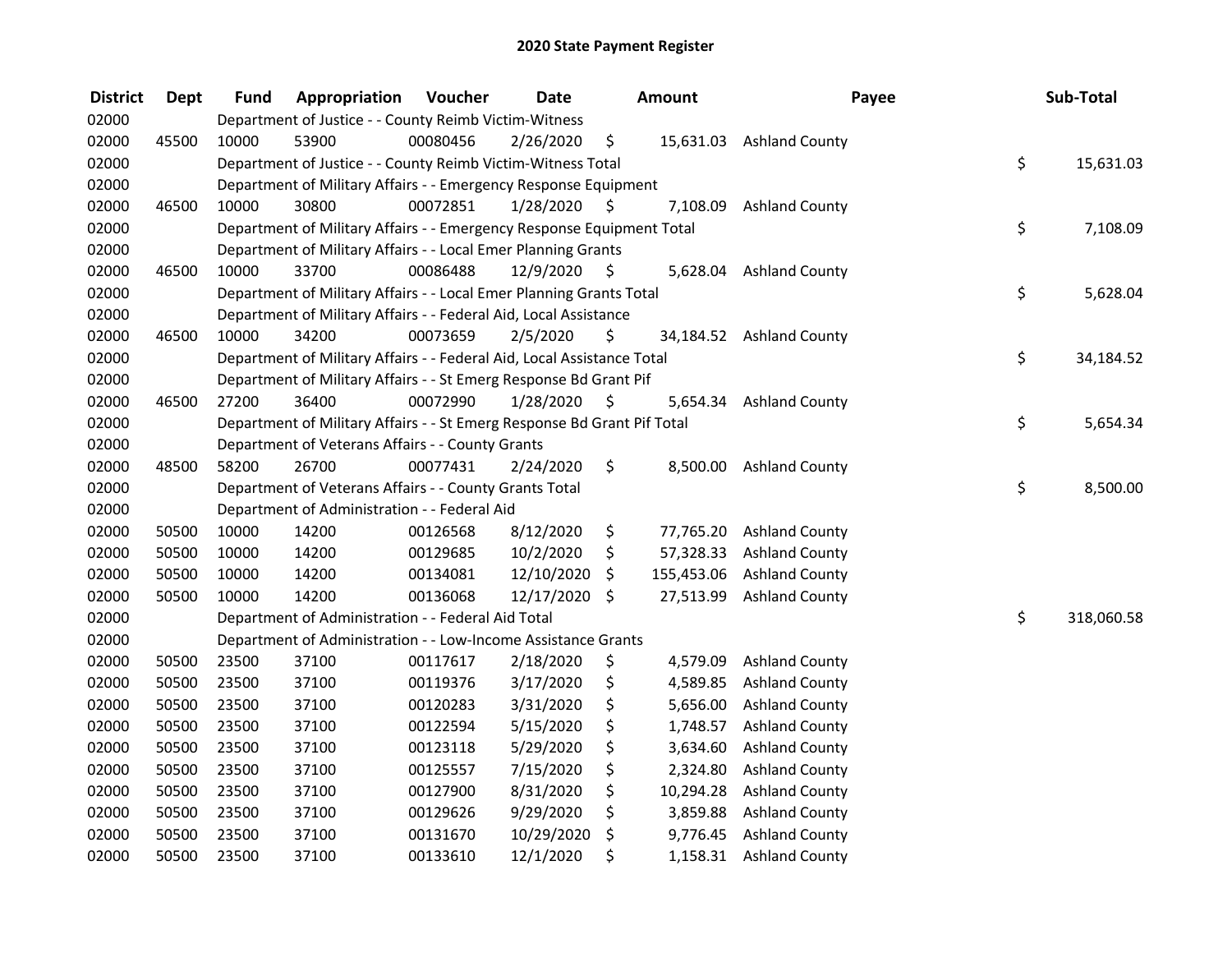| <b>District</b> | <b>Dept</b> | <b>Fund</b> | Appropriation                                                         | Voucher  | <b>Date</b>   | Amount          | Payee                                                                                                   | Sub-Total        |
|-----------------|-------------|-------------|-----------------------------------------------------------------------|----------|---------------|-----------------|---------------------------------------------------------------------------------------------------------|------------------|
| 02000           | 50500       | 23500       | 37100                                                                 | 00137472 | 12/29/2020 \$ |                 | 14,302.81 Ashland County                                                                                |                  |
| 02000           |             |             | Department of Administration - - Low-Income Assistance Grants Total   |          |               |                 |                                                                                                         | \$<br>61,924.64  |
| 02000           |             |             | Department of Administration - - Land Information Program; Loca       |          |               |                 |                                                                                                         |                  |
| 02000           | 50500       | 26900       | 17300                                                                 | 00117276 | 2/14/2020     | \$<br>1,000.00  | <b>Ashland County</b>                                                                                   |                  |
| 02000           | 50500       | 26900       | 17300                                                                 | 00119338 | 4/2/2020      | \$<br>77,392.00 | <b>Ashland County</b>                                                                                   |                  |
| 02000           | 50500       | 26900       | 17300                                                                 | 00123230 | 6/2/2020      | \$<br>20,000.00 | <b>Ashland County</b>                                                                                   |                  |
| 02000           | 50500       | 26900       | 17300                                                                 | 00123249 | 6/2/2020      | \$<br>25,000.00 | <b>Ashland County</b>                                                                                   |                  |
| 02000           | 50500       | 26900       | 17300                                                                 | 00123252 | 6/2/2020      | \$<br>25,000.00 | <b>Ashland County</b>                                                                                   |                  |
| 02000           |             |             | Department of Administration - - Land Information Program; Loca Total |          |               |                 |                                                                                                         | \$<br>148,392.00 |
| 02000           |             |             | Elections Commission - - 2018 Hava Election Security                  |          |               |                 |                                                                                                         |                  |
| 02000           | 51000       | 22000       | 18200                                                                 | 00004780 | 10/14/2020 \$ |                 | 38,721.50 Ashland County                                                                                |                  |
| 02000           |             |             | Elections Commission - - 2018 Hava Election Security Total            |          |               |                 |                                                                                                         | \$<br>38,721.50  |
| 02000           |             |             |                                                                       |          |               |                 | Public Defender Board - - Transcript, Discovery and Records Provided to the Public Defender Board       |                  |
| 02000           | 55000       | 10000       | 10600                                                                 | 00234804 | 2/14/2020     | \$<br>1,380.60  | <b>Ashland County</b>                                                                                   |                  |
| 02000           | 55000       | 10000       | 10600                                                                 | 00250046 | 6/8/2020      | \$<br>1,645.40  | <b>Ashland County</b>                                                                                   |                  |
| 02000           | 55000       | 10000       | 10600                                                                 | 00260260 | 9/2/2020      | \$<br>1,343.80  | <b>Ashland County</b>                                                                                   |                  |
| 02000           | 55000       | 10000       | 10600                                                                 | 00264694 | 10/19/2020    | \$<br>147.60    | <b>Ashland County</b>                                                                                   |                  |
| 02000           | 55000       | 10000       | 10600                                                                 | 00265146 | 10/23/2020    | \$<br>11.00     | <b>Ashland County</b>                                                                                   |                  |
| 02000           | 55000       | 10000       | 10600                                                                 | 00269410 | 12/1/2020     | \$<br>2.40      | <b>Ashland County</b>                                                                                   |                  |
| 02000           | 55000       | 10000       | 10600                                                                 | 00270617 | 12/11/2020    | \$<br>1,839.60  | <b>Ashland County</b>                                                                                   |                  |
| 02000           |             |             |                                                                       |          |               |                 | Public Defender Board - - Transcript, Discovery and Records Provided to the Public Defender Board Total | \$<br>6,370.40   |
| 02000           |             |             | Department of Revenue - - Warrants and Satisfactions                  |          |               |                 |                                                                                                         |                  |
| 02000           | 56600       | 10000       | 10100                                                                 | 00156858 | 2/20/2020     | \$<br>305.00    | <b>Ashland County</b>                                                                                   |                  |
| 02000           | 56600       | 10000       | 10100                                                                 | 00167067 | 4/9/2020      | \$<br>210.50    | <b>Ashland County</b>                                                                                   |                  |
| 02000           | 56600       | 10000       | 10100                                                                 | 00175104 | 7/24/2020     | \$<br>210.50    | <b>Ashland County</b>                                                                                   |                  |
| 02000           | 56600       | 10000       | 10100                                                                 | 00178046 | 8/26/2020     | \$<br>260.00    | <b>Ashland County</b>                                                                                   |                  |
| 02000           | 56600       | 10000       | 10100                                                                 | 00186350 | 12/18/2020    | \$<br>210.50    | <b>Ashland County</b>                                                                                   |                  |
| 02000           |             |             | Department of Revenue - - Warrants and Satisfactions Total            |          |               |                 |                                                                                                         | \$<br>1,196.50   |
| 02000           |             |             | Circuit Courts - - Circuit Court Costs                                |          |               |                 |                                                                                                         |                  |
| 02000           | 62500       | 10000       | 10500                                                                 | 00001930 | 7/17/2020     | \$<br>53,949.00 | <b>Ashland County</b>                                                                                   |                  |
| 02000           |             |             | Circuit Courts - - Circuit Court Costs Total                          |          |               |                 |                                                                                                         | \$<br>53,949.00  |
| 02000           |             |             | Circuit Courts - - Court Interpreters                                 |          |               |                 |                                                                                                         |                  |
| 02000           | 62500       | 10000       | 12100                                                                 | 00001736 | 1/17/2020     | \$<br>28,526.00 | <b>Ashland County</b>                                                                                   |                  |
| 02000           |             |             | Circuit Courts - - Court Interpreters Total                           |          |               |                 |                                                                                                         | \$<br>28,526.00  |
| 02000           |             |             | Shared Revenue and Tax Relief - - County And Municipal Aid            |          |               |                 |                                                                                                         |                  |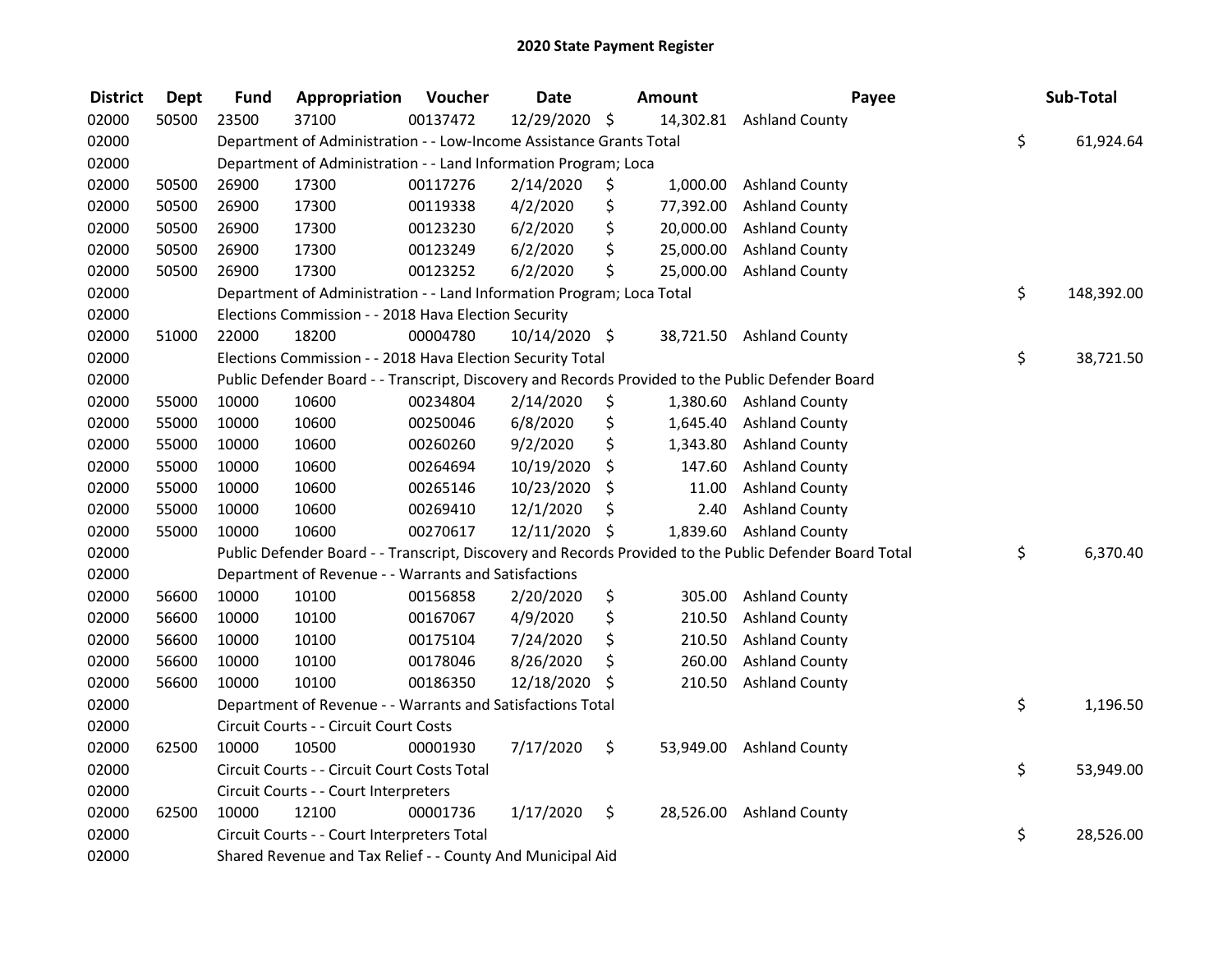| <b>District</b> | <b>Dept</b> | <b>Fund</b> | Appropriation                                                         | Voucher  | Date            |    | <b>Amount</b> |                       | Payee | Sub-Total     |
|-----------------|-------------|-------------|-----------------------------------------------------------------------|----------|-----------------|----|---------------|-----------------------|-------|---------------|
| 02000           | 83500       | 10000       | 10500                                                                 | 00067481 | 7/27/2020       | \$ | 123,958.56    | <b>Ashland County</b> |       |               |
| 02000           | 83500       | 10000       | 10500                                                                 | 00071442 | $11/16/2020$ \$ |    | 702,431.86    | <b>Ashland County</b> |       |               |
| 02000           |             |             | Shared Revenue and Tax Relief - - County And Municipal Aid Total      |          |                 |    |               |                       | \$    | 826,390.42    |
| 02000           |             |             | Shared Revenue and Tax Relief - - Exempt Computer Aid                 |          |                 |    |               |                       |       |               |
| 02000           | 83500       | 10000       | 10900                                                                 | 00064574 | 7/27/2020       | S. | 10,760.45     | <b>Ashland County</b> |       |               |
| 02000           |             |             | Shared Revenue and Tax Relief - - Exempt Computer Aid Total           |          |                 |    |               |                       | \$    | 10,760.45     |
| 02000           |             |             | Shared Revenue and Tax Relief - - Utility Aid                         |          |                 |    |               |                       |       |               |
| 02000           | 83500       | 10000       | 11000                                                                 | 00067481 | 7/27/2020       | S  | 30,471.08     | <b>Ashland County</b> |       |               |
| 02000           | 83500       | 10000       | 11000                                                                 | 00071442 | 11/16/2020      | S. | 170,884.00    | <b>Ashland County</b> |       |               |
| 02000           |             |             | Shared Revenue and Tax Relief - - Utility Aid Total                   |          |                 |    |               |                       | \$    | 201,355.08    |
| 02000           |             |             | Shared Revenue and Tax Relief - - Personal Property Aid               |          |                 |    |               |                       |       |               |
| 02000           | 83500       | 10000       | 11100                                                                 | 00059937 | 5/4/2020        | \$ | 46,562.30     | <b>Ashland County</b> |       |               |
| 02000           |             |             | Shared Revenue and Tax Relief - - Personal Property Aid Total         |          |                 |    |               |                       | \$    | 46,562.30     |
| 02000           |             |             | Shared Revenue and Tax Relief - - School Lvy Tx/First Dollar Cr       |          |                 |    |               |                       |       |               |
| 02000           | 83500       | 10000       | 30200                                                                 | 00063898 | 7/27/2020       | Ŝ. | 567,918.74    | <b>Ashland County</b> |       |               |
| 02000           | 83500       | 10000       | 30200                                                                 | 00067289 | 7/27/2020       | S. | 2,251,740.57  | <b>Ashland County</b> |       |               |
| 02000           |             |             | Shared Revenue and Tax Relief - - School Lvy Tx/First Dollar Cr Total |          |                 |    |               |                       | \$    | 2,819,659.31  |
| 02000           |             |             | Shared Revenue and Tax Relief - - Lottery & Gaming Credit             |          |                 |    |               |                       |       |               |
| 02000           | 83500       | 52100       | 36300                                                                 | 00055621 | 3/23/2020       | Ŝ. | 680,169.06    | <b>Ashland County</b> |       |               |
| 02000           |             |             | Shared Revenue and Tax Relief - - Lottery & Gaming Credit Total       |          |                 |    |               |                       | \$    | 680,169.06    |
| 02000 Total     |             |             |                                                                       |          |                 |    |               |                       |       | 10,947,116.03 |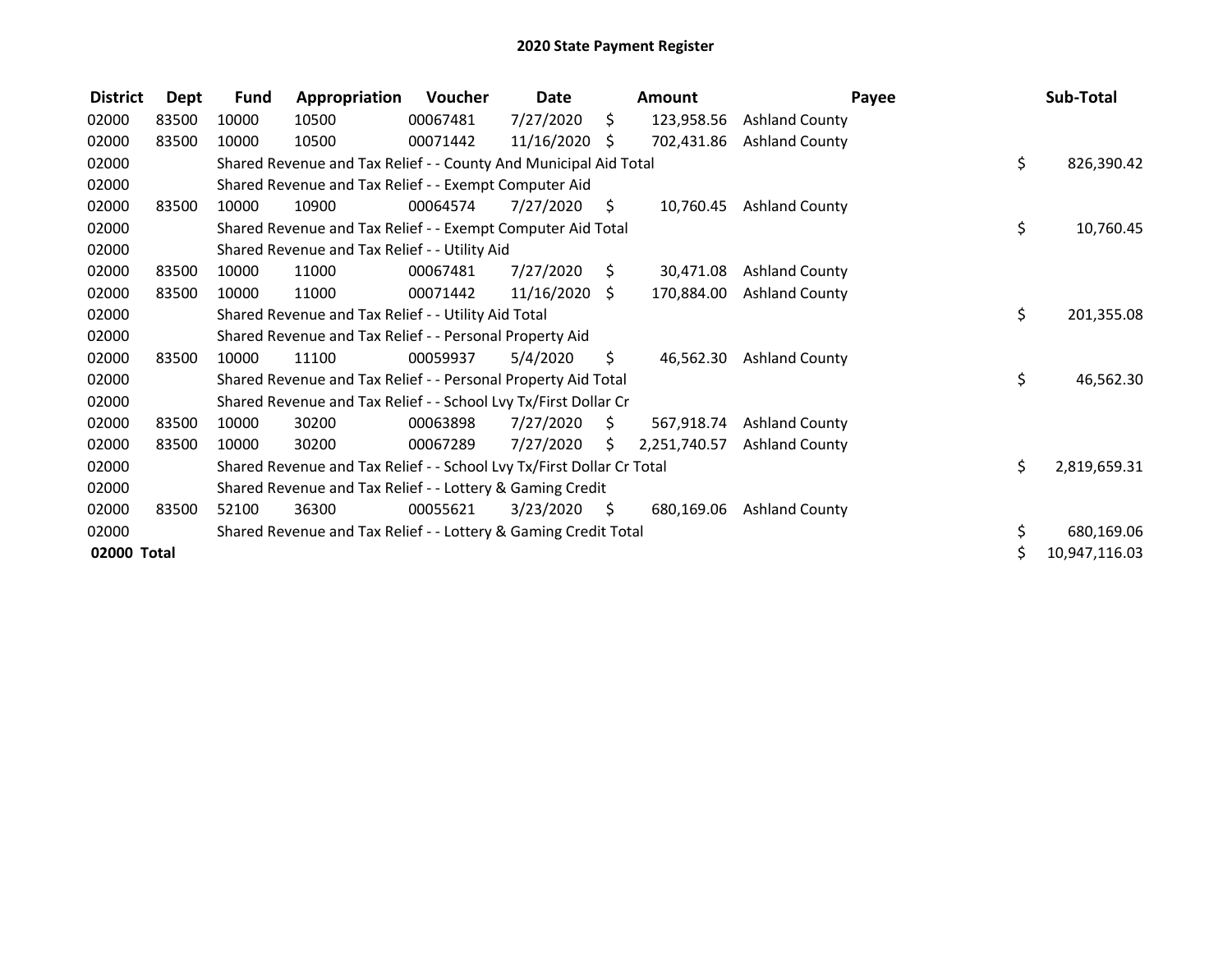| <b>District</b> | <b>Dept</b> | Fund  | Appropriation                                                      | Voucher  | <b>Date</b>   |      | Amount    | Payee                    | Sub-Total        |
|-----------------|-------------|-------|--------------------------------------------------------------------|----------|---------------|------|-----------|--------------------------|------------------|
| 02002           |             |       | Dept of Safety & Prof Services - - Fire Dues Distribution          |          |               |      |           |                          |                  |
| 02002           | 16500       | 10000 | 22500                                                              | 00035588 | 7/20/2020     | \$   |           | 999.21 Town Of Agenda    |                  |
| 02002           |             |       | Dept of Safety & Prof Services - - Fire Dues Distribution Total    |          |               |      |           |                          | \$<br>999.21     |
| 02002           |             |       | Dept of Natural Resources - - Aids In Lieu Of Taxes - Gener        |          |               |      |           |                          |                  |
| 02002           | 37000       | 10000 | 50300                                                              | 00382231 | 1/13/2020     | \$   |           | 4,567.47 Town Of Agenda  |                  |
| 02002           | 37000       | 10000 | 50300                                                              | 00404162 | 4/21/2020     | \$   | 60.00     | Town Of Agenda           |                  |
| 02002           |             |       | Dept of Natural Resources - - Aids In Lieu Of Taxes - Gener Total  |          |               |      |           |                          | \$<br>4,627.47   |
| 02002           |             |       | Dept of Natural Resources - - Gen Program Ops-State Funds          |          |               |      |           |                          |                  |
| 02002           | 37000       | 21200 | 16100                                                              | 00424075 | 7/13/2020     | \$   |           | 2,777.60 Town Of Agenda  |                  |
| 02002           | 37000       | 21200 | 16100                                                              | 00424079 | 7/16/2020     | \$   |           | 4,543.14 Town Of Agenda  |                  |
| 02002           |             |       | Dept of Natural Resources - - Gen Program Ops-State Funds Total    |          |               |      |           |                          | \$<br>7,320.74   |
| 02002           |             |       | Dept of Natural Resources - - Resaids - Cnty Forst, Cl & Mfl       |          |               |      |           |                          |                  |
| 02002           | 37000       | 21200 | 57100                                                              | 00416683 | 6/18/2020     | - \$ |           | 6,459.66 Town Of Agenda  |                  |
| 02002           |             |       | Dept of Natural Resources - - Resaids - Cnty Forst, Cl & Mfl Total |          |               |      |           |                          | \$<br>6,459.66   |
| 02002           |             |       | Dept of Natural Resources - - Aids In Lieu Of Taxes - Sum S        |          |               |      |           |                          |                  |
| 02002           | 37000       | 21200 | 57900                                                              | 00404163 | 4/21/2020     | \$   |           | 3,767.96 Town Of Agenda  |                  |
| 02002           | 37000       | 21200 | 57900                                                              | 00404164 | 4/21/2020     | \$   |           | 4,929.94 Town Of Agenda  |                  |
| 02002           |             |       | Dept of Natural Resources - - Aids In Lieu Of Taxes - Sum S Total  |          |               |      |           |                          | \$<br>8,697.90   |
| 02002           |             |       | Dept of Natural Resources - - Fin Asst For Responsible Units       |          |               |      |           |                          |                  |
| 02002           | 37000       | 27400 | 67000                                                              | 00413254 | 5/29/2020     | - \$ |           | 2,221.66 Town Of Agenda  |                  |
| 02002           |             |       | Dept of Natural Resources - - Fin Asst For Responsible Units Total |          |               |      |           |                          | \$<br>2,221.66   |
| 02002           |             |       | WI Dept of Transportation - - Disastr Damag Aid Sf                 |          |               |      |           |                          |                  |
| 02002           | 39500       | 21100 | 17400                                                              | 00610547 | 11/3/2020     | \$.  |           | 14,180.67 Town Of Agenda |                  |
| 02002           |             |       | WI Dept of Transportation - - Disastr Damag Aid Sf Total           |          |               |      |           |                          | \$<br>14,180.67  |
| 02002           |             |       | WI Dept of Transportation - - Trns Aids To Mnc.-Sf                 |          |               |      |           |                          |                  |
| 02002           | 39500       | 21100 | 19100                                                              | 00475515 | 1/6/2020      | \$   | 42,796.98 | Town Of Agenda           |                  |
| 02002           | 39500       | 21100 | 19100                                                              | 00505370 | 4/6/2020      | \$   | 42,796.98 | Town Of Agenda           |                  |
| 02002           | 39500       | 21100 | 19100                                                              | 00542362 | 7/6/2020      | \$   | 42,796.98 | Town Of Agenda           |                  |
| 02002           | 39500       | 21100 | 19100                                                              | 00585188 | 10/5/2020     | \$   |           | 42,796.98 Town Of Agenda |                  |
| 02002           |             |       | WI Dept of Transportation - - Trns Aids To Mnc.-Sf Total           |          |               |      |           |                          | \$<br>171,187.92 |
| 02002           |             |       | Department of Administration - - Federal Aid                       |          |               |      |           |                          |                  |
| 02002           | 50500       | 10000 | 14200                                                              | 00134084 | 12/10/2020 \$ |      |           | 3,753.66 Town Of Agenda  |                  |
| 02002           |             |       | Department of Administration - - Federal Aid Total                 |          |               |      |           |                          | \$<br>3,753.66   |
| 02002           |             |       | Elections Commission - - 2018 Hava Election Security               |          |               |      |           |                          |                  |
| 02002           | 51000       | 22000 | 18200                                                              | 00003686 | 7/6/2020      | \$   |           | 481.60 Town Of Agenda    |                  |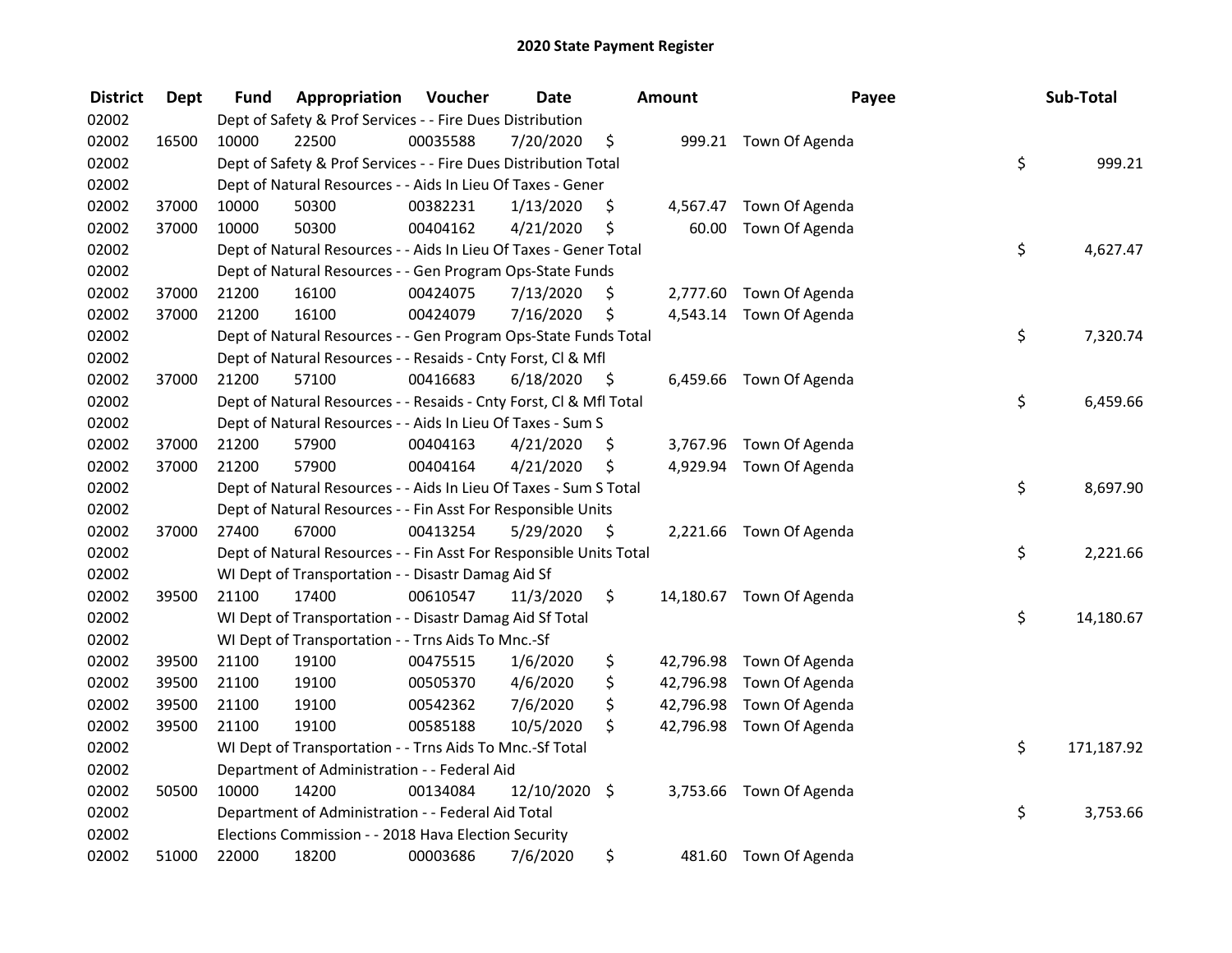| <b>District</b> | Dept  | Fund  | Appropriation                                                    | <b>Voucher</b> | Date            |     | <b>Amount</b> | Payee          | Sub-Total       |
|-----------------|-------|-------|------------------------------------------------------------------|----------------|-----------------|-----|---------------|----------------|-----------------|
| 02002           |       |       | Elections Commission - - 2018 Hava Election Security Total       |                |                 |     |               |                | \$<br>481.60    |
| 02002           |       |       | Shared Revenue and Tax Relief - - County And Municipal Aid       |                |                 |     |               |                |                 |
| 02002           | 83500 | 10000 | 10500                                                            | 00067465       | 7/27/2020       | - S | 4,280.27      | Town Of Agenda |                 |
| 02002           | 83500 | 10000 | 10500                                                            | 00071426       | $11/16/2020$ \$ |     | 24,254.88     | Town Of Agenda |                 |
| 02002           |       |       | Shared Revenue and Tax Relief - - County And Municipal Aid Total |                |                 |     |               |                | \$<br>28,535.15 |
| 02002           |       |       | Shared Revenue and Tax Relief - - Exempt Computer Aid            |                |                 |     |               |                |                 |
| 02002           | 83500 | 10000 | 10900                                                            | 00064664       | 7/27/2020       | - S | 3.11          | Town Of Agenda |                 |
| 02002           |       |       | Shared Revenue and Tax Relief - - Exempt Computer Aid Total      |                |                 |     |               |                | \$<br>3.11      |
| 02002           |       |       | Shared Revenue and Tax Relief - - Utility Aid                    |                |                 |     |               |                |                 |
| 02002           | 83500 | 10000 | 11000                                                            | 00067465       | 7/27/2020       | S   | 137.88        | Town Of Agenda |                 |
| 02002           | 83500 | 10000 | 11000                                                            | 00071426       | 11/16/2020 \$   |     | 516.85        | Town Of Agenda |                 |
| 02002           |       |       | Shared Revenue and Tax Relief - - Utility Aid Total              |                |                 |     |               |                | \$<br>654.73    |
| 02002           |       |       | Shared Revenue and Tax Relief - - Personal Property Aid          |                |                 |     |               |                |                 |
| 02002           | 83500 | 10000 | 11100                                                            | 00060027       | 5/4/2020        | \$  | 7.13          | Town Of Agenda |                 |
| 02002           |       |       | Shared Revenue and Tax Relief - - Personal Property Aid Total    |                |                 |     |               |                | \$<br>7.13      |
| 02002 Total     |       |       |                                                                  |                |                 |     |               |                | 249,130.61      |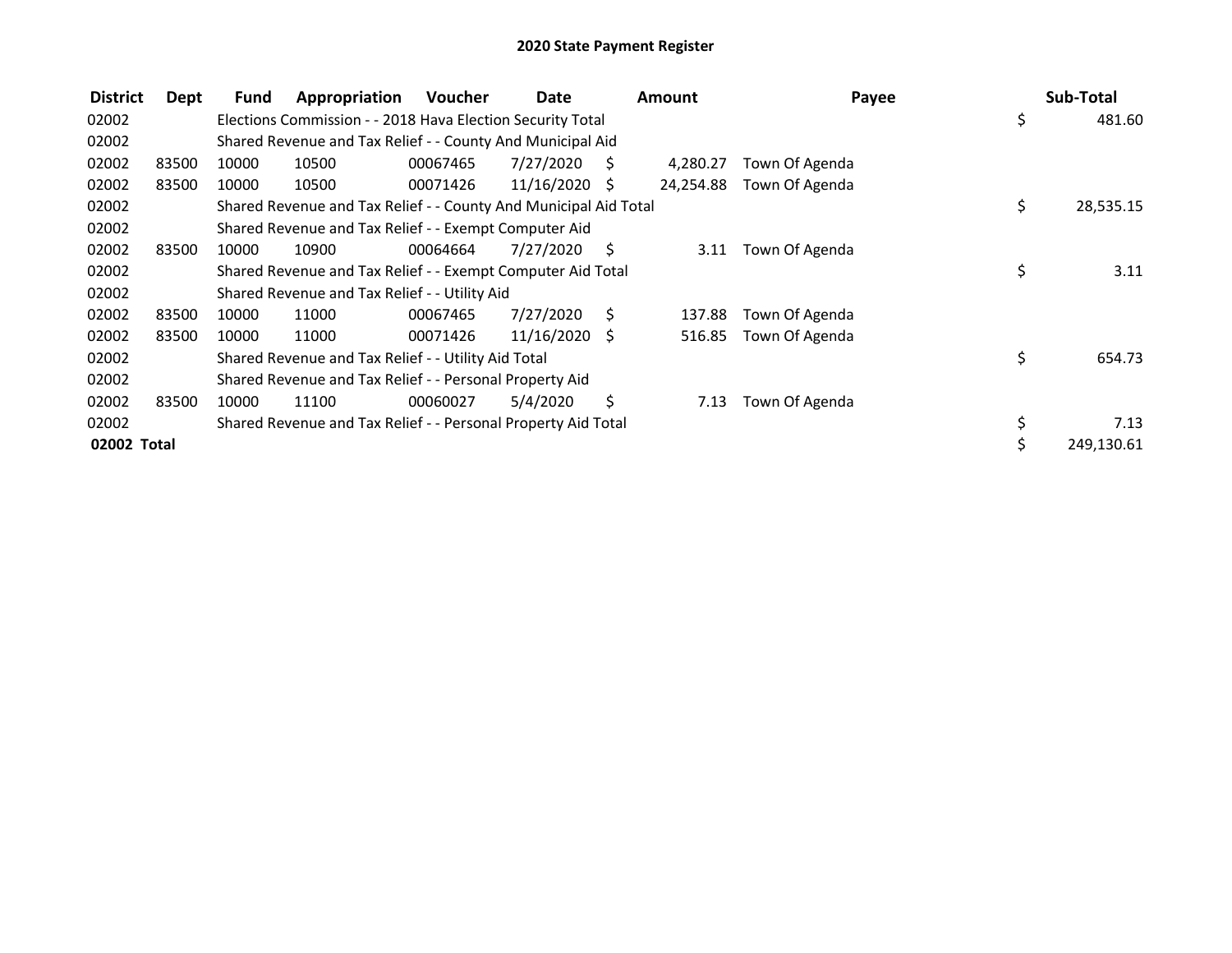| <b>District</b> | <b>Dept</b> | <b>Fund</b> | Appropriation                                                      | Voucher  | Date          |      | Amount   | Payee                     | Sub-Total        |
|-----------------|-------------|-------------|--------------------------------------------------------------------|----------|---------------|------|----------|---------------------------|------------------|
| 02004           |             |             | Dept of Safety & Prof Services - - Fire Dues Distribution          |          |               |      |          |                           |                  |
| 02004           | 16500       | 10000       | 22500                                                              | 00035589 | 7/20/2020     | \$   |          | 1,247.92 Town Of Ashland  |                  |
| 02004           |             |             | Dept of Safety & Prof Services - - Fire Dues Distribution Total    |          |               |      |          |                           | \$<br>1,247.92   |
| 02004           |             |             | Dept of Natural Resources - - Resaids - Cnty Forst, CI & Mfl       |          |               |      |          |                           |                  |
| 02004           | 37000       | 21200       | 57100                                                              | 00416684 | 6/18/2020     | - \$ |          | 901.66 Town Of Ashland    |                  |
| 02004           |             |             | Dept of Natural Resources - - Resaids - Cnty Forst, Cl & Mfl Total |          |               |      |          |                           | \$<br>901.66     |
| 02004           |             |             | WI Dept of Transportation - - Trns Aids To Mnc.-Sf                 |          |               |      |          |                           |                  |
| 02004           | 39500       | 21100       | 19100                                                              | 00475516 | 1/6/2020      | \$   |          | 35,484.57 Town Of Ashland |                  |
| 02004           | 39500       | 21100       | 19100                                                              | 00505371 | 4/6/2020      | \$   |          | 35,484.57 Town Of Ashland |                  |
| 02004           | 39500       | 21100       | 19100                                                              | 00542363 | 7/6/2020      | \$   |          | 35,484.57 Town Of Ashland |                  |
| 02004           | 39500       | 21100       | 19100                                                              | 00585189 | 10/5/2020     | Ś.   |          | 35,484.57 Town Of Ashland |                  |
| 02004           |             |             | WI Dept of Transportation - - Trns Aids To Mnc.-Sf Total           |          |               |      |          |                           | \$<br>141,938.28 |
| 02004           |             |             | Department of Administration - - Federal Aid                       |          |               |      |          |                           |                  |
| 02004           | 50500       | 10000       | 14200                                                              | 00134085 | 12/10/2020 \$ |      |          | 7,300.05 Town Of Ashland  |                  |
| 02004           |             |             | Department of Administration - - Federal Aid Total                 |          |               |      |          |                           | \$<br>7,300.05   |
| 02004           |             |             | Shared Revenue and Tax Relief - - County And Municipal Aid         |          |               |      |          |                           |                  |
| 02004           | 83500       | 10000       | 10500                                                              | 00067466 | 7/27/2020     | \$   | 9,910.95 | Town Of Ashland           |                  |
| 02004           | 83500       | 10000       | 10500                                                              | 00071427 | 11/16/2020 \$ |      |          | 56,162.05 Town Of Ashland |                  |
| 02004           |             |             | Shared Revenue and Tax Relief - - County And Municipal Aid Total   |          |               |      |          |                           | \$<br>66,073.00  |
| 02004           |             |             | Shared Revenue and Tax Relief - - Exempt Computer Aid              |          |               |      |          |                           |                  |
| 02004           | 83500       | 10000       | 10900                                                              | 00064665 | 7/27/2020     | \$.  | 1.03     | Town Of Ashland           |                  |
| 02004           |             |             | Shared Revenue and Tax Relief - - Exempt Computer Aid Total        |          |               |      |          |                           | \$<br>1.03       |
| 02004           |             |             | Shared Revenue and Tax Relief - - Utility Aid                      |          |               |      |          |                           |                  |
| 02004           | 83500       | 10000       | 11000                                                              | 00067466 | 7/27/2020     | \$   |          | 263.62 Town Of Ashland    |                  |
| 02004           | 83500       | 10000       | 11000                                                              | 00071427 | 11/16/2020    | \$   |          | 1,510.45 Town Of Ashland  |                  |
| 02004           |             |             | Shared Revenue and Tax Relief - - Utility Aid Total                |          |               |      |          |                           | \$<br>1,774.07   |
| 02004           |             |             | Shared Revenue and Tax Relief - - Personal Property Aid            |          |               |      |          |                           |                  |
| 02004           | 83500       | 10000       | 11100                                                              | 00060028 | 5/4/2020      | \$   |          | 156.82 Town Of Ashland    |                  |
| 02004           |             |             | Shared Revenue and Tax Relief - - Personal Property Aid Total      |          |               |      |          |                           | \$<br>156.82     |
| 02004 Total     |             |             |                                                                    |          |               |      |          |                           | \$<br>219,392.83 |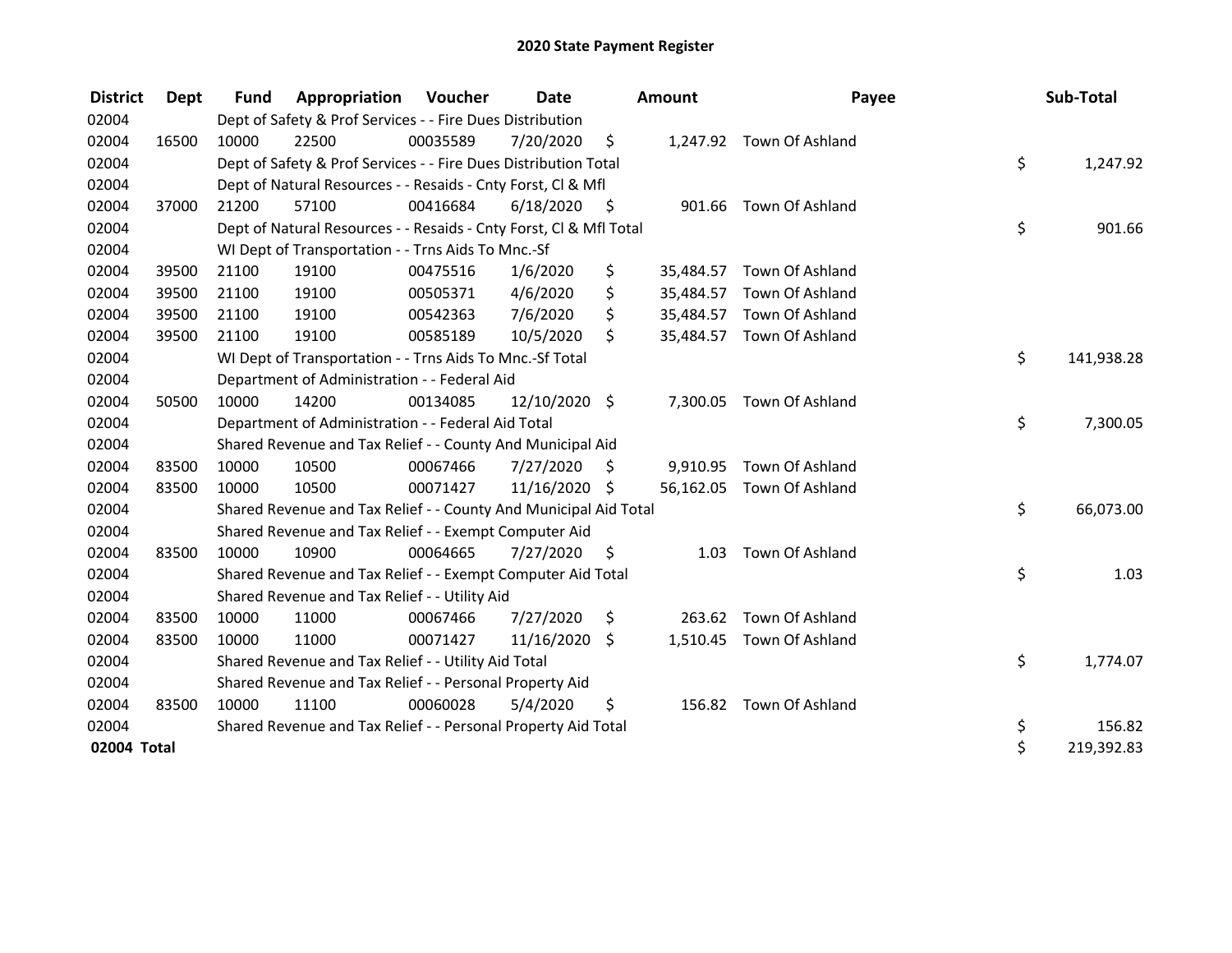| <b>District</b> | <b>Dept</b> | Fund  | Appropriation                                                        | Voucher  | <b>Date</b>   |      | Amount   | Payee                       | Sub-Total        |
|-----------------|-------------|-------|----------------------------------------------------------------------|----------|---------------|------|----------|-----------------------------|------------------|
| 02006           |             |       | Dept of Safety & Prof Services - - Fire Dues Distribution            |          |               |      |          |                             |                  |
| 02006           | 16500       | 10000 | 22500                                                                | 00035590 | 7/20/2020     | \$   |          | 1,130.55 Town Of Chippewa   |                  |
| 02006           |             |       | Dept of Safety & Prof Services - - Fire Dues Distribution Total      |          |               |      |          |                             | \$<br>1,130.55   |
| 02006           |             |       | Dept of Natural Resources - - Aids In Lieu Of Taxes - Gener          |          |               |      |          |                             |                  |
| 02006           | 37000       | 10000 | 50300                                                                | 00403856 | 4/21/2020     | - \$ |          | 29.26 Town Of Chippewa      |                  |
| 02006           |             |       | Dept of Natural Resources - - Aids In Lieu Of Taxes - Gener Total    |          |               |      |          |                             | \$<br>29.26      |
| 02006           |             |       | Dept of Natural Resources - - Resaids - Cnty Forst, Cl & Mfl         |          |               |      |          |                             |                  |
| 02006           | 37000       | 21200 | 57100                                                                | 00416685 | 6/18/2020     | - \$ |          | 2,525.52 Town Of Chippewa   |                  |
| 02006           |             |       | Dept of Natural Resources - - Resaids - Cnty Forst, CI & Mfl Total   |          |               |      |          |                             | \$<br>2,525.52   |
| 02006           |             |       | Dept of Natural Resources - - Resaids - Pymt In Lieu Tax Fed         |          |               |      |          |                             |                  |
| 02006           | 37000       | 21200 | 58400                                                                | 00439082 | 10/1/2020     | \$.  |          | 112,179.82 Town Of Chippewa |                  |
| 02006           | 37000       | 21200 | 58400                                                                | 00443362 | 10/22/2020 \$ |      |          | 8,363.82 Town Of Chippewa   |                  |
| 02006           |             |       | Dept of Natural Resources - - Resaids - Pymt In Lieu Tax Fed Total   |          |               |      |          |                             | \$<br>120,543.64 |
| 02006           |             |       | Dept of Natural Resources - - Fin Asst For Responsible Units         |          |               |      |          |                             |                  |
| 02006           | 37000       | 27400 | 67000                                                                | 00412636 | 5/29/2020     | \$   |          | 2,170.87 Town Of Chippewa   |                  |
| 02006           |             |       | Dept of Natural Resources - - Fin Asst For Responsible Units Total   |          |               |      |          |                             | \$<br>2,170.87   |
| 02006           |             |       | WI Dept of Transportation - - Trns Aids To Mnc.-Sf                   |          |               |      |          |                             |                  |
| 02006           | 39500       | 21100 | 19100                                                                | 00475517 | 1/6/2020      | \$   |          | 61,792.52 Town Of Chippewa  |                  |
| 02006           | 39500       | 21100 | 19100                                                                | 00505372 | 4/6/2020      | \$   |          | 61,792.52 Town Of Chippewa  |                  |
| 02006           | 39500       | 21100 | 19100                                                                | 00542364 | 7/6/2020      | \$   |          | 61,792.52 Town Of Chippewa  |                  |
| 02006           | 39500       | 21100 | 19100                                                                | 00585190 | 10/5/2020     | \$   |          | 61,792.52 Town Of Chippewa  |                  |
| 02006           |             |       | WI Dept of Transportation - - Trns Aids To Mnc.-Sf Total             |          |               |      |          |                             | \$<br>247,170.08 |
| 02006           |             |       | WI Dept of Transportation - - Supplemental Transportation Aids       |          |               |      |          |                             |                  |
| 02006           | 39500       | 21100 | 19600                                                                | 00477468 | 1/6/2020      | \$   |          | 38,231.38 Town Of Chippewa  |                  |
| 02006           |             |       | WI Dept of Transportation - - Supplemental Transportation Aids Total |          |               |      |          |                             | \$<br>38,231.38  |
| 02006           |             |       | Department of Administration - - Federal Aid                         |          |               |      |          |                             |                  |
| 02006           | 50500       | 10000 | 14200                                                                | 00134086 | 12/10/2020 \$ |      | 5,999.00 | Town Of Chippewa            |                  |
| 02006           | 50500       | 10000 | 14200                                                                | 00136070 | 12/17/2020 \$ |      | 636.69   | Town Of Chippewa            |                  |
| 02006           |             |       | Department of Administration - - Federal Aid Total                   |          |               |      |          |                             | \$<br>6,635.69   |
| 02006           |             |       | Elections Commission - - 2018 Hava Election Security                 |          |               |      |          |                             |                  |
| 02006           | 51000       | 22000 | 18200                                                                | 00003420 | 6/26/2020     | \$   | 453.00   | Town Of Chippewa            |                  |
| 02006           |             |       | Elections Commission - - 2018 Hava Election Security Total           |          |               |      |          |                             | \$<br>453.00     |
| 02006           |             |       | Shared Revenue and Tax Relief - - County And Municipal Aid           |          |               |      |          |                             |                  |
| 02006           | 83500       | 10000 | 10500                                                                | 00067467 | 7/27/2020     | \$   | 2,152.45 | Town Of Chippewa            |                  |
| 02006           | 83500       | 10000 | 10500                                                                | 00071428 | 11/16/2020    | \$   |          | 12,197.24 Town Of Chippewa  |                  |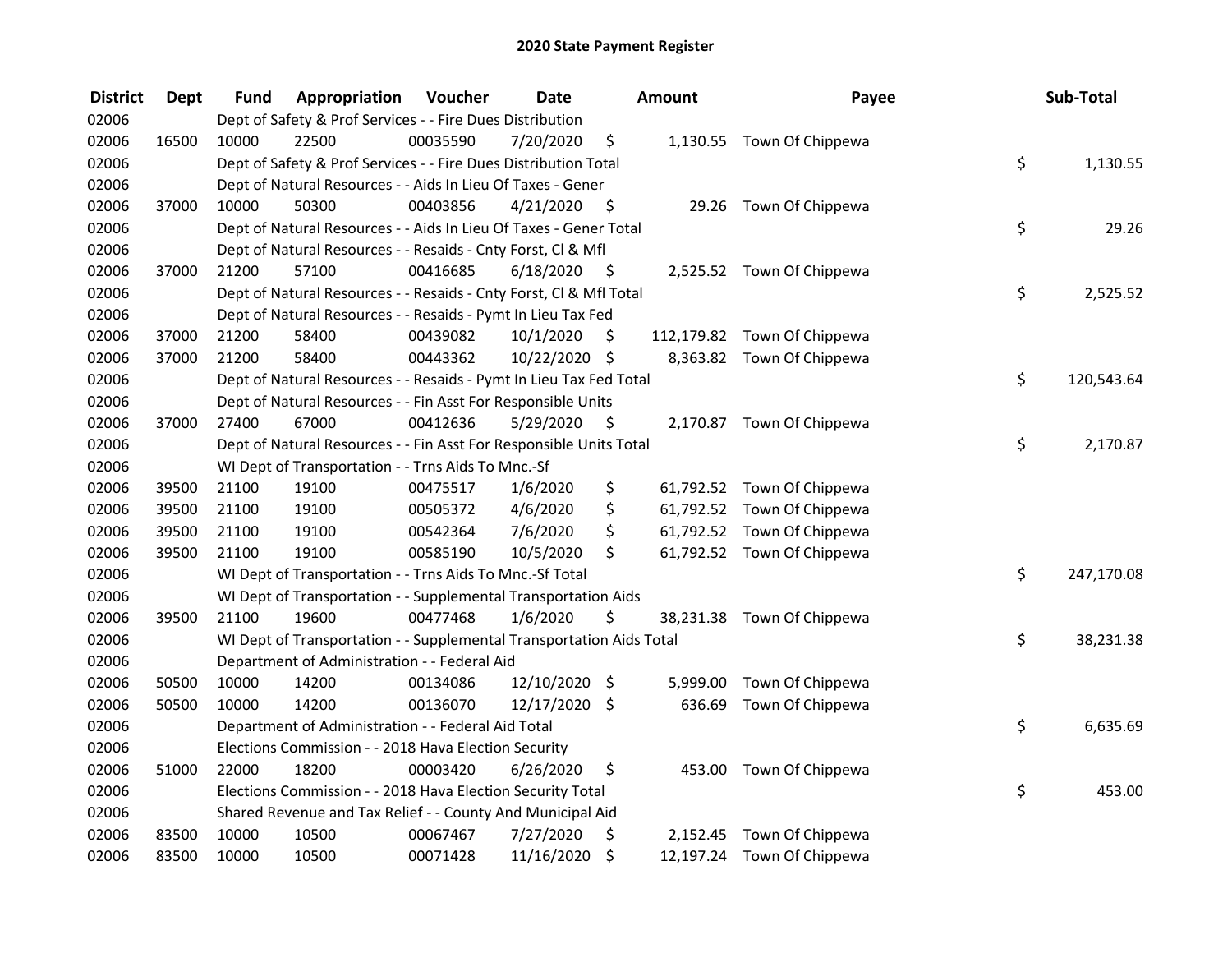| <b>District</b> | Dept  | <b>Fund</b> | Appropriation                                                    | <b>Voucher</b> | <b>Date</b> | Amount |       | Payee            | Sub-Total  |
|-----------------|-------|-------------|------------------------------------------------------------------|----------------|-------------|--------|-------|------------------|------------|
| 02006           |       |             | Shared Revenue and Tax Relief - - County And Municipal Aid Total |                |             |        |       |                  | 14,349.69  |
| 02006           |       |             | Shared Revenue and Tax Relief - - Exempt Computer Aid            |                |             |        |       |                  |            |
| 02006           | 83500 | 10000       | 10900                                                            | 00064666       | 7/27/2020   |        | 4.16  | Town Of Chippewa |            |
| 02006           |       |             | Shared Revenue and Tax Relief - - Exempt Computer Aid Total      |                |             |        |       |                  | 4.16       |
| 02006           |       |             | Shared Revenue and Tax Relief - - Personal Property Aid          |                |             |        |       |                  |            |
| 02006           | 83500 | 10000       | 11100                                                            | 00060029       | 5/4/2020    |        | 30.82 | Town Of Chippewa |            |
| 02006           |       |             | Shared Revenue and Tax Relief - - Personal Property Aid Total    |                |             |        |       |                  | 30.82      |
| 02006 Total     |       |             |                                                                  |                |             |        |       |                  | 433.274.66 |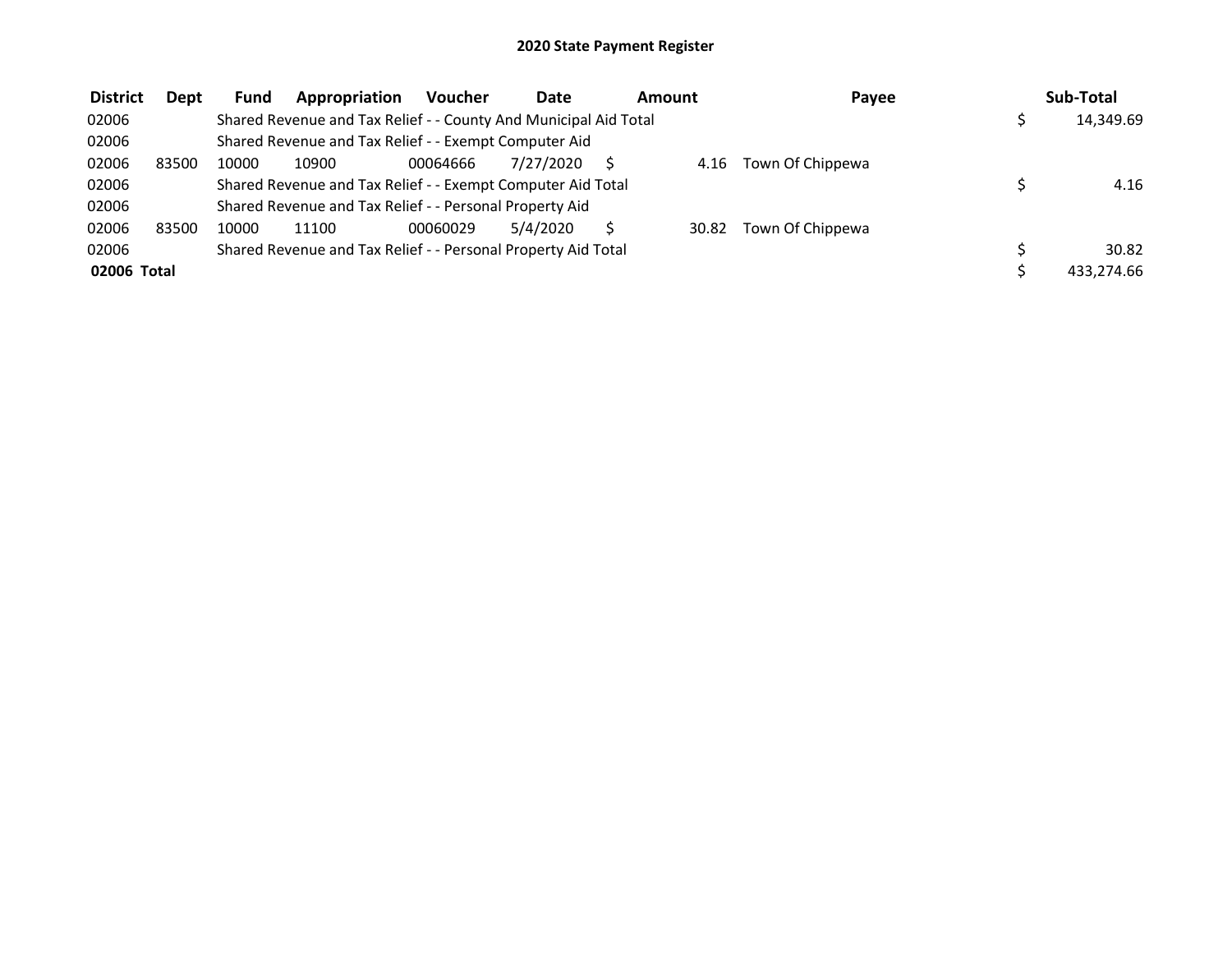| <b>District</b> | <b>Dept</b> | Fund  | Appropriation                                                      | Voucher  | <b>Date</b>   |      | <b>Amount</b> | Payee                     | Sub-Total       |
|-----------------|-------------|-------|--------------------------------------------------------------------|----------|---------------|------|---------------|---------------------------|-----------------|
| 02008           |             |       | Dept of Safety & Prof Services - - Fire Dues Distribution          |          |               |      |               |                           |                 |
| 02008           | 16500       | 10000 | 22500                                                              | 00035591 | 7/20/2020     | \$   |               | 2,146.43 Town Of Gingles  |                 |
| 02008           |             |       | Dept of Safety & Prof Services - - Fire Dues Distribution Total    |          |               |      |               |                           | \$<br>2,146.43  |
| 02008           |             |       | Dept of Natural Resources - - Aids In Lieu Of Taxes - Gener        |          |               |      |               |                           |                 |
| 02008           | 37000       | 10000 | 50300                                                              | 00382232 | 1/13/2020     | \$   |               | 4,700.97 Town Of Gingles  |                 |
| 02008           | 37000       | 10000 | 50300                                                              | 00382233 | 1/13/2020     | \$   |               | 7,911.85 Town Of Gingles  |                 |
| 02008           |             |       | Dept of Natural Resources - - Aids In Lieu Of Taxes - Gener Total  |          |               |      |               |                           | \$<br>12,612.82 |
| 02008           |             |       | Dept of Natural Resources - - Resaids - Cnty Forst, Cl & Mfl       |          |               |      |               |                           |                 |
| 02008           | 37000       | 21200 | 57100                                                              | 00416686 | 6/18/2020     | - \$ |               | 1,332.90 Town Of Gingles  |                 |
| 02008           |             |       | Dept of Natural Resources - - Resaids - Cnty Forst, Cl & Mfl Total |          |               |      |               |                           | \$<br>1,332.90  |
| 02008           |             |       | Dept of Natural Resources - - Aids In Lieu Of Taxes - Sum S        |          |               |      |               |                           |                 |
| 02008           | 37000       | 21200 | 57900                                                              | 00404212 | 4/21/2020     | -\$  | 844.80        | Town Of Gingles           |                 |
| 02008           |             |       | Dept of Natural Resources - - Aids In Lieu Of Taxes - Sum S Total  |          |               |      |               |                           | \$<br>844.80    |
| 02008           |             |       | Dept of Natural Resources - - Fin Asst For Responsible Units       |          |               |      |               |                           |                 |
| 02008           | 37000       | 27400 | 67000                                                              | 00413173 | 5/29/2020     | \$   | 1,540.49      | Town Of Gingles           |                 |
| 02008           |             |       | Dept of Natural Resources - - Fin Asst For Responsible Units Total |          |               |      |               |                           | \$<br>1,540.49  |
| 02008           |             |       | WI Dept of Transportation - - Trns Aids To Mnc.-Sf                 |          |               |      |               |                           |                 |
| 02008           | 39500       | 21100 | 19100                                                              | 00475518 | 1/6/2020      | \$   | 20,347.29     | Town Of Gingles           |                 |
| 02008           | 39500       | 21100 | 19100                                                              | 00505373 | 4/6/2020      | \$   | 20,347.29     | Town Of Gingles           |                 |
| 02008           | 39500       | 21100 | 19100                                                              | 00542365 | 7/6/2020      | \$   | 20,347.29     | Town Of Gingles           |                 |
| 02008           | 39500       | 21100 | 19100                                                              | 00585191 | 10/5/2020     | \$   | 20,347.29     | Town Of Gingles           |                 |
| 02008           |             |       | WI Dept of Transportation - - Trns Aids To Mnc.-Sf Total           |          |               |      |               |                           | \$<br>81,389.16 |
| 02008           |             |       | Elections Commission - - 2018 Hava Election Security               |          |               |      |               |                           |                 |
| 02008           | 51000       | 22000 | 18200                                                              | 00003433 | 6/29/2020     | \$   |               | 753.30 Town Of Gingles    |                 |
| 02008           |             |       | Elections Commission - - 2018 Hava Election Security Total         |          |               |      |               |                           | \$<br>753.30    |
| 02008           |             |       | Shared Revenue and Tax Relief - - County And Municipal Aid         |          |               |      |               |                           |                 |
| 02008           | 83500       | 10000 | 10500                                                              | 00067468 | 7/27/2020     | \$   | 5,594.54      | Town Of Gingles           |                 |
| 02008           | 83500       | 10000 | 10500                                                              | 00071429 | 11/16/2020 \$ |      |               | 31,702.39 Town Of Gingles |                 |
| 02008           |             |       | Shared Revenue and Tax Relief - - County And Municipal Aid Total   |          |               |      |               |                           | \$<br>37,296.93 |
| 02008           |             |       | Shared Revenue and Tax Relief - - Exempt Computer Aid              |          |               |      |               |                           |                 |
| 02008           | 83500       | 10000 | 10900                                                              | 00064667 | 7/27/2020     | \$   |               | 27.02 Town Of Gingles     |                 |
| 02008           |             |       | Shared Revenue and Tax Relief - - Exempt Computer Aid Total        |          |               |      |               |                           | \$<br>27.02     |
| 02008           |             |       | Shared Revenue and Tax Relief - - Utility Aid                      |          |               |      |               |                           |                 |
| 02008           | 83500       | 10000 | 11000                                                              | 00067468 | 7/27/2020     | \$   | 3,427.04      | Town Of Gingles           |                 |
| 02008           | 83500       | 10000 | 11000                                                              | 00071429 | 11/16/2020    | \$   |               | 19,043.53 Town Of Gingles |                 |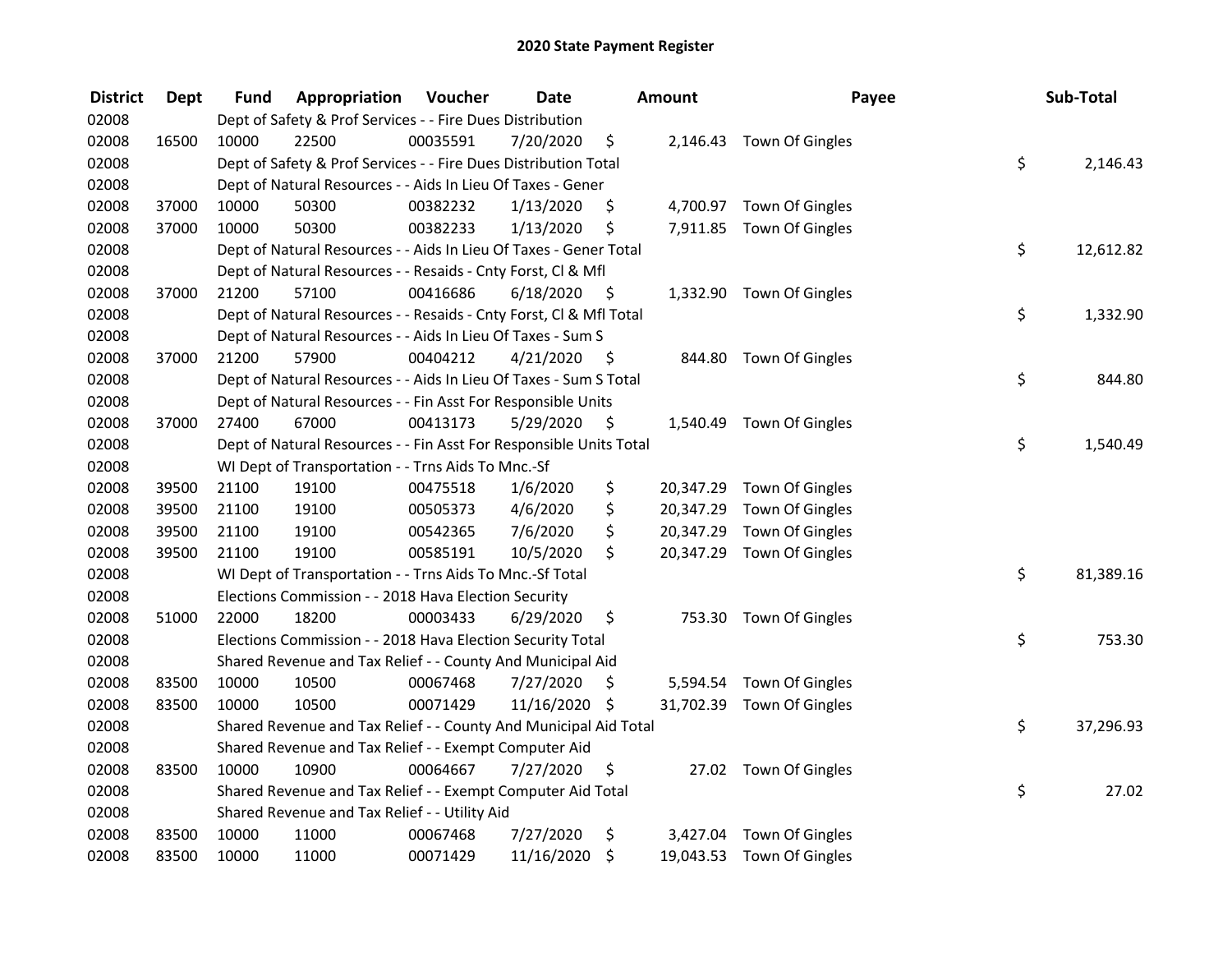| <b>District</b> | Dept  | <b>Fund</b> | Appropriation                                                   | <b>Voucher</b> | <b>Date</b> | Amount | Payee           | Sub-Total  |
|-----------------|-------|-------------|-----------------------------------------------------------------|----------------|-------------|--------|-----------------|------------|
| 02008           |       |             | Shared Revenue and Tax Relief - - Utility Aid Total             |                |             |        |                 | 22,470.57  |
| 02008           |       |             | Shared Revenue and Tax Relief - - Personal Property Aid         |                |             |        |                 |            |
| 02008           | 83500 | 10000       | 11100                                                           | 00060030       | 5/4/2020    | 721.41 | Town Of Gingles |            |
| 02008           |       |             | Shared Revenue and Tax Relief - - Personal Property Aid Total   |                |             |        |                 | 721.41     |
| 02008           |       |             | Shared Revenue and Tax Relief - - Lottery & Gaming Credit       |                |             |        |                 |            |
| 02008           | 83500 | 52100       | 36300                                                           | 00055155       | 3/23/2020   | 381.12 | Town Of Gingles |            |
| 02008           |       |             | Shared Revenue and Tax Relief - - Lottery & Gaming Credit Total |                |             |        |                 | 381.12     |
| 02008 Total     |       |             |                                                                 |                |             |        |                 | 161.516.95 |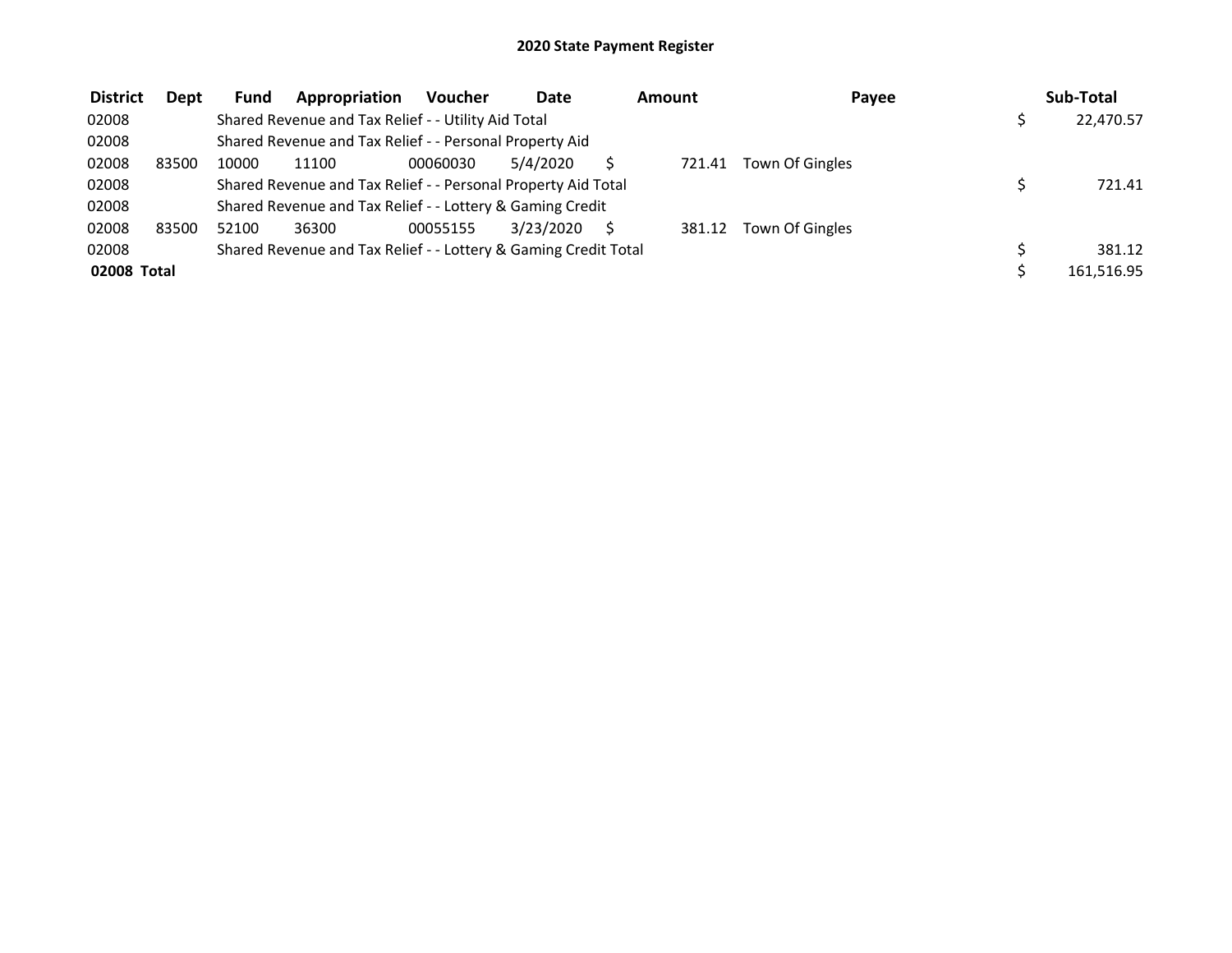| <b>District</b> | <b>Dept</b> | Fund  | Appropriation                                                      | Voucher  | <b>Date</b>   |      | Amount | Payee                     | Sub-Total        |
|-----------------|-------------|-------|--------------------------------------------------------------------|----------|---------------|------|--------|---------------------------|------------------|
| 02010           |             |       | Dept of Safety & Prof Services - - Fire Dues Distribution          |          |               |      |        |                           |                  |
| 02010           | 16500       | 10000 | 22500                                                              | 00035592 | 7/20/2020     | \$   |        | 1,736.19 Town Of Gordon   |                  |
| 02010           |             |       | Dept of Safety & Prof Services - - Fire Dues Distribution Total    |          |               |      |        |                           | \$<br>1,736.19   |
| 02010           |             |       | Dept of Natural Resources - - Aids In Lieu Of Taxes - Gener        |          |               |      |        |                           |                  |
| 02010           | 37000       | 10000 | 50300                                                              | 00404780 | 4/21/2020     | - \$ |        | 5.88 Town Of Gordon       |                  |
| 02010           |             |       | Dept of Natural Resources - - Aids In Lieu Of Taxes - Gener Total  |          |               |      |        |                           | \$<br>5.88       |
| 02010           |             |       | Dept of Natural Resources - - Resaids - Cnty Forst, Cl & Mfl       |          |               |      |        |                           |                  |
| 02010           | 37000       | 21200 | 57100                                                              | 00416687 | 6/18/2020     | - \$ |        | 409.71 Town Of Gordon     |                  |
| 02010           |             |       | Dept of Natural Resources - - Resaids - Cnty Forst, Cl & Mfl Total |          |               |      |        |                           | \$<br>409.71     |
| 02010           |             |       | Dept of Natural Resources - - Aids In Lieu Of Taxes - Sum S        |          |               |      |        |                           |                  |
| 02010           | 37000       | 21200 | 57900                                                              | 00404781 | 4/21/2020     | - S  | 0.59   | Town Of Gordon            |                  |
| 02010           |             |       | Dept of Natural Resources - - Aids In Lieu Of Taxes - Sum S Total  |          |               |      |        |                           | \$<br>0.59       |
| 02010           |             |       | Dept of Natural Resources - - Resaids - Pymt In Lieu Tax Fed       |          |               |      |        |                           |                  |
| 02010           | 37000       | 21200 | 58400                                                              | 00439083 | 10/1/2020     | \$   |        | 128,697.01 Town Of Gordon |                  |
| 02010           | 37000       | 21200 | 58400                                                              | 00443363 | 10/22/2020 \$ |      |        | 9,595.30 Town Of Gordon   |                  |
| 02010           |             |       | Dept of Natural Resources - - Resaids - Pymt In Lieu Tax Fed Total |          |               |      |        |                           | \$<br>138,292.31 |
| 02010           |             |       | Dept of Natural Resources - - Fin Asst For Responsible Units       |          |               |      |        |                           |                  |
| 02010           | 37000       | 27400 | 67000                                                              | 00412587 | 5/29/2020     | \$   |        | 3,324.55 Town Of Gordon   |                  |
| 02010           |             |       | Dept of Natural Resources - - Fin Asst For Responsible Units Total |          |               |      |        |                           | \$<br>3,324.55   |
| 02010           |             |       | WI Dept of Transportation - - Trns Aids To Mnc.-Sf                 |          |               |      |        |                           |                  |
| 02010           | 39500       | 21100 | 19100                                                              | 00475519 | 1/6/2020      | \$   |        | 61,547.76 Town Of Gordon  |                  |
| 02010           | 39500       | 21100 | 19100                                                              | 00505374 | 4/6/2020      | \$   |        | 61,547.76 Town Of Gordon  |                  |
| 02010           | 39500       | 21100 | 19100                                                              | 00542366 | 7/6/2020      | \$   |        | 61,547.76 Town Of Gordon  |                  |
| 02010           | 39500       | 21100 | 19100                                                              | 00585192 | 10/5/2020     | \$   |        | 61,547.76 Town Of Gordon  |                  |
| 02010           |             |       | WI Dept of Transportation - - Trns Aids To Mnc.-Sf Total           |          |               |      |        |                           | \$<br>246,191.04 |
| 02010           |             |       | Department of Administration - - Federal Aid                       |          |               |      |        |                           |                  |
| 02010           | 50500       | 10000 | 14200                                                              | 00134087 | 12/10/2020 \$ |      |        | 2,947.43 Town Of Gordon   |                  |
| 02010           |             |       | Department of Administration - - Federal Aid Total                 |          |               |      |        |                           | \$<br>2,947.43   |
| 02010           |             |       | Shared Revenue and Tax Relief - - County And Municipal Aid         |          |               |      |        |                           |                  |
| 02010           | 83500       | 10000 | 10500                                                              | 00067469 | 7/27/2020     | -\$  |        | 790.45 Town Of Gordon     |                  |
| 02010           | 83500       | 10000 | 10500                                                              | 00071430 | 11/16/2020 \$ |      |        | 4,479.22 Town Of Gordon   |                  |
| 02010           |             |       | Shared Revenue and Tax Relief - - County And Municipal Aid Total   |          |               |      |        |                           | \$<br>5,269.67   |
| 02010           |             |       | Shared Revenue and Tax Relief - - Exempt Computer Aid              |          |               |      |        |                           |                  |
| 02010           | 83500       | 10000 | 10900                                                              | 00064668 | 7/27/2020     | -\$  | 6.24   | Town Of Gordon            |                  |
| 02010           |             |       | Shared Revenue and Tax Relief - - Exempt Computer Aid Total        |          |               |      |        |                           | \$<br>6.24       |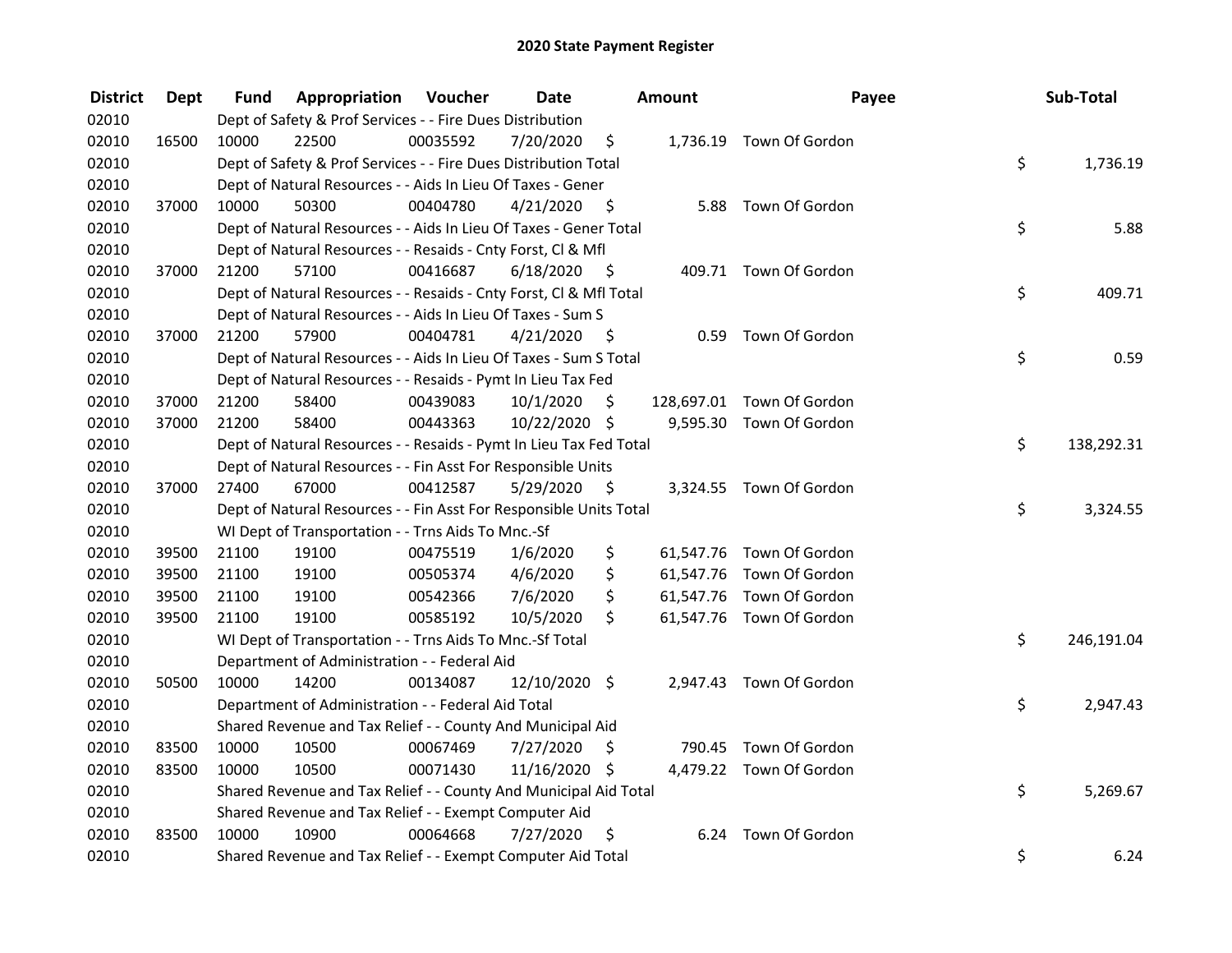| <b>District</b> | <b>Dept</b> | <b>Fund</b> | Appropriation                                                 | <b>Voucher</b> | <b>Date</b> | Amount | Payee          | Sub-Total  |
|-----------------|-------------|-------------|---------------------------------------------------------------|----------------|-------------|--------|----------------|------------|
| 02010           |             |             | Shared Revenue and Tax Relief - - Utility Aid                 |                |             |        |                |            |
| 02010           | 83500       | 10000       | 11000                                                         | 00067469       | 7/27/2020   | 0.17   | Town Of Gordon |            |
| 02010           | 83500       | 10000       | 11000                                                         | 00071430       | 11/16/2020  | 0.90   | Town Of Gordon |            |
| 02010           |             |             | Shared Revenue and Tax Relief - - Utility Aid Total           |                |             |        |                | 1.07       |
| 02010           |             |             | Shared Revenue and Tax Relief - - Personal Property Aid       |                |             |        |                |            |
| 02010           | 83500       | 10000       | 11100                                                         | 00060031       | 5/4/2020    | 46.03  | Town Of Gordon |            |
| 02010           |             |             | Shared Revenue and Tax Relief - - Personal Property Aid Total |                |             |        |                | 46.03      |
| 02010 Total     |             |             |                                                               |                |             |        |                | 398.230.71 |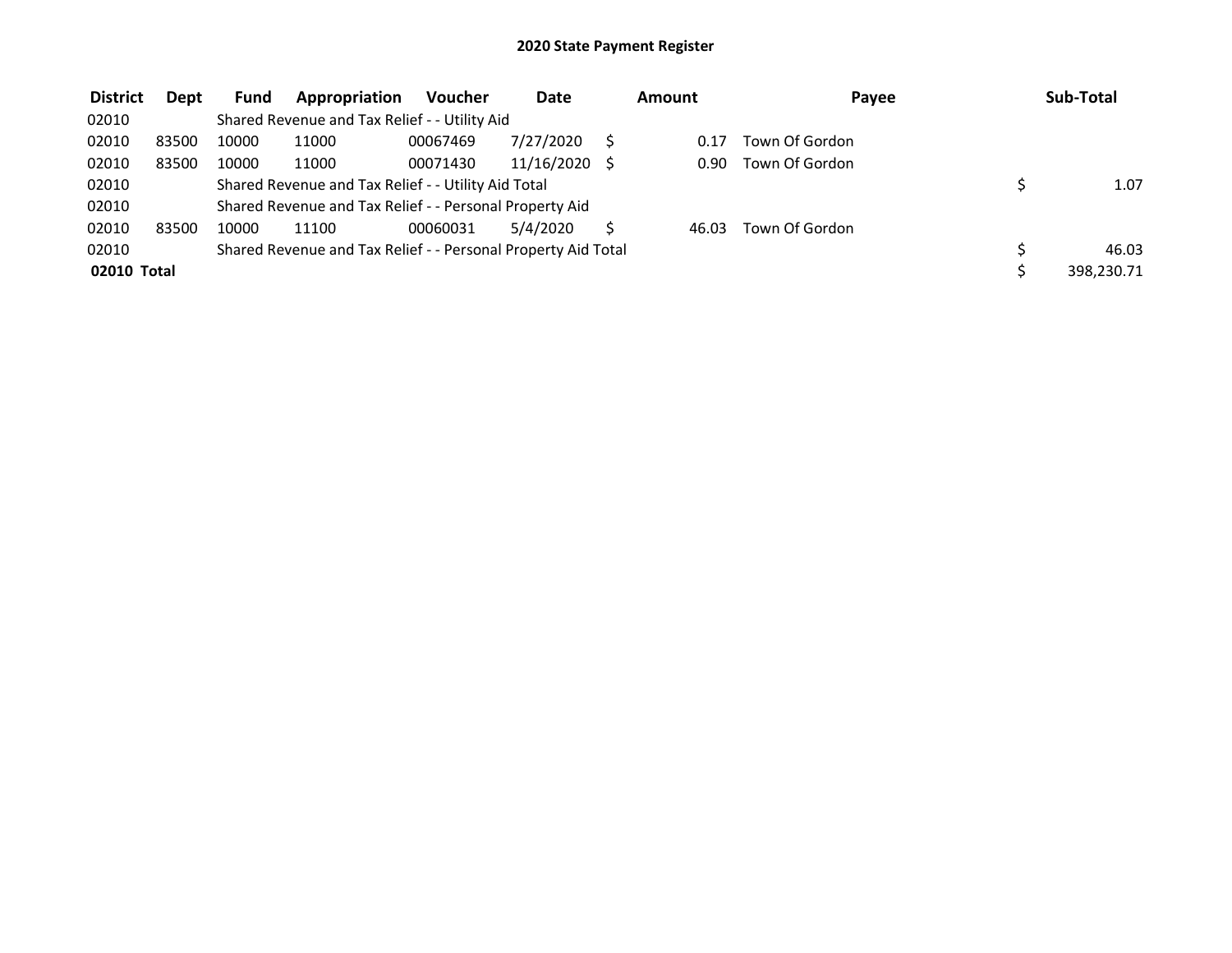| <b>District</b> | <b>Dept</b> | Fund  | Appropriation                                                        | Voucher  | <b>Date</b>   |                     | <b>Amount</b> | Payee                     | Sub-Total        |
|-----------------|-------------|-------|----------------------------------------------------------------------|----------|---------------|---------------------|---------------|---------------------------|------------------|
| 02012           |             |       | Dept of Safety & Prof Services - - Fire Dues Distribution            |          |               |                     |               |                           |                  |
| 02012           | 16500       | 10000 | 22500                                                                | 00035593 | 7/20/2020     | \$                  |               | 1,176.21 Town Of Jacobs   |                  |
| 02012           |             |       | Dept of Safety & Prof Services - - Fire Dues Distribution Total      |          |               |                     |               |                           | \$<br>1,176.21   |
| 02012           |             |       | Dept of Natural Resources - - Resaids - Cnty Forst, Cl & Mfl         |          |               |                     |               |                           |                  |
| 02012           | 37000       | 21200 | 57100                                                                | 00416688 | 6/18/2020     | - \$                |               | 5,296.01 Town Of Jacobs   |                  |
| 02012           |             |       | Dept of Natural Resources - - Resaids - Cnty Forst, Cl & Mfl Total   |          |               |                     |               |                           | \$<br>5,296.01   |
| 02012           |             |       | Dept of Natural Resources - - Resaids - Pymt In Lieu Tax Fed         |          |               |                     |               |                           |                  |
| 02012           | 37000       | 21200 | 58400                                                                | 00439081 | 10/1/2020     | \$                  |               | 28.17 Town Of Jacobs      |                  |
| 02012           | 37000       | 21200 | 58400                                                                | 00443361 | 10/22/2020 \$ |                     | 2.10          | Town Of Jacobs            |                  |
| 02012           |             |       | Dept of Natural Resources - - Resaids - Pymt In Lieu Tax Fed Total   |          |               |                     |               |                           | \$<br>30.27      |
| 02012           |             |       | Dept of Natural Resources - - Fin Asst For Responsible Units         |          |               |                     |               |                           |                  |
| 02012           | 37000       | 27400 | 67000                                                                | 00412722 | 5/29/2020     | -\$                 |               | 6,353.39 Town Of Jacobs   |                  |
| 02012           |             |       | Dept of Natural Resources - - Fin Asst For Responsible Units Total   |          |               |                     |               |                           | \$<br>6,353.39   |
| 02012           |             |       | WI Dept of Transportation - - Trns Aids To Mnc.-Sf                   |          |               |                     |               |                           |                  |
| 02012           | 39500       | 21100 | 19100                                                                | 00475520 | 1/6/2020      | \$                  | 43,092.63     | Town Of Jacobs            |                  |
| 02012           | 39500       | 21100 | 19100                                                                | 00505375 | 4/6/2020      | \$                  | 43,092.63     | Town Of Jacobs            |                  |
| 02012           | 39500       | 21100 | 19100                                                                | 00542367 | 7/6/2020      | \$                  | 43,092.63     | Town Of Jacobs            |                  |
| 02012           | 39500       | 21100 | 19100                                                                | 00585193 | 10/5/2020     | \$                  |               | 43,092.63 Town Of Jacobs  |                  |
| 02012           |             |       | WI Dept of Transportation - - Trns Aids To Mnc.-Sf Total             |          |               |                     |               |                           | \$<br>172,370.52 |
| 02012           |             |       | Department of Administration - - Federal Aid                         |          |               |                     |               |                           |                  |
| 02012           | 50500       | 10000 | 14200                                                                | 00129687 | 10/2/2020     | \$                  |               | 852.04 Town Of Jacobs     |                  |
| 02012           |             |       | Department of Administration - - Federal Aid Total                   |          |               |                     |               |                           | \$<br>852.04     |
| 02012           |             |       | Department of Administration - - Federal Aid, Local Assistance       |          |               |                     |               |                           |                  |
| 02012           | 50500       | 10000 | 74300                                                                | 00115949 | 1/24/2020     | $\ddot{\mathsf{s}}$ |               | 44,893.72 Town Of Jacobs  |                  |
| 02012           |             |       | Department of Administration - - Federal Aid, Local Assistance Total |          |               |                     |               |                           | \$<br>44,893.72  |
| 02012           |             |       | Elections Commission - - 2018 Hava Election Security                 |          |               |                     |               |                           |                  |
| 02012           | 51000       | 22000 | 18200                                                                | 00004593 | 9/18/2020     | \$                  |               | 635.60 Town Of Jacobs     |                  |
| 02012           |             |       | Elections Commission - - 2018 Hava Election Security Total           |          |               |                     |               |                           | \$<br>635.60     |
| 02012           |             |       | Shared Revenue and Tax Relief - - County And Municipal Aid           |          |               |                     |               |                           |                  |
| 02012           | 83500       | 10000 | 10500                                                                | 00067470 | 7/27/2020     | \$.                 |               | 21,443.60 Town Of Jacobs  |                  |
| 02012           | 83500       | 10000 | 10500                                                                | 00071431 | 11/16/2020 \$ |                     |               | 121,513.71 Town Of Jacobs |                  |
| 02012           |             |       | Shared Revenue and Tax Relief - - County And Municipal Aid Total     |          |               |                     |               |                           | \$<br>142,957.31 |
| 02012           |             |       | Shared Revenue and Tax Relief - - Exempt Computer Aid                |          |               |                     |               |                           |                  |
| 02012           | 83500       | 10000 | 10900                                                                | 00064669 | 7/27/2020     | -\$                 | 21.83         | Town Of Jacobs            |                  |
| 02012           |             |       | Shared Revenue and Tax Relief - - Exempt Computer Aid Total          |          |               |                     |               |                           | \$<br>21.83      |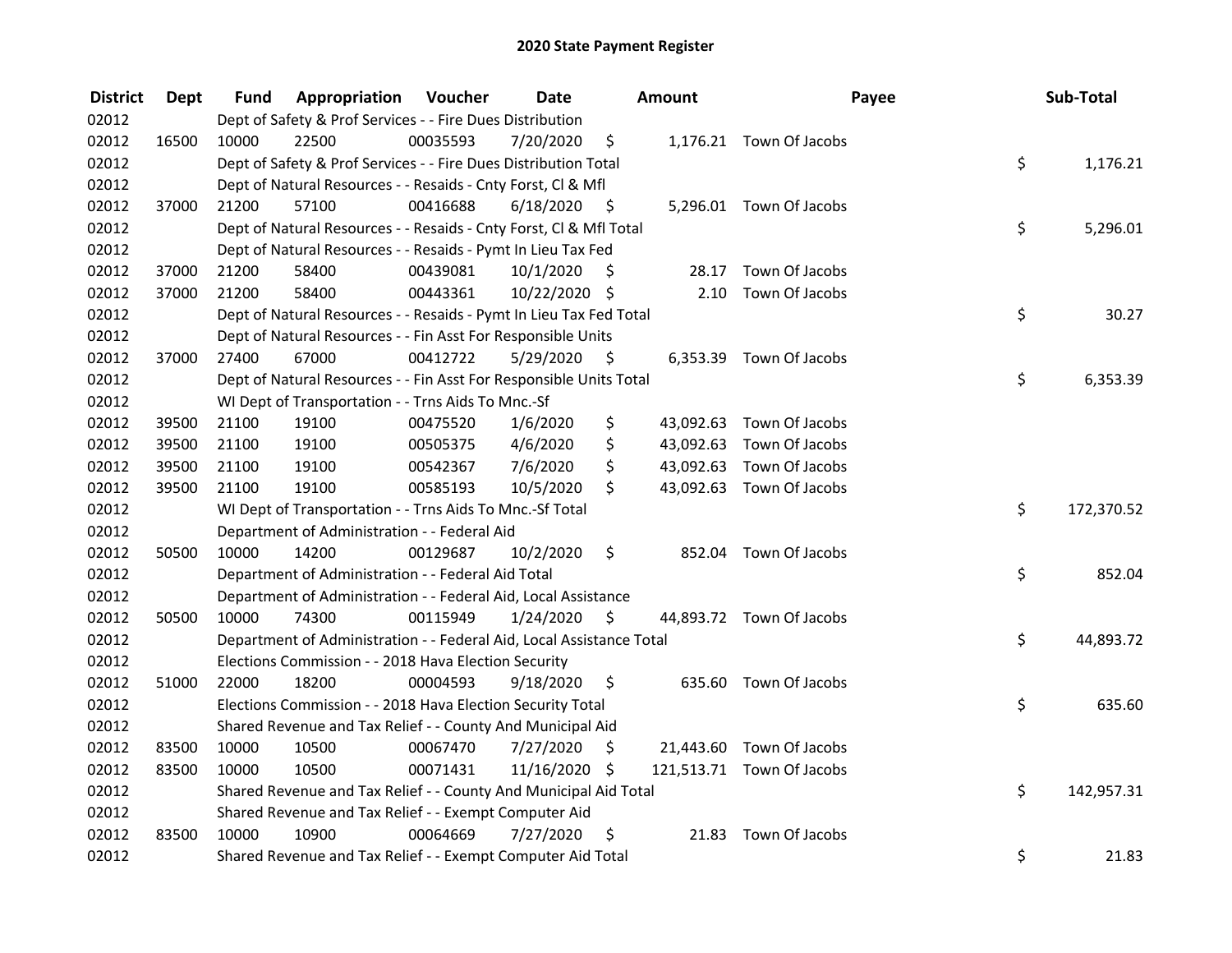| <b>District</b> | Dept  | Fund  | Appropriation                                                 | <b>Voucher</b> | <b>Date</b> | Amount | Payee          | Sub-Total  |
|-----------------|-------|-------|---------------------------------------------------------------|----------------|-------------|--------|----------------|------------|
| 02012           |       |       | Shared Revenue and Tax Relief - - Utility Aid                 |                |             |        |                |            |
| 02012           | 83500 | 10000 | 11000                                                         | 00067470       | 7/27/2020   | 133.44 | Town Of Jacobs |            |
| 02012           | 83500 | 10000 | 11000                                                         | 00071431       | 11/16/2020  | 336.45 | Town Of Jacobs |            |
| 02012           |       |       | Shared Revenue and Tax Relief - - Utility Aid Total           |                |             |        |                | 469.89     |
| 02012           |       |       | Shared Revenue and Tax Relief - - Personal Property Aid       |                |             |        |                |            |
| 02012           | 83500 | 10000 | 11100                                                         | 00060032       | 5/4/2020    | 517.51 | Town Of Jacobs |            |
| 02012           |       |       | Shared Revenue and Tax Relief - - Personal Property Aid Total |                |             |        |                | 517.51     |
| 02012 Total     |       |       |                                                               |                |             |        |                | 375,574.30 |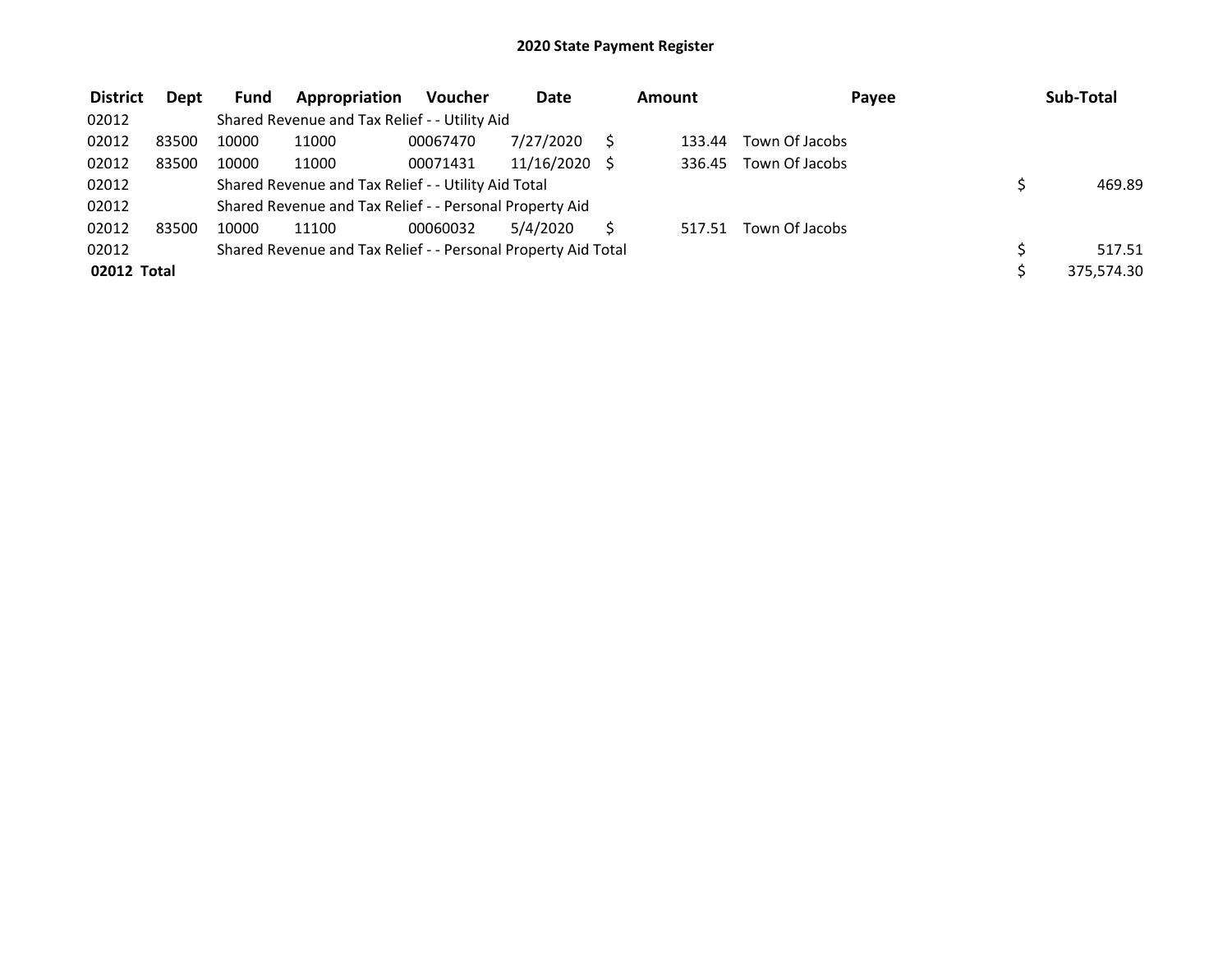| <b>District</b> | Dept  | Fund  | Appropriation                                                         | Voucher  | <b>Date</b> |      | Amount | Payee                       | Sub-Total       |
|-----------------|-------|-------|-----------------------------------------------------------------------|----------|-------------|------|--------|-----------------------------|-----------------|
| 02014           |       |       | Dept of Safety & Prof Services - - Fire Dues Distribution             |          |             |      |        |                             |                 |
| 02014           | 16500 | 10000 | 22500                                                                 | 00035594 | 7/20/2020   | \$   |        | 5,950.12 Town Of La Pointe  |                 |
| 02014           |       |       | Dept of Safety & Prof Services - - Fire Dues Distribution Total       |          |             |      |        |                             | \$<br>5,950.12  |
| 02014           |       |       | Wisconsin Historical Society - - General Program Operations-Seg       |          |             |      |        |                             |                 |
| 02014           | 24500 | 38700 | 16100                                                                 | 00026991 | 1/23/2020   | \$   | 25.00  | Town Of La Pointe           |                 |
| 02014           | 24500 | 38700 | 16100                                                                 | 00028308 | 5/29/2020   | \$   | 25.00  | Town Of La Pointe           |                 |
| 02014           | 24500 | 38700 | 16100                                                                 | 00028815 | 7/17/2020   | \$   | 50.00  | Town Of La Pointe           |                 |
| 02014           | 24500 | 38700 | 16100                                                                 | 00029308 | 8/25/2020   | \$   |        | 50.00 Town Of La Pointe     |                 |
| 02014           |       |       | Wisconsin Historical Society - - General Program Operations-Seg Total |          |             |      |        |                             | \$<br>150.00    |
| 02014           |       |       | Dept of Natural Resources - - Aids In Lieu Of Taxes - Gener           |          |             |      |        |                             |                 |
| 02014           | 37000 | 10000 | 50300                                                                 | 00382242 | 1/13/2020   | \$   |        | 15,387.72 Town Of La Pointe |                 |
| 02014           | 37000 | 10000 | 50300                                                                 | 00404826 | 4/21/2020   | \$   |        | 1,816.53 Town Of La Pointe  |                 |
| 02014           |       |       | Dept of Natural Resources - - Aids In Lieu Of Taxes - Gener Total     |          |             |      |        |                             | \$<br>17,204.25 |
| 02014           |       |       | Dept of Natural Resources - - Gen Program Ops-State Funds             |          |             |      |        |                             |                 |
| 02014           | 37000 | 21200 | 16100                                                                 | 00426517 | 8/21/2020   | \$   |        | 3,000.00 Town Of La Pointe  |                 |
| 02014           | 37000 | 21200 | 16100                                                                 | 00434237 | 9/22/2020   | \$   |        | 838.61 Town Of La Pointe    |                 |
| 02014           |       |       | Dept of Natural Resources - - Gen Program Ops-State Funds Total       |          |             |      |        |                             | \$<br>3,838.61  |
| 02014           |       |       | Dept of Natural Resources - - Resaids - Fire Suppress Grant           |          |             |      |        |                             |                 |
| 02014           | 37000 | 21200 | 54500                                                                 | 00421205 | 7/7/2020    | \$   |        | 9,163.08 Town Of La Pointe  |                 |
| 02014           |       |       | Dept of Natural Resources - - Resaids - Fire Suppress Grant Total     |          |             |      |        |                             | \$<br>9,163.08  |
| 02014           |       |       | Dept of Natural Resources - - Resaids - Cnty Forst, Cl & Mfl          |          |             |      |        |                             |                 |
| 02014           | 37000 | 21200 | 57100                                                                 | 00416689 | 6/18/2020   | - \$ |        | 342.63 Town Of La Pointe    |                 |
| 02014           |       |       | Dept of Natural Resources - - Resaids - Cnty Forst, Cl & Mfl Total    |          |             |      |        |                             | \$<br>342.63    |
| 02014           |       |       | Dept of Natural Resources - - Aids In Lieu Of Taxes - Sum S           |          |             |      |        |                             |                 |
| 02014           | 37000 | 21200 | 57900                                                                 | 00404827 | 4/21/2020   | - \$ |        | 227.37 Town Of La Pointe    |                 |
| 02014           |       |       | Dept of Natural Resources - - Aids In Lieu Of Taxes - Sum S Total     |          |             |      |        |                             | \$<br>227.37    |
| 02014           |       |       | Dept of Natural Resources - - Fin Asst For Responsible Units          |          |             |      |        |                             |                 |
| 02014           | 37000 | 27400 | 67000                                                                 | 00413098 | 5/29/2020   | \$   |        | 8,811.34 Town Of La Pointe  |                 |
| 02014           |       |       | Dept of Natural Resources - - Fin Asst For Responsible Units Total    |          |             |      |        |                             | \$<br>8,811.34  |
| 02014           |       |       | WI Dept of Transportation - - Trns Aids To Mnc.-Sf                    |          |             |      |        |                             |                 |
| 02014           | 39500 | 21100 | 19100                                                                 | 00475521 | 1/6/2020    | \$   |        | 20,774.34 Town Of La Pointe |                 |
| 02014           | 39500 | 21100 | 19100                                                                 | 00505376 | 4/6/2020    | \$   |        | 20,774.34 Town Of La Pointe |                 |
| 02014           | 39500 | 21100 | 19100                                                                 | 00542368 | 7/6/2020    | \$   |        | 20,774.34 Town Of La Pointe |                 |
| 02014           | 39500 | 21100 | 19100                                                                 | 00585194 | 10/5/2020   | \$.  |        | 20,774.34 Town Of La Pointe |                 |
| 02014           |       |       | WI Dept of Transportation - - Trns Aids To Mnc.-Sf Total              |          |             |      |        |                             | \$<br>83,097.36 |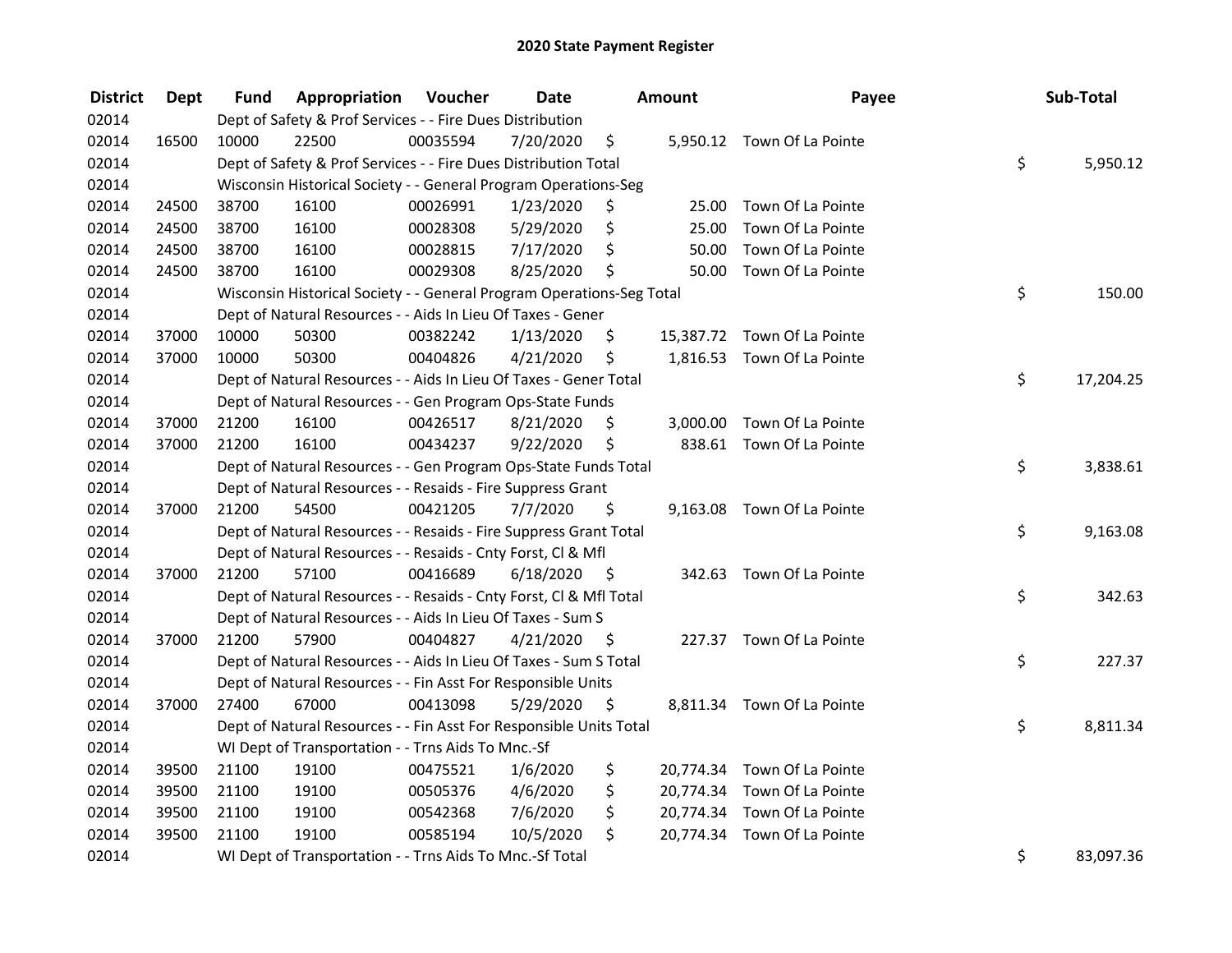| <b>District</b> | <b>Dept</b> | <b>Fund</b> | Appropriation                                                                   | Voucher  | <b>Date</b>             |      | Amount | Payee                        | Sub-Total          |
|-----------------|-------------|-------------|---------------------------------------------------------------------------------|----------|-------------------------|------|--------|------------------------------|--------------------|
| 02014           |             |             | WI Dept of Transportation - - Harbor Bond Fund 4                                |          |                         |      |        |                              |                    |
| 02014           | 39500       | 21100       | 90500                                                                           | 00484820 | 1/24/2020               | \$   |        | 538,624.80 Town Of La Pointe |                    |
| 02014           | 39500       | 21100       | 90500                                                                           | 00537863 | 6/17/2020               | \$   |        | 264,467.85 Town Of La Pointe |                    |
| 02014           | 39500       | 21100       | 90500                                                                           | 00597200 | 10/9/2020               | \$   |        | 491,505.26 Town Of La Pointe |                    |
| 02014           |             |             | WI Dept of Transportation - - Harbor Bond Fund 4 Total                          |          |                         |      |        |                              | \$<br>1,294,597.91 |
| 02014           |             |             | Department of Health Services - - Emergency Medical Services, Ai                |          |                         |      |        |                              |                    |
| 02014           | 43500       | 10000       | 11900                                                                           | 00379070 | 9/15/2020               | -S   |        | 5,342.94 Town Of La Pointe   |                    |
| 02014           |             |             | Department of Health Services - - Emergency Medical Services, Ai Total          |          |                         |      |        |                              | \$<br>5,342.94     |
| 02014           |             |             | Department of Health Services - - Prepaid Medical Transport Reimbursement       |          |                         |      |        |                              |                    |
| 02014           | 43500       | 10000       | 16300                                                                           |          | AMBULANCE 11/16/2020 \$ |      |        | 2,000.00 Town Of La Pointe   |                    |
| 02014           |             |             | Department of Health Services - - Prepaid Medical Transport Reimbursement Total |          |                         |      |        |                              | \$<br>2,000.00     |
| 02014           |             |             | Department of Justice - - Law Enforcement Train, Local                          |          |                         |      |        |                              |                    |
| 02014           | 45500       | 10000       | 23100                                                                           | 00091331 | 12/3/2020               | \$   |        | 960.00 Town Of La Pointe     |                    |
| 02014           |             |             | Department of Justice - - Law Enforcement Train, Local Total                    |          |                         |      |        |                              | \$<br>960.00       |
| 02014           |             |             | Department of Administration - - Federal Aid                                    |          |                         |      |        |                              |                    |
| 02014           | 50500       | 10000       | 14200                                                                           | 00129688 | 10/2/2020               | \$   |        | 2,686.74 Town Of La Pointe   |                    |
| 02014           |             |             | Department of Administration - - Federal Aid Total                              |          |                         |      |        |                              | \$<br>2,686.74     |
| 02014           |             |             | Elections Commission - - 2018 Hava Election Security                            |          |                         |      |        |                              |                    |
| 02014           | 51000       | 22000       | 18200                                                                           | 00003729 | 7/6/2020                | \$   |        | 528.90 Town Of La Pointe     |                    |
| 02014           |             |             | Elections Commission - - 2018 Hava Election Security Total                      |          |                         |      |        |                              | \$<br>528.90       |
| 02014           |             |             | Shared Revenue and Tax Relief - - Expenditure Restraint Program                 |          |                         |      |        |                              |                    |
| 02014           | 83500       | 10000       | 10100                                                                           | 00067471 | 7/27/2020               | - \$ |        | 27,265.58 Town Of La Pointe  |                    |
| 02014           |             |             | Shared Revenue and Tax Relief - - Expenditure Restraint Program Total           |          |                         |      |        |                              | \$<br>27,265.58    |
| 02014           |             |             | Shared Revenue and Tax Relief - - County And Municipal Aid                      |          |                         |      |        |                              |                    |
| 02014           | 83500       | 10000       | 10500                                                                           | 00067471 | 7/27/2020               | S.   |        | 1,000.48 Town Of La Pointe   |                    |
| 02014           | 83500       | 10000       | 10500                                                                           | 00071432 | 11/16/2020 \$           |      |        | 3,669.37 Town Of La Pointe   |                    |
| 02014           |             |             | Shared Revenue and Tax Relief - - County And Municipal Aid Total                |          |                         |      |        |                              | \$<br>4,669.85     |
| 02014           |             |             | Shared Revenue and Tax Relief - - Exempt Computer Aid                           |          |                         |      |        |                              |                    |
| 02014           | 83500       | 10000       | 10900                                                                           | 00064670 | 7/27/2020               | \$   |        | 113.28 Town Of La Pointe     |                    |
| 02014           |             |             | Shared Revenue and Tax Relief - - Exempt Computer Aid Total                     |          |                         |      |        |                              | \$<br>113.28       |
| 02014           |             |             | Shared Revenue and Tax Relief - - Personal Property Aid                         |          |                         |      |        |                              |                    |
| 02014           | 83500       | 10000       | 11100                                                                           | 00060033 | 5/4/2020                | \$   |        | 3,908.56 Town Of La Pointe   |                    |
| 02014           |             |             | Shared Revenue and Tax Relief - - Personal Property Aid Total                   |          |                         |      |        |                              | \$<br>3,908.56     |
| 02014           |             |             | Shared Revenue and Tax Relief - - Payments For Municipal Svcs                   |          |                         |      |        |                              |                    |
| 02014           | 83500       | 10000       | 50100                                                                           | 00054856 | 2/3/2020                | \$   |        | 5,570.26 Town Of La Pointe   |                    |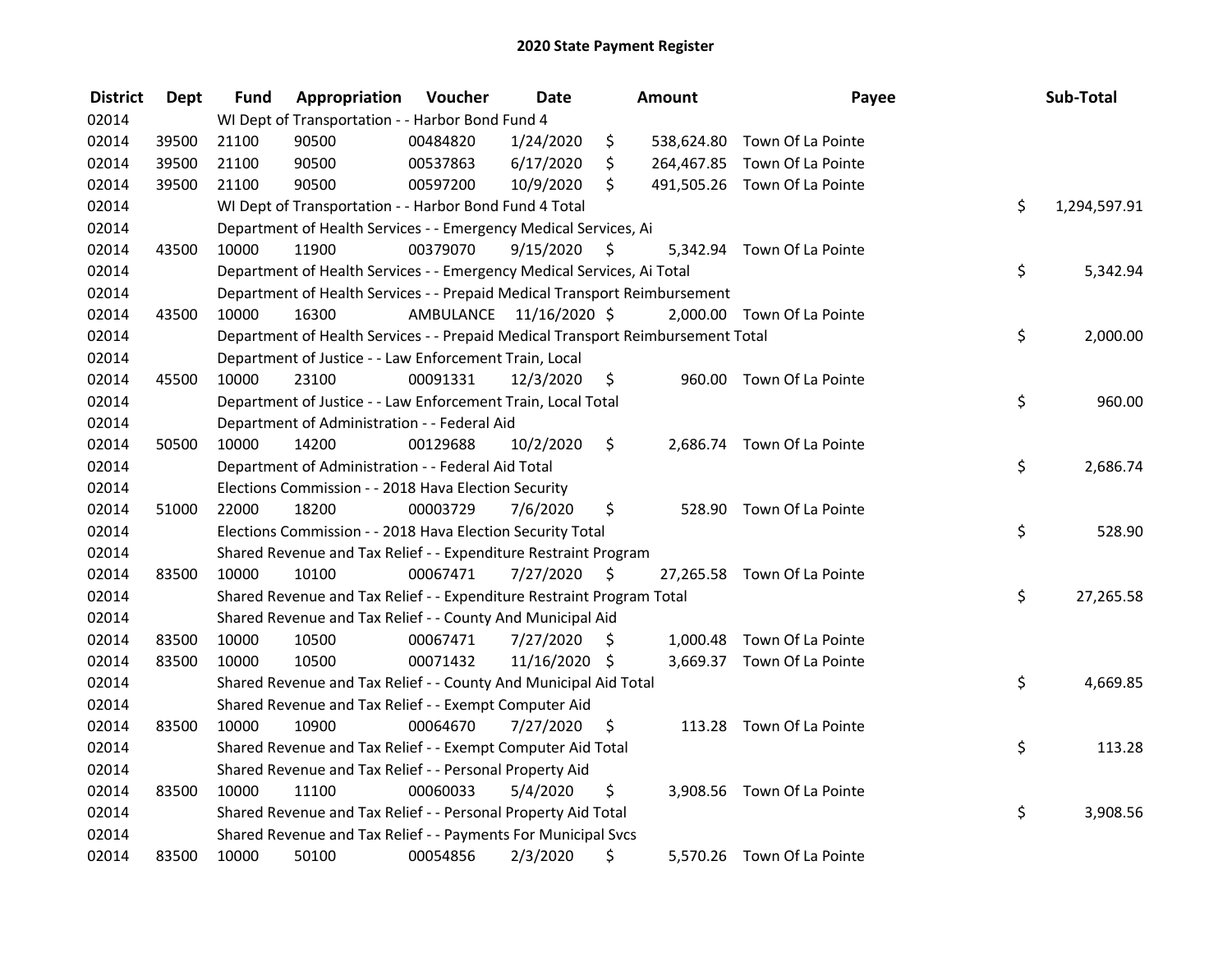| District    | Dept |                                                                     | <b>Fund Appropriation</b> | Voucher  | Date | Amount | Payee | Sub-Total      |
|-------------|------|---------------------------------------------------------------------|---------------------------|----------|------|--------|-------|----------------|
| 02014       |      | Shared Revenue and Tax Relief - - Payments For Municipal Svcs Total |                           | 5.570.26 |      |        |       |                |
| 02014 Total |      |                                                                     |                           |          |      |        |       | \$1.476.428.78 |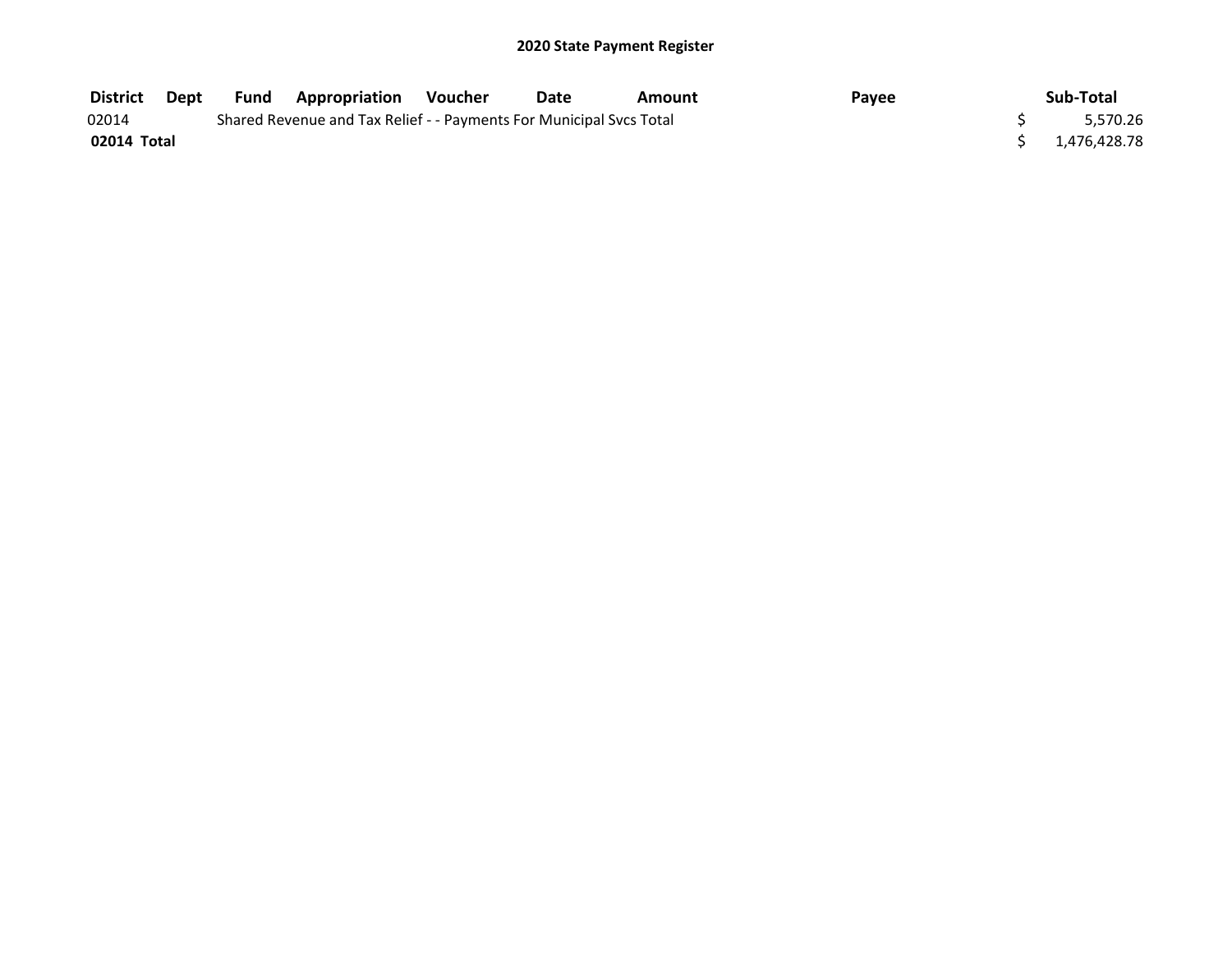| <b>District</b> | <b>Dept</b> | Fund  | Appropriation                                                      | Voucher  | <b>Date</b>   |      | <b>Amount</b> | Payee                     | Sub-Total        |
|-----------------|-------------|-------|--------------------------------------------------------------------|----------|---------------|------|---------------|---------------------------|------------------|
| 02016           |             |       | Dept of Safety & Prof Services - - Fire Dues Distribution          |          |               |      |               |                           |                  |
| 02016           | 16500       | 10000 | 22500                                                              | 00035595 | 7/20/2020     | \$   |               | 1,116.61 Town Of Marengo  |                  |
| 02016           |             |       | Dept of Safety & Prof Services - - Fire Dues Distribution Total    |          |               |      |               |                           | \$<br>1,116.61   |
| 02016           |             |       | Dept of Natural Resources - - Resaids - Cnty Forst, Cl & Mfl       |          |               |      |               |                           |                  |
| 02016           | 37000       | 21200 | 57100                                                              | 00416690 | 6/18/2020     | - \$ | 292.68        | Town Of Marengo           |                  |
| 02016           |             |       | Dept of Natural Resources - - Resaids - Cnty Forst, Cl & Mfl Total |          |               |      |               |                           | \$<br>292.68     |
| 02016           |             |       | Dept of Natural Resources - - Resaids - Pymt In Lieu Tax Fed       |          |               |      |               |                           |                  |
| 02016           | 37000       | 21200 | 58400                                                              | 00439084 | 10/1/2020     | \$   |               | 77,266.74 Town Of Marengo |                  |
| 02016           | 37000       | 21200 | 58400                                                              | 00443364 | 10/22/2020 \$ |      |               | 5,760.80 Town Of Marengo  |                  |
| 02016           |             |       | Dept of Natural Resources - - Resaids - Pymt In Lieu Tax Fed Total |          |               |      |               |                           | \$<br>83,027.54  |
| 02016           |             |       | Dept of Natural Resources - - Fin Asst For Responsible Units       |          |               |      |               |                           |                  |
| 02016           | 37000       | 27400 | 67000                                                              | 00413239 | 5/29/2020     | -\$  | 1,556.18      | Town Of Marengo           |                  |
| 02016           |             |       | Dept of Natural Resources - - Fin Asst For Responsible Units Total |          |               |      |               |                           | \$<br>1,556.18   |
| 02016           |             |       | WI Dept of Transportation - - Trns Aids To Mnc.-Sf                 |          |               |      |               |                           |                  |
| 02016           | 39500       | 21100 | 19100                                                              | 00475522 | 1/6/2020      | \$   |               | 47,671.92 Town Of Marengo |                  |
| 02016           | 39500       | 21100 | 19100                                                              | 00505377 | 4/6/2020      | \$   |               | 47,671.92 Town Of Marengo |                  |
| 02016           | 39500       | 21100 | 19100                                                              | 00542369 | 7/6/2020      | \$   |               | 47,671.92 Town Of Marengo |                  |
| 02016           | 39500       | 21100 | 19100                                                              | 00585195 | 10/5/2020     | \$   |               | 47,671.92 Town Of Marengo |                  |
| 02016           |             |       | WI Dept of Transportation - - Trns Aids To Mnc.-Sf Total           |          |               |      |               |                           | \$<br>190,687.68 |
| 02016           |             |       | Elections Commission - - 2018 Hava Election Security               |          |               |      |               |                           |                  |
| 02016           | 51000       | 22000 | 18200                                                              | 00004598 | 9/18/2020     | \$   |               | 471.70 Town Of Marengo    |                  |
| 02016           |             |       | Elections Commission - - 2018 Hava Election Security Total         |          |               |      |               |                           | \$<br>471.70     |
| 02016           |             |       | Shared Revenue and Tax Relief - - County And Municipal Aid         |          |               |      |               |                           |                  |
| 02016           | 83500       | 10000 | 10500                                                              | 00067472 | 7/27/2020     | S    | 4,851.33      | Town Of Marengo           |                  |
| 02016           | 83500       | 10000 | 10500                                                              | 00071433 | 11/16/2020    | -\$  | 27,490.84     | Town Of Marengo           |                  |
| 02016           |             |       | Shared Revenue and Tax Relief - - County And Municipal Aid Total   |          |               |      |               |                           | \$<br>32,342.17  |
| 02016           |             |       | Shared Revenue and Tax Relief - - Exempt Computer Aid              |          |               |      |               |                           |                  |
| 02016           | 83500       | 10000 | 10900                                                              | 00064671 | 7/27/2020     | \$   | 10.40         | Town Of Marengo           |                  |
| 02016           |             |       | Shared Revenue and Tax Relief - - Exempt Computer Aid Total        |          |               |      |               |                           | \$<br>10.40      |
| 02016           |             |       | Shared Revenue and Tax Relief - - Utility Aid                      |          |               |      |               |                           |                  |
| 02016           | 83500       | 10000 | 11000                                                              | 00067472 | 7/27/2020     | \$   | 58.90         | Town Of Marengo           |                  |
| 02016           | 83500       | 10000 | 11000                                                              | 00071433 | 11/16/2020    | \$   | 334.12        | Town Of Marengo           |                  |
| 02016           |             |       | Shared Revenue and Tax Relief - - Utility Aid Total                |          |               |      |               |                           | \$<br>393.02     |
| 02016           |             |       | Shared Revenue and Tax Relief - - Personal Property Aid            |          |               |      |               |                           |                  |
| 02016           | 83500       | 10000 | 11100                                                              | 00060034 | 5/4/2020      | \$   | 280.37        | Town Of Marengo           |                  |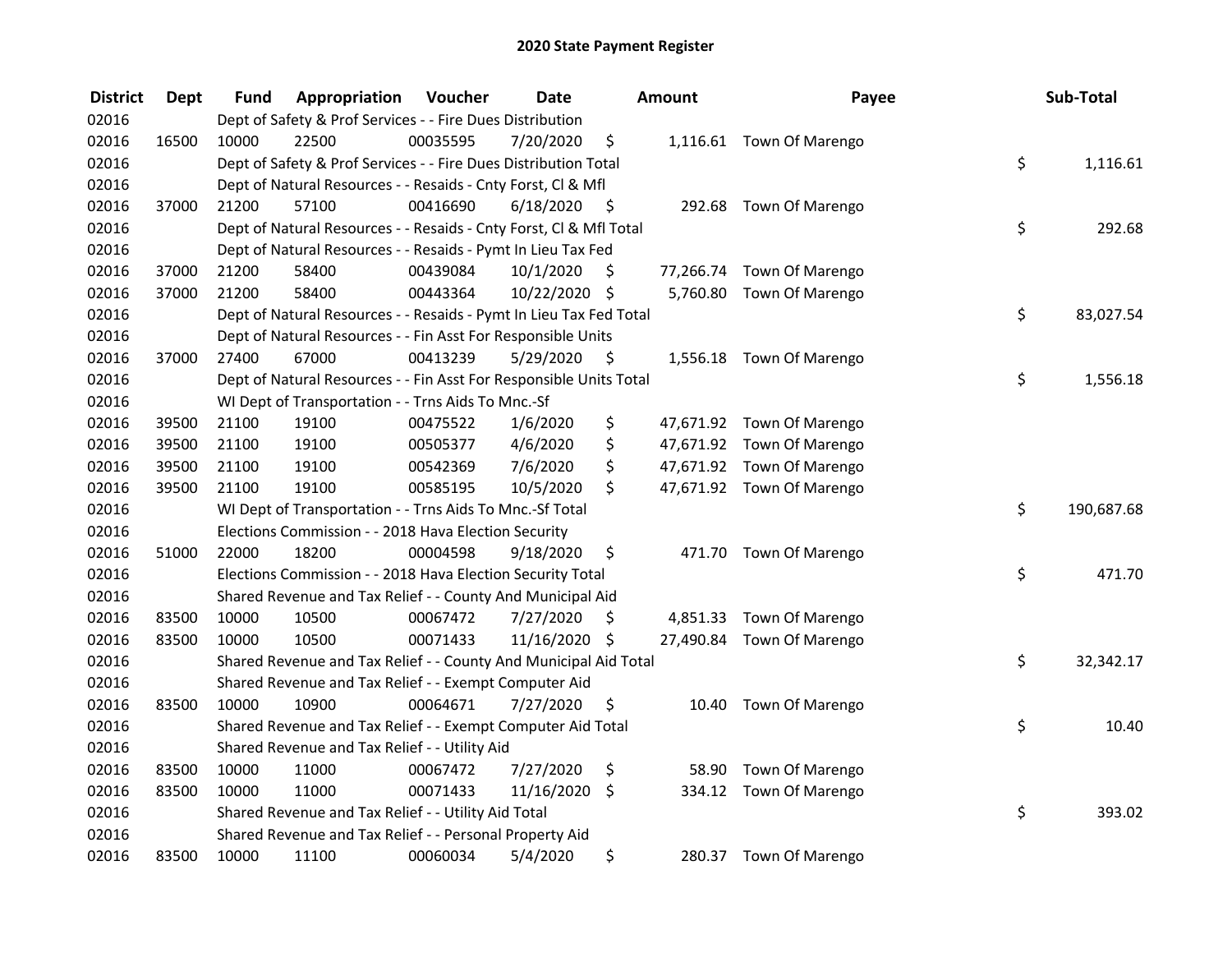| <b>District</b> | Dept | Fund | <b>Appropriation Voucher</b>                                  | Date | Amount | Payee | Sub-Total  |
|-----------------|------|------|---------------------------------------------------------------|------|--------|-------|------------|
| 02016           |      |      | Shared Revenue and Tax Relief - - Personal Property Aid Total |      |        |       | 280.37     |
| 02016 Total     |      |      |                                                               |      |        |       | 310.178.35 |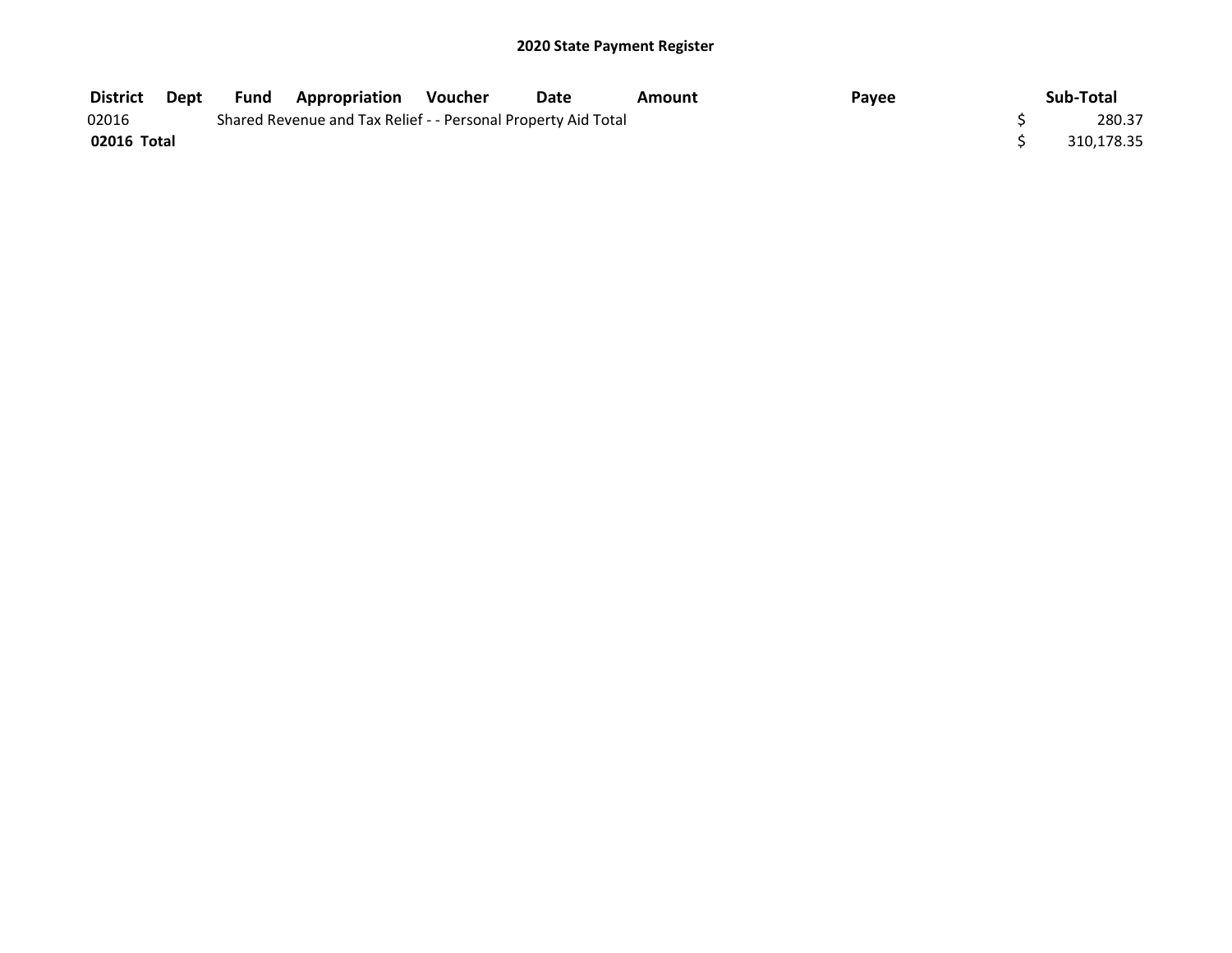| <b>District</b> | <b>Dept</b> | Fund  | Appropriation                                                      | Voucher  | <b>Date</b>   |         | <b>Amount</b> |                         | Payee | Sub-Total  |
|-----------------|-------------|-------|--------------------------------------------------------------------|----------|---------------|---------|---------------|-------------------------|-------|------------|
| 02018           |             |       | Dept of Safety & Prof Services - - Fire Dues Distribution          |          |               |         |               |                         |       |            |
| 02018           | 16500       | 10000 | 22500                                                              | 00035596 | 7/20/2020     | \$      |               | 1,511.62 Town of Morse  |       |            |
| 02018           |             |       | Dept of Safety & Prof Services - - Fire Dues Distribution Total    |          |               |         |               |                         | \$    | 1,511.62   |
| 02018           |             |       | Dept of Natural Resources - - Aids In Lieu Of Taxes - Gener        |          |               |         |               |                         |       |            |
| 02018           | 37000       | 10000 | 50300                                                              | 00382252 | 1/13/2020     | \$      |               | 411.61 Town of Morse    |       |            |
| 02018           | 37000       | 10000 | 50300                                                              | 00382253 | 1/13/2020     | \$      | 24,463.28     | Town of Morse           |       |            |
| 02018           | 37000       | 10000 | 50300                                                              | 00382254 | 1/13/2020     | \$      | 13,963.14     | Town of Morse           |       |            |
| 02018           | 37000       | 10000 | 50300                                                              | 00405244 | 4/21/2020     | \$      |               | 808.82 Town of Morse    |       |            |
| 02018           |             |       | Dept of Natural Resources - - Aids In Lieu Of Taxes - Gener Total  |          |               |         |               |                         | \$    | 39,646.85  |
| 02018           |             |       | Dept of Natural Resources - - Resaids - Cnty Forst, Cl & Mfl       |          |               |         |               |                         |       |            |
| 02018           | 37000       | 21200 | 57100                                                              | 00416691 | 6/18/2020     | - \$    |               | 6,655.67 Town of Morse  |       |            |
| 02018           |             |       | Dept of Natural Resources - - Resaids - Cnty Forst, CI & Mfl Total |          |               |         |               |                         | \$    | 6,655.67   |
| 02018           |             |       | Dept of Natural Resources - - Aids In Lieu Of Taxes - Sum S        |          |               |         |               |                         |       |            |
| 02018           | 37000       | 21200 | 57900                                                              | 00405245 | 4/21/2020     | \$.     | 0.40          | Town of Morse           |       |            |
| 02018           | 37000       | 21200 | 57900                                                              | 00405246 | 4/21/2020     | \$      | 1,328.05      | Town of Morse           |       |            |
| 02018           |             |       | Dept of Natural Resources - - Aids In Lieu Of Taxes - Sum S Total  |          |               |         |               |                         | \$    | 1,328.45   |
| 02018           |             |       | Dept of Natural Resources - - Resaids - Pymt In Lieu Tax Fed       |          |               |         |               |                         |       |            |
| 02018           | 37000       | 21200 | 58400                                                              | 00439085 | 10/1/2020     | \$      | 25,095.62     | Town of Morse           |       |            |
| 02018           | 37000       | 21200 | 58400                                                              | 00443365 | 10/22/2020 \$ |         |               | 1,871.06 Town of Morse  |       |            |
| 02018           |             |       | Dept of Natural Resources - - Resaids - Pymt In Lieu Tax Fed Total |          |               |         |               |                         | \$    | 26,966.68  |
| 02018           |             |       | WI Dept of Transportation - - Trns Aids To Mnc.-Sf                 |          |               |         |               |                         |       |            |
| 02018           | 39500       | 21100 | 19100                                                              | 00475523 | 1/6/2020      | \$      |               | 48,164.67 Town of Morse |       |            |
| 02018           | 39500       | 21100 | 19100                                                              | 00505378 | 4/6/2020      | \$      |               | 48,164.67 Town of Morse |       |            |
| 02018           | 39500       | 21100 | 19100                                                              | 00542370 | 7/6/2020      | \$      | 48,164.67     | Town of Morse           |       |            |
| 02018           | 39500       | 21100 | 19100                                                              | 00585196 | 10/5/2020     | \$      |               | 48,164.67 Town of Morse |       |            |
| 02018           |             |       | WI Dept of Transportation - - Trns Aids To Mnc.-Sf Total           |          |               |         |               |                         | \$    | 192,658.68 |
| 02018           |             |       | WI Dept of Transportation - - Loc Rd Imp Prg St Fd                 |          |               |         |               |                         |       |            |
| 02018           | 39500       | 21100 | 27800                                                              | 00570515 | 8/19/2020     | \$      |               | 15,249.20 Town of Morse |       |            |
| 02018           |             |       | WI Dept of Transportation - - Loc Rd Imp Prg St Fd Total           |          |               |         |               |                         | \$    | 15,249.20  |
| 02018           |             |       | Department of Administration - - Federal Aid                       |          |               |         |               |                         |       |            |
| 02018           | 50500       | 10000 | 14200                                                              | 00134088 | 12/10/2020 \$ |         |               | 7,880.23 Town of Morse  |       |            |
| 02018           |             |       | Department of Administration - - Federal Aid Total                 |          |               |         |               |                         | \$    | 7,880.23   |
| 02018           |             |       | Shared Revenue and Tax Relief - - County And Municipal Aid         |          |               |         |               |                         |       |            |
| 02018           | 83500       | 10000 | 10500                                                              | 00067473 | 7/27/2020     | \$      |               | 3,424.62 Town of Morse  |       |            |
| 02018           | 83500       | 10000 | 10500                                                              | 00071434 | 11/16/2020    | $\zeta$ |               | 19,406.19 Town of Morse |       |            |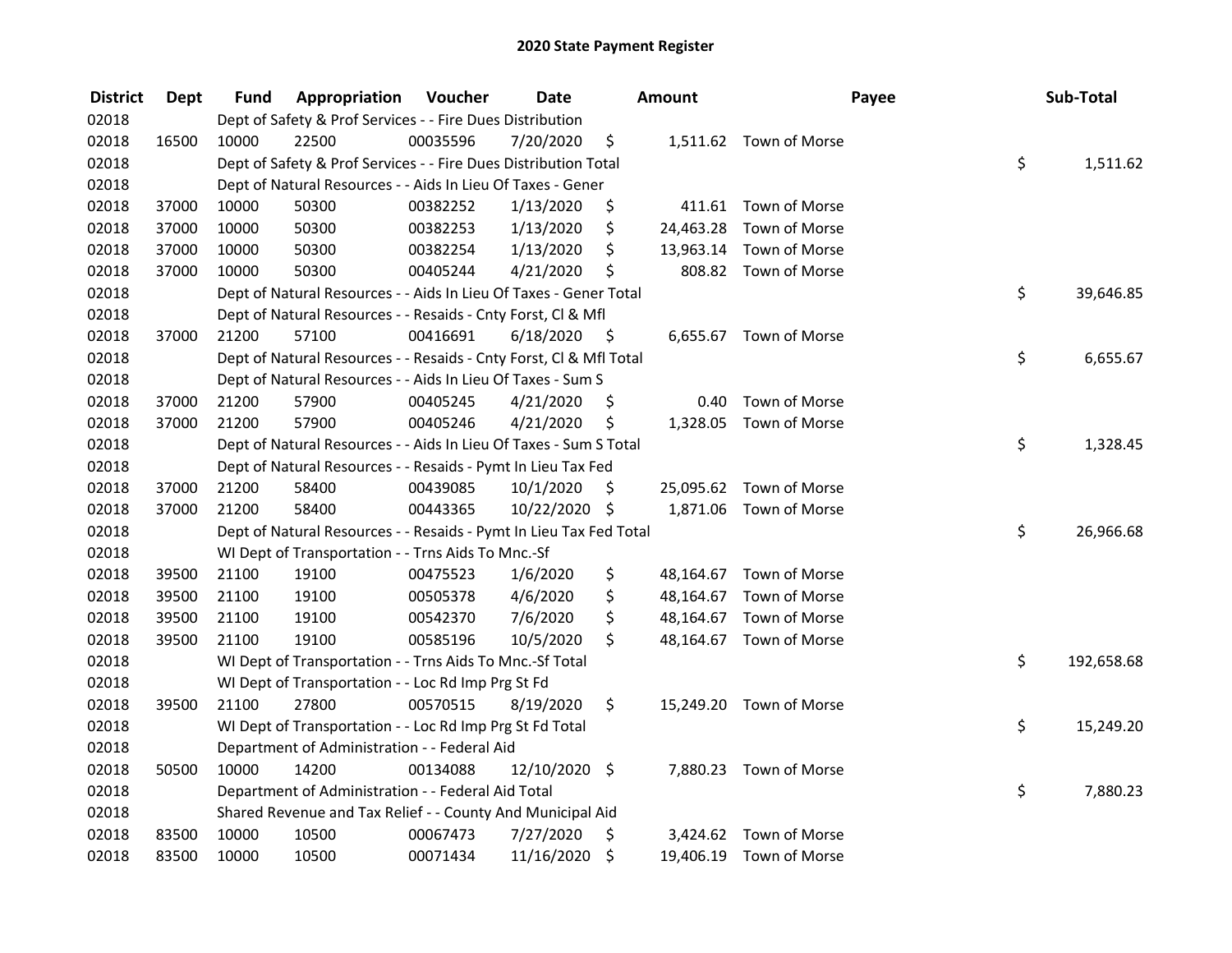| <b>District</b> | <b>Dept</b> | Fund  | Appropriation                                                       | <b>Voucher</b> | Date          |     | Amount   |               | Payee | Sub-Total        |
|-----------------|-------------|-------|---------------------------------------------------------------------|----------------|---------------|-----|----------|---------------|-------|------------------|
| 02018           |             |       | Shared Revenue and Tax Relief - - County And Municipal Aid Total    |                |               |     |          |               |       | \$<br>22,830.81  |
| 02018           |             |       | Shared Revenue and Tax Relief - - Exempt Computer Aid               |                |               |     |          |               |       |                  |
| 02018           | 83500       | 10000 | 10900                                                               | 00064672       | 7/27/2020     | -S  | 2.08     | Town of Morse |       |                  |
| 02018           |             |       | Shared Revenue and Tax Relief - - Exempt Computer Aid Total         |                |               |     |          |               |       | \$<br>2.08       |
| 02018           |             |       | Shared Revenue and Tax Relief - - Utility Aid                       |                |               |     |          |               |       |                  |
| 02018           | 83500       | 10000 | 11000                                                               | 00067473       | 7/27/2020     | - S | 2.34     | Town of Morse |       |                  |
| 02018           | 83500       | 10000 | 11000                                                               | 00071434       | 11/16/2020 \$ |     | 11.46    | Town of Morse |       |                  |
| 02018           |             |       | Shared Revenue and Tax Relief - - Utility Aid Total                 |                |               |     |          |               |       | \$<br>13.80      |
| 02018           |             |       | Shared Revenue and Tax Relief - - Personal Property Aid             |                |               |     |          |               |       |                  |
| 02018           | 83500       | 10000 | 11100                                                               | 00060035       | 5/4/2020      | Ś.  | 24.94    | Town of Morse |       |                  |
| 02018           |             |       | Shared Revenue and Tax Relief - - Personal Property Aid Total       |                |               |     |          |               |       | \$<br>24.94      |
| 02018           |             |       | Shared Revenue and Tax Relief - - Payments For Municipal Svcs       |                |               |     |          |               |       |                  |
| 02018           | 83500       | 10000 | 50100                                                               | 00054947       | 2/3/2020      | S.  | 1,495.11 | Town of Morse |       |                  |
| 02018           |             |       | Shared Revenue and Tax Relief - - Payments For Municipal Svcs Total |                |               |     |          |               |       | \$<br>1,495.11   |
| 02018 Total     |             |       |                                                                     |                |               |     |          |               |       | \$<br>316.264.12 |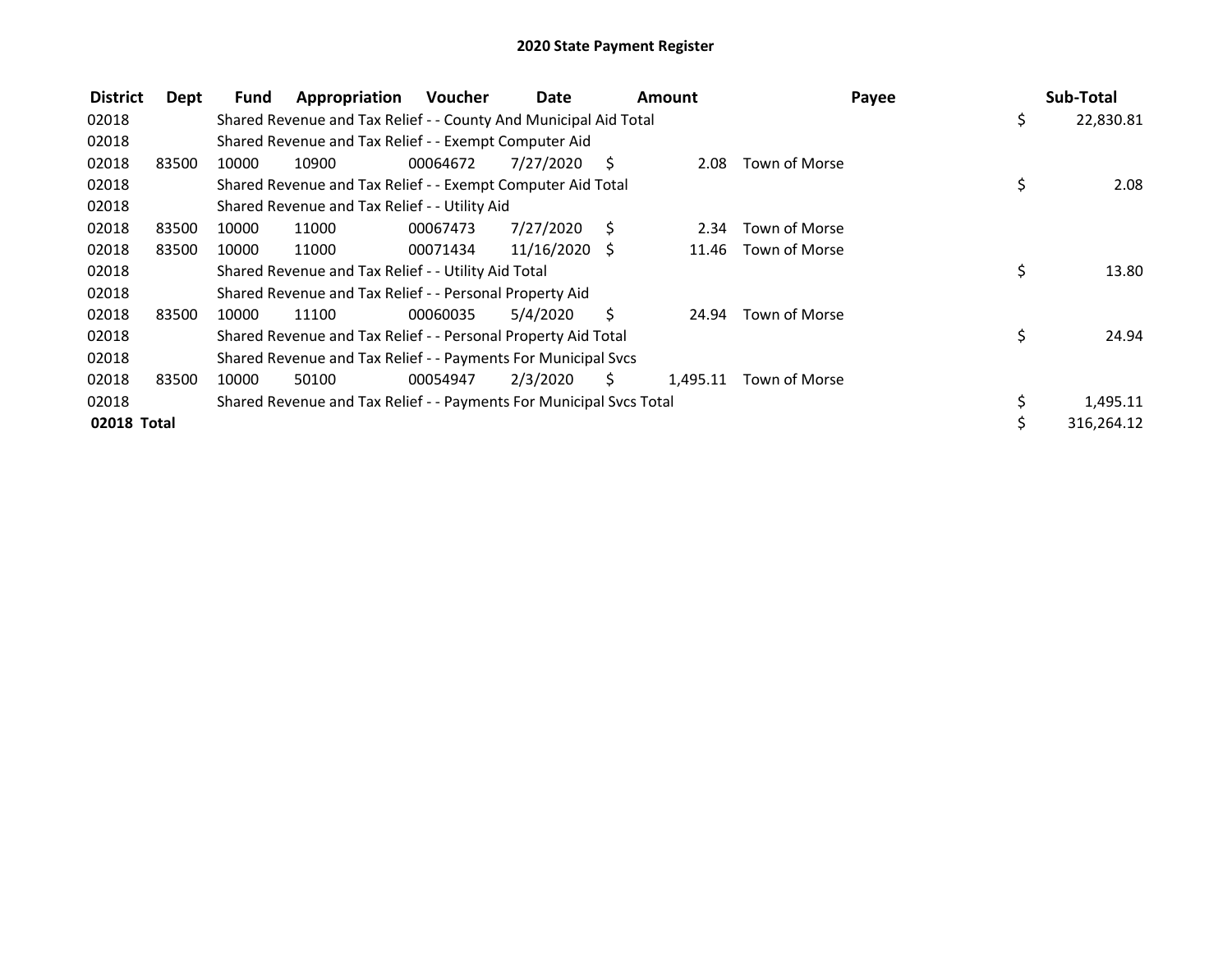| <b>District</b> | Dept  | <b>Fund</b> | <b>Appropriation Voucher</b>                                       |          | Date          |      | <b>Amount</b> | Payee                        |     | Sub-Total  |
|-----------------|-------|-------------|--------------------------------------------------------------------|----------|---------------|------|---------------|------------------------------|-----|------------|
| 02020           |       |             | Dept of Safety & Prof Services - - Fire Dues Distribution          |          |               |      |               |                              |     |            |
| 02020           | 16500 | 10000       | 22500                                                              | 00035597 | 7/17/2020     | - \$ |               | 394.89 Town Of Peeksville    |     |            |
| 02020           |       |             | Dept of Safety & Prof Services - - Fire Dues Distribution Total    |          |               |      |               |                              | \$  | 394.89     |
| 02020           |       |             | Dept of Natural Resources - - Resaids - Cnty Forst, CI & Mfl       |          |               |      |               |                              |     |            |
| 02020           | 37000 | 21200       | 57100                                                              | 00416692 | 6/18/2020     | - \$ |               | 3,095.56 Town Of Peeksville  |     |            |
| 02020           |       |             | Dept of Natural Resources - - Resaids - Cnty Forst, CI & Mfl Total |          |               |      |               |                              | \$  | 3,095.56   |
| 02020           |       |             | Dept of Natural Resources - - Fin Asst For Responsible Units       |          |               |      |               |                              |     |            |
| 02020           | 37000 | 27400       | 67000                                                              | 00412670 | 5/29/2020     | - \$ |               | 906.36 Town Of Peeksville    |     |            |
| 02020           |       |             | Dept of Natural Resources - - Fin Asst For Responsible Units Total |          |               |      |               |                              | \$  | 906.36     |
| 02020           |       |             | WI Dept of Transportation - - Trns Aids To Mnc.-Sf                 |          |               |      |               |                              |     |            |
| 02020           | 39500 | 21100       | 19100                                                              | 00475524 | 1/6/2020      | \$   |               | 26,135.46 Town Of Peeksville |     |            |
| 02020           | 39500 | 21100       | 19100                                                              | 00505379 | 4/6/2020      | \$   |               | 26,135.46 Town Of Peeksville |     |            |
| 02020           | 39500 | 21100       | 19100                                                              | 00542371 | 7/6/2020      | \$   |               | 26,135.46 Town Of Peeksville |     |            |
| 02020           | 39500 | 21100       | 19100                                                              | 00585197 | 10/5/2020     | \$   |               | 26,135.46 Town Of Peeksville |     |            |
| 02020           |       |             | WI Dept of Transportation - - Trns Aids To Mnc.-Sf Total           |          |               |      |               |                              | \$  | 104,541.84 |
| 02020           |       |             | Department of Administration - - Federal Aid                       |          |               |      |               |                              |     |            |
| 02020           | 50500 | 10000       | 14200                                                              | 00134089 | 12/9/2020     | \$   |               | 2,022.88 Town Of Peeksville  |     |            |
| 02020           |       |             | Department of Administration - - Federal Aid Total                 |          |               |      |               |                              | \$  | 2,022.88   |
| 02020           |       |             | Elections Commission - - 2018 Hava Election Security               |          |               |      |               |                              |     |            |
| 02020           | 51000 | 22000       | 18200                                                              | 00003791 | 7/8/2020      | \$   | 310.00        | Town Of Peeksville           |     |            |
| 02020           |       |             | Elections Commission - - 2018 Hava Election Security Total         |          |               |      |               |                              | \$  | 310.00     |
| 02020           |       |             | Shared Revenue and Tax Relief - - County And Municipal Aid         |          |               |      |               |                              |     |            |
| 02020           | 83500 | 10000       | 10500                                                              | 00067474 | 7/27/2020     | S    |               | 2,264.41 Town Of Peeksville  |     |            |
| 02020           | 83500 | 10000       | 10500                                                              | 00071435 | 11/16/2020 \$ |      |               | 12,831.65 Town Of Peeksville |     |            |
| 02020           |       |             | Shared Revenue and Tax Relief - - County And Municipal Aid Total   |          |               |      |               |                              | \$  | 15,096.06  |
| 02020           |       |             | Shared Revenue and Tax Relief - - Exempt Computer Aid              |          |               |      |               |                              |     |            |
| 02020           | 83500 | 10000       | 10900                                                              | 00064673 | 7/27/2020     | S    | 1.03          | Town Of Peeksville           |     |            |
| 02020           |       |             | Shared Revenue and Tax Relief - - Exempt Computer Aid Total        |          |               |      |               |                              | \$. | 1.03       |
| 02020           |       |             | Shared Revenue and Tax Relief - - Personal Property Aid            |          |               |      |               |                              |     |            |
| 02020           | 83500 | 10000       | 11100                                                              | 00060036 | 5/4/2020      | \$   |               | 55.26 Town Of Peeksville     |     |            |
| 02020           |       |             | Shared Revenue and Tax Relief - - Personal Property Aid Total      |          |               |      |               |                              | \$  | 55.26      |
| 02020 Total     |       |             |                                                                    |          |               |      |               |                              | \$  | 126,423.88 |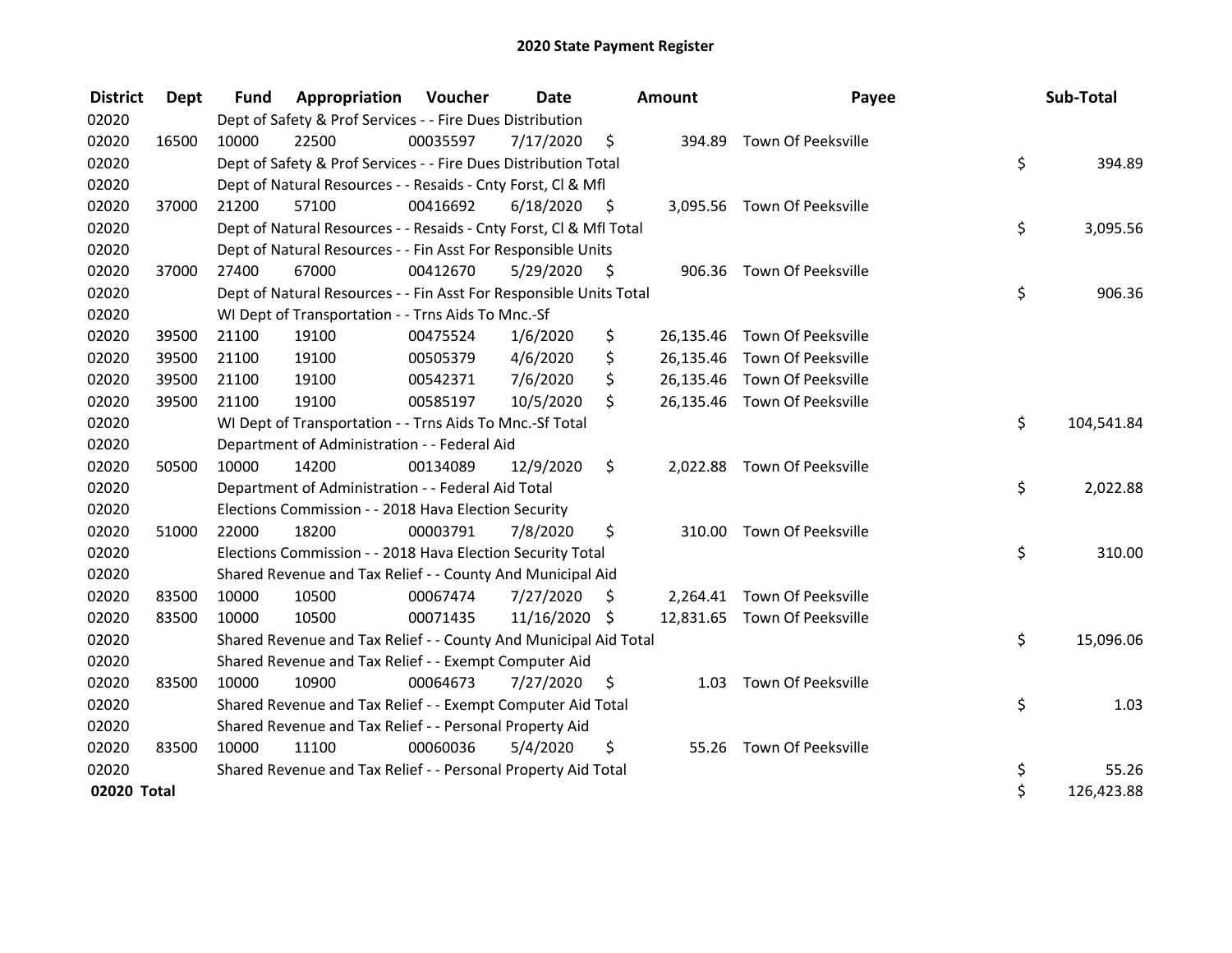| <b>District</b> | <b>Dept</b> | <b>Fund</b> | Appropriation                                                        | <b>Voucher</b> | Date          |      | Amount    | Payee                     | Sub-Total        |
|-----------------|-------------|-------------|----------------------------------------------------------------------|----------------|---------------|------|-----------|---------------------------|------------------|
| 02022           |             |             | Dept of Natural Resources - - Resaids - Cnty Forst, CI & Mfl         |                |               |      |           |                           |                  |
| 02022           | 37000       | 21200       | 57100                                                                | 00416693       | 6/18/2020     | - \$ |           | 2,409.60 Town Of Sanborn  |                  |
| 02022           |             |             | Dept of Natural Resources - - Resaids - Cnty Forst, CI & Mfl Total   |                |               |      |           |                           | \$<br>2,409.60   |
| 02022           |             |             | Dept of Natural Resources - - Aids In Lieu Of Taxes - Sum S          |                |               |      |           |                           |                  |
| 02022           | 37000       | 21200       | 57900                                                                | 00403702       | 4/21/2020     | S    | 17.78     | Town Of Sanborn           |                  |
| 02022           | 37000       | 21200       | 57900                                                                | 00403703       | 4/21/2020     | \$   | 42.43     | Town Of Sanborn           |                  |
| 02022           |             |             | Dept of Natural Resources - - Aids In Lieu Of Taxes - Sum S Total    |                |               |      |           |                           | \$<br>60.21      |
| 02022           |             |             | WI Dept of Transportation - - Trns Aids To Mnc.-Sf                   |                |               |      |           |                           |                  |
| 02022           | 39500       | 21100       | 19100                                                                | 00475525       | 1/6/2020      | \$   | 31,448.72 | Town Of Sanborn           |                  |
| 02022           | 39500       | 21100       | 19100                                                                | 00505380       | 4/6/2020      | \$   | 31,448.72 | Town Of Sanborn           |                  |
| 02022           | 39500       | 21100       | 19100                                                                | 00542372       | 7/6/2020      | \$   |           | 31,448.72 Town Of Sanborn |                  |
| 02022           | 39500       | 21100       | 19100                                                                | 00585198       | 10/6/2020     | \$   |           | 31,448.74 Town Of Sanborn |                  |
| 02022           |             |             | WI Dept of Transportation - - Trns Aids To Mnc.-Sf Total             |                |               |      |           |                           | \$<br>125,794.90 |
| 02022           |             |             | WI Dept of Transportation - - Supplemental Transportation Aids       |                |               |      |           |                           |                  |
| 02022           | 39500       | 21100       | 19600                                                                | 00477469       | 1/6/2020      | \$   | 19,553.63 | Town Of Sanborn           |                  |
| 02022           |             |             | WI Dept of Transportation - - Supplemental Transportation Aids Total |                |               |      |           |                           | \$<br>19,553.63  |
| 02022           |             |             | Shared Revenue and Tax Relief - - County And Municipal Aid           |                |               |      |           |                           |                  |
| 02022           | 83500       | 10000       | 10500                                                                | 00067475       | 7/27/2020     | - \$ |           | 14,528.32 Town Of Sanborn |                  |
| 02022           | 83500       | 10000       | 10500                                                                | 00071436       | 11/16/2020 \$ |      | 82,327.17 | Town Of Sanborn           |                  |
| 02022           |             |             | Shared Revenue and Tax Relief - - County And Municipal Aid Total     |                |               |      |           |                           | \$<br>96,855.49  |
| 02022           |             |             | Shared Revenue and Tax Relief - - Utility Aid                        |                |               |      |           |                           |                  |
| 02022           | 83500       | 10000       | 11000                                                                | 00067475       | 7/27/2020     | \$   | 2.05      | Town Of Sanborn           |                  |
| 02022           | 83500       | 10000       | 11000                                                                | 00071436       | 11/16/2020    | \$   | 11.11     | Town Of Sanborn           |                  |
| 02022           |             |             | Shared Revenue and Tax Relief - - Utility Aid Total                  |                |               |      |           |                           | \$<br>13.16      |
| 02022           |             |             | Shared Revenue and Tax Relief - - Personal Property Aid              |                |               |      |           |                           |                  |
| 02022           | 83500       | 10000       | 11100                                                                | 00060037       | 5/4/2020      | \$   | 426.11    | Town Of Sanborn           |                  |
| 02022           |             |             | Shared Revenue and Tax Relief - - Personal Property Aid Total        |                |               |      |           |                           | \$<br>426.11     |
| 02022 Total     |             |             |                                                                      |                |               |      |           |                           | \$<br>245,113.10 |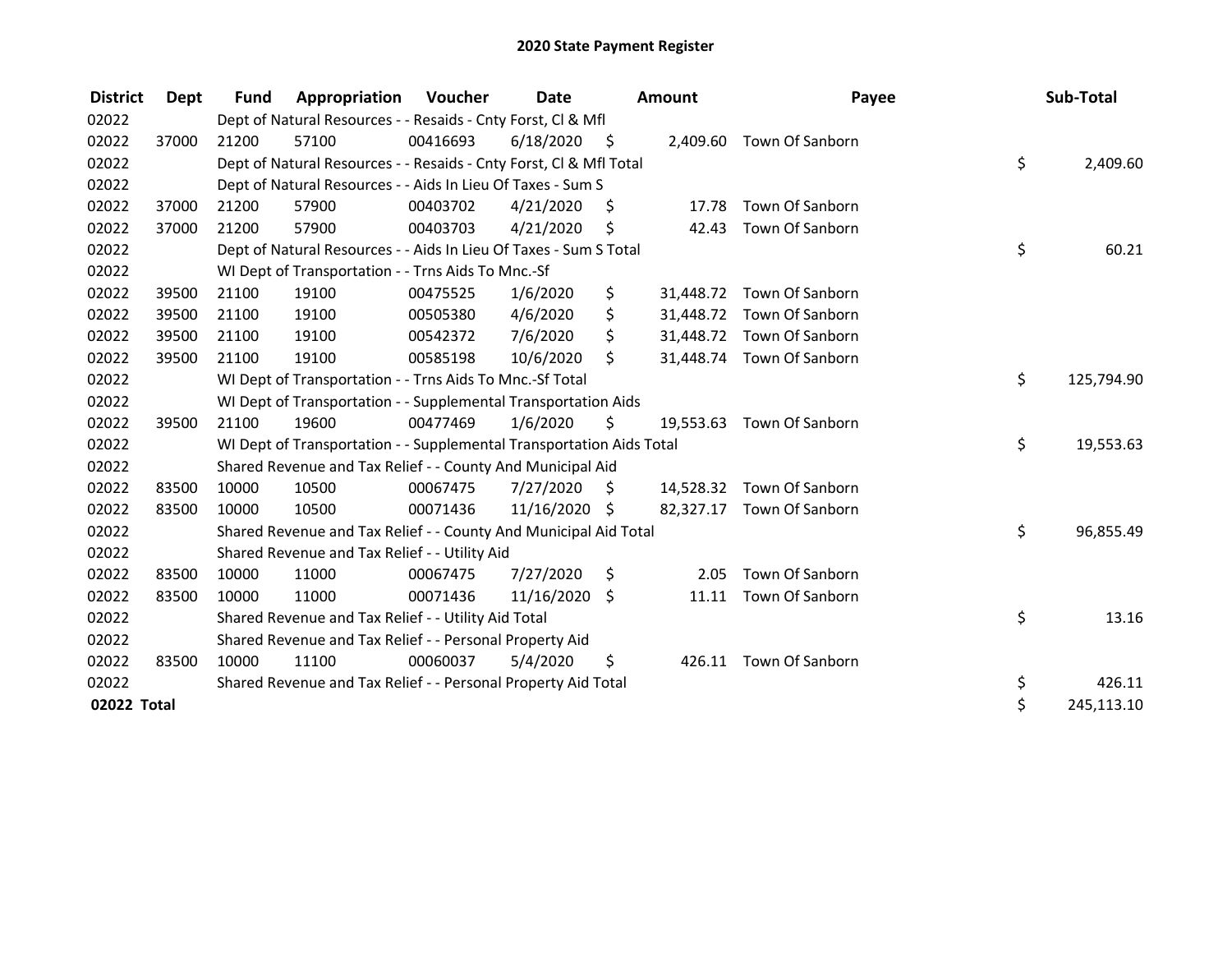| <b>District</b> | <b>Dept</b> | <b>Fund</b> | Appropriation                                                        | Voucher  | Date          |      | <b>Amount</b> | Payee                         | Sub-Total        |
|-----------------|-------------|-------------|----------------------------------------------------------------------|----------|---------------|------|---------------|-------------------------------|------------------|
| 02024           |             |             | Dept of Safety & Prof Services - - Fire Dues Distribution            |          |               |      |               |                               |                  |
| 02024           | 16500       | 10000       | 22500                                                                | 00035598 | 7/20/2020     | \$   | 600.20        | Town Of Shanagolden           |                  |
| 02024           |             |             | Dept of Safety & Prof Services - - Fire Dues Distribution Total      |          |               |      |               |                               | \$<br>600.20     |
| 02024           |             |             | Dept of Natural Resources - - Resaids - Cnty Forst, CI & Mfl         |          |               |      |               |                               |                  |
| 02024           | 37000       | 21200       | 57100                                                                | 00416694 | 6/18/2020     | - \$ |               | 670.80 Town Of Shanagolden    |                  |
| 02024           |             |             | Dept of Natural Resources - - Resaids - Cnty Forst, Cl & Mfl Total   |          |               |      |               |                               | \$<br>670.80     |
| 02024           |             |             | Dept of Natural Resources - - Resaids - Pymt In Lieu Tax Fed         |          |               |      |               |                               |                  |
| 02024           | 37000       | 21200       | 58400                                                                | 00439086 | 10/1/2020     | \$   | 111,930.10    | Town Of Shanagolden           |                  |
| 02024           | 37000       | 21200       | 58400                                                                | 00443366 | 10/22/2020    | \$   | 8,345.20      | Town Of Shanagolden           |                  |
| 02024           |             |             | Dept of Natural Resources - - Resaids - Pymt In Lieu Tax Fed Total   |          |               |      |               |                               | \$<br>120,275.30 |
| 02024           |             |             | WI Dept of Transportation - - Trns Aids To Mnc.-Sf                   |          |               |      |               |                               |                  |
| 02024           | 39500       | 21100       | 19100                                                                | 00475526 | 1/6/2020      | \$   | 37,653.01     | Town Of Shanagolden           |                  |
| 02024           | 39500       | 21100       | 19100                                                                | 00505381 | 4/6/2020      | \$   |               | 37,653.01 Town Of Shanagolden |                  |
| 02024           | 39500       | 21100       | 19100                                                                | 00542373 | 7/6/2020      | \$   |               | 37,653.01 Town Of Shanagolden |                  |
| 02024           | 39500       | 21100       | 19100                                                                | 00585199 | 10/5/2020     | \$   |               | 37,653.04 Town Of Shanagolden |                  |
| 02024           |             |             | WI Dept of Transportation - - Trns Aids To Mnc.-Sf Total             |          |               |      |               |                               | \$<br>150,612.07 |
| 02024           |             |             | WI Dept of Transportation - - Supplemental Transportation Aids       |          |               |      |               |                               |                  |
| 02024           | 39500       | 21100       | 19600                                                                | 00477470 | 1/6/2020      | \$   |               | 26,316.82 Town Of Shanagolden |                  |
| 02024           |             |             | WI Dept of Transportation - - Supplemental Transportation Aids Total |          |               |      |               |                               | \$<br>26,316.82  |
| 02024           |             |             | Department of Administration - - Federal Aid                         |          |               |      |               |                               |                  |
| 02024           | 50500       | 10000       | 14200                                                                | 00134090 | 12/10/2020 \$ |      | 3,466.07      | Town Of Shanagolden           |                  |
| 02024           |             |             | Department of Administration - - Federal Aid Total                   |          |               |      |               |                               | \$<br>3,466.07   |
| 02024           |             |             | Shared Revenue and Tax Relief - - County And Municipal Aid           |          |               |      |               |                               |                  |
| 02024           | 83500       | 10000       | 10500                                                                | 00067476 | 7/27/2020     | \$.  | 668.22        | Town Of Shanagolden           |                  |
| 02024           | 83500       | 10000       | 10500                                                                | 00071437 | 11/16/2020    | -\$  |               | 3,786.61 Town Of Shanagolden  |                  |
| 02024           |             |             | Shared Revenue and Tax Relief - - County And Municipal Aid Total     |          |               |      |               |                               | \$<br>4,454.83   |
| 02024           |             |             | Shared Revenue and Tax Relief - - Personal Property Aid              |          |               |      |               |                               |                  |
| 02024           | 83500       | 10000       | 11100                                                                | 00060038 | 5/4/2020      | \$   | 3.96          | Town Of Shanagolden           |                  |
| 02024           |             |             | Shared Revenue and Tax Relief - - Personal Property Aid Total        |          |               |      |               |                               | \$<br>3.96       |
| 02024 Total     |             |             |                                                                      |          |               |      |               |                               | \$<br>306,400.05 |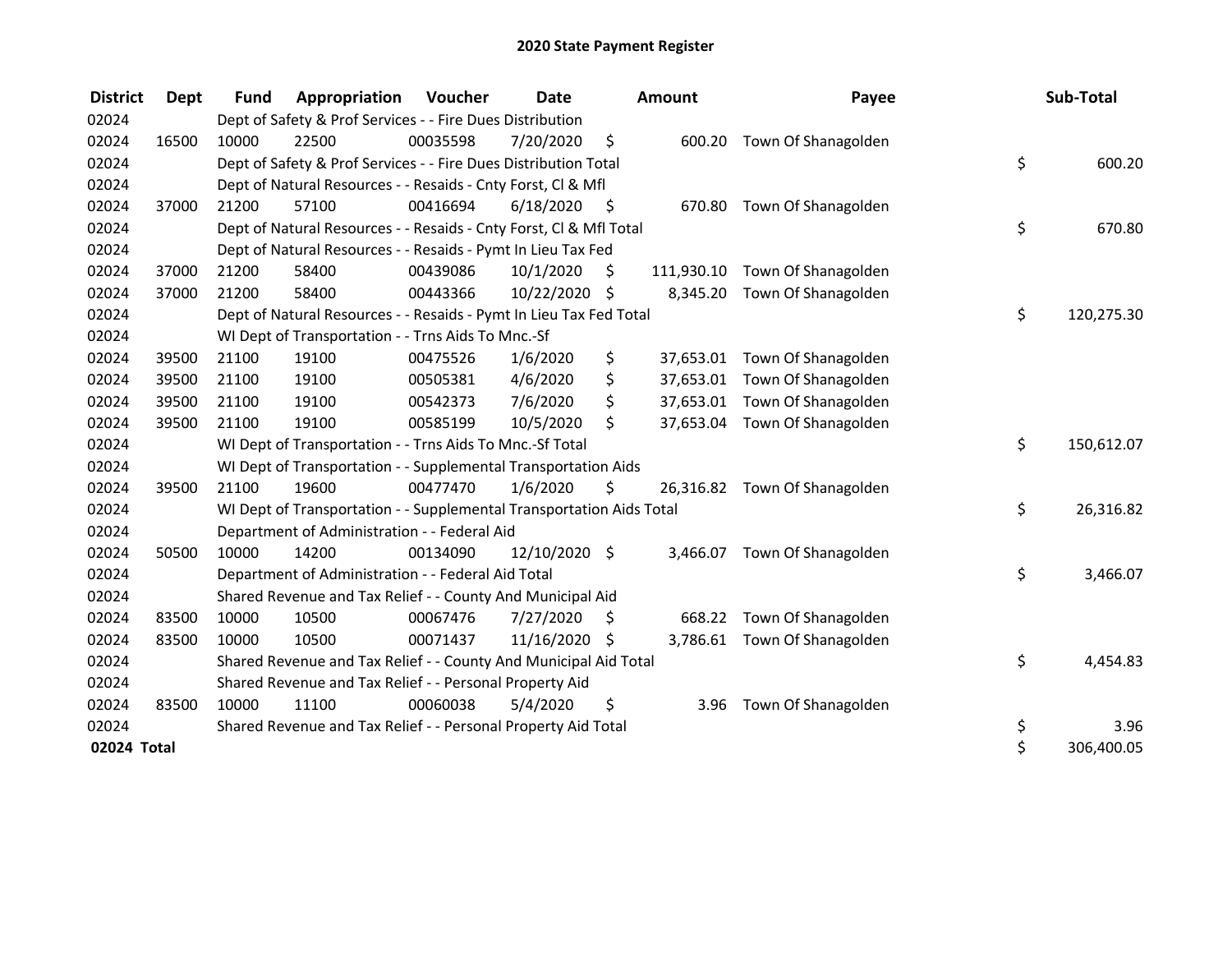| <b>District</b> | <b>Dept</b> | Fund  | Appropriation                                                      | Voucher  | <b>Date</b>   |      | <b>Amount</b> | Payee                         | Sub-Total        |
|-----------------|-------------|-------|--------------------------------------------------------------------|----------|---------------|------|---------------|-------------------------------|------------------|
| 02026           |             |       | Dept of Safety & Prof Services - - Fire Dues Distribution          |          |               |      |               |                               |                  |
| 02026           | 16500       | 10000 | 22500                                                              | 00035599 | 7/20/2020     | \$   |               | 1,975.23 Town Of White River  |                  |
| 02026           |             |       | Dept of Safety & Prof Services - - Fire Dues Distribution Total    |          |               |      |               |                               | \$<br>1,975.23   |
| 02026           |             |       | Dept of Natural Resources - - Aids In Lieu Of Taxes - Gener        |          |               |      |               |                               |                  |
| 02026           | 37000       | 10000 | 50300                                                              | 00382225 | 1/13/2020     | \$   |               | 1,083.16 Town Of White River  |                  |
| 02026           |             |       | Dept of Natural Resources - - Aids In Lieu Of Taxes - Gener Total  |          |               |      |               |                               | \$<br>1,083.16   |
| 02026           |             |       | Dept of Natural Resources - - Resaids - Cnty Forst, CI & Mfl       |          |               |      |               |                               |                  |
| 02026           | 37000       | 21200 | 57100                                                              | 00416695 | 6/18/2020     | - \$ |               | 700.61 Town Of White River    |                  |
| 02026           |             |       | Dept of Natural Resources - - Resaids - Cnty Forst, Cl & Mfl Total |          |               |      |               |                               | \$<br>700.61     |
| 02026           |             |       | Dept of Natural Resources - - Fin Asst For Responsible Units       |          |               |      |               |                               |                  |
| 02026           | 37000       | 27400 | 67000                                                              | 00412537 | 5/29/2020     | - \$ |               | 3,352.89 Town Of White River  |                  |
| 02026           |             |       | Dept of Natural Resources - - Fin Asst For Responsible Units Total |          |               |      |               |                               | \$<br>3,352.89   |
| 02026           |             |       | WI Dept of Transportation - - Trns Aids To Mnc.-Sf                 |          |               |      |               |                               |                  |
| 02026           | 39500       | 21100 | 19100                                                              | 00475527 | 1/6/2020      | \$   |               | 37,094.22 Town Of White River |                  |
| 02026           | 39500       | 21100 | 19100                                                              | 00505382 | 4/6/2020      | \$   |               | 37,094.22 Town Of White River |                  |
| 02026           | 39500       | 21100 | 19100                                                              | 00542374 | 7/6/2020      | \$   |               | 37,094.22 Town Of White River |                  |
| 02026           | 39500       | 21100 | 19100                                                              | 00585200 | 10/5/2020     | \$   |               | 37,094.22 Town Of White River |                  |
| 02026           |             |       | WI Dept of Transportation - - Trns Aids To Mnc.-Sf Total           |          |               |      |               |                               | \$<br>148,376.88 |
| 02026           |             |       | Elections Commission - - 2018 Hava Election Security               |          |               |      |               |                               |                  |
| 02026           | 51000       | 22000 | 18200                                                              | 00004428 | 9/9/2020      | \$   |               | 806.10 Town Of White River    |                  |
| 02026           |             |       | Elections Commission - - 2018 Hava Election Security Total         |          |               |      |               |                               | \$<br>806.10     |
| 02026           |             |       | Shared Revenue and Tax Relief - - County And Municipal Aid         |          |               |      |               |                               |                  |
| 02026           | 83500       | 10000 | 10500                                                              | 00067477 | 7/27/2020     | S    |               | 3,437.42 Town Of White River  |                  |
| 02026           | 83500       | 10000 | 10500                                                              | 00071438 | 11/16/2020 \$ |      |               | 44,145.73 Town Of White River |                  |
| 02026           |             |       | Shared Revenue and Tax Relief - - County And Municipal Aid Total   |          |               |      |               |                               | \$<br>47,583.15  |
| 02026           |             |       | Shared Revenue and Tax Relief - - Exempt Computer Aid              |          |               |      |               |                               |                  |
| 02026           | 83500       | 10000 | 10900                                                              | 00064674 | 7/27/2020     | \$.  |               | 168.36 Town Of White River    |                  |
| 02026           |             |       | Shared Revenue and Tax Relief - - Exempt Computer Aid Total        |          |               |      |               |                               | \$<br>168.36     |
| 02026           |             |       | Shared Revenue and Tax Relief - - Utility Aid                      |          |               |      |               |                               |                  |
| 02026           | 83500       | 10000 | 11000                                                              | 00067477 | 7/27/2020     | \$   |               | 408.45 Town Of White River    |                  |
| 02026           | 83500       | 10000 | 11000                                                              | 00071438 | 11/16/2020    | \$   |               | 1,913.57 Town Of White River  |                  |
| 02026           |             |       | Shared Revenue and Tax Relief - - Utility Aid Total                |          |               |      |               |                               | \$<br>2,322.02   |
| 02026           |             |       | Shared Revenue and Tax Relief - - Personal Property Aid            |          |               |      |               |                               |                  |
| 02026           | 83500       | 10000 | 11100                                                              | 00060039 | 5/4/2020      | \$   | 5,555.00      | Town Of White River           |                  |
| 02026           |             |       | Shared Revenue and Tax Relief - - Personal Property Aid Total      |          |               |      |               |                               | \$<br>5,555.00   |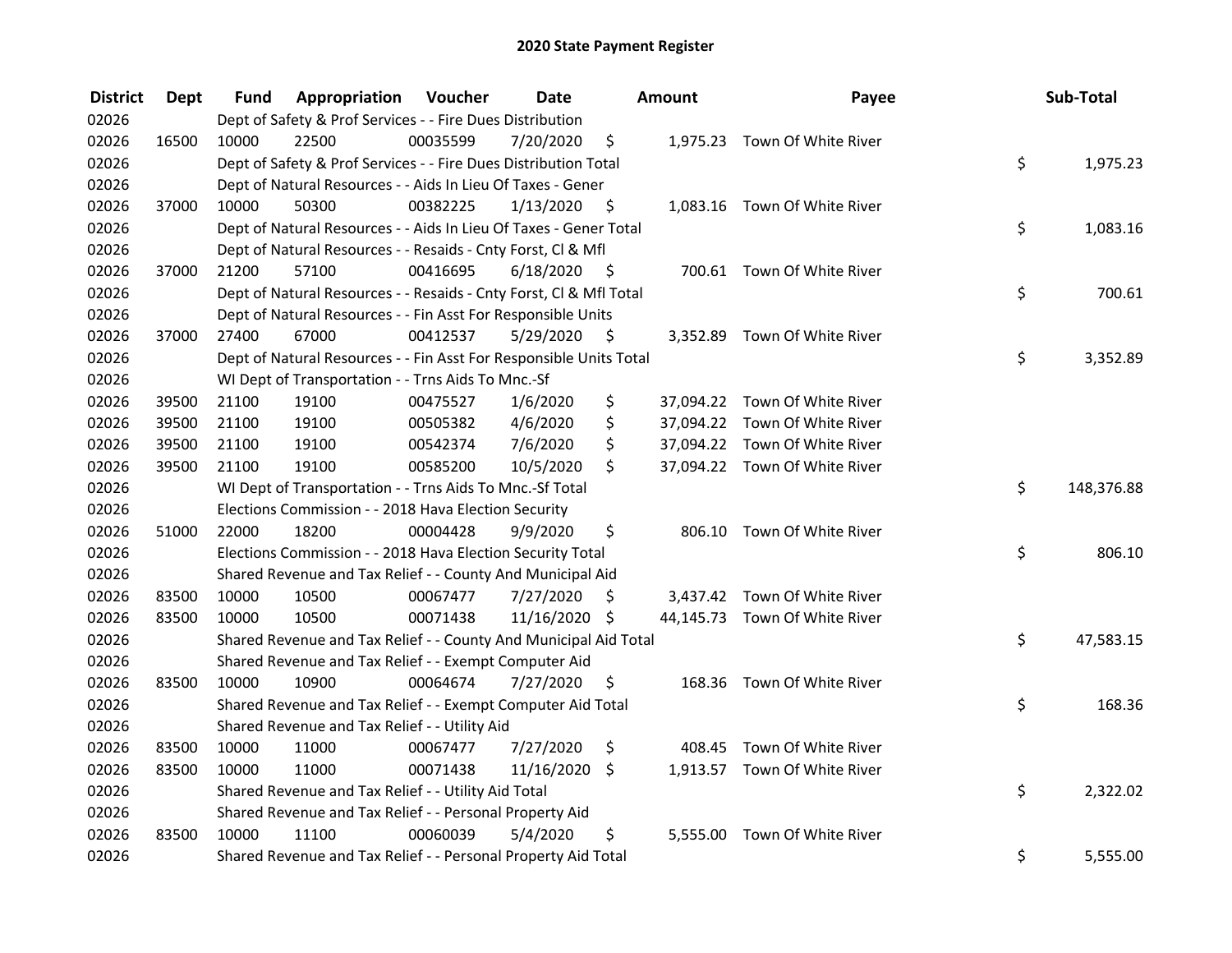|             |  | District Dept Fund Appropriation Voucher | Date | Amount | Payee | Sub-Total  |
|-------------|--|------------------------------------------|------|--------|-------|------------|
| 02026 Total |  |                                          |      |        |       | 211,923.40 |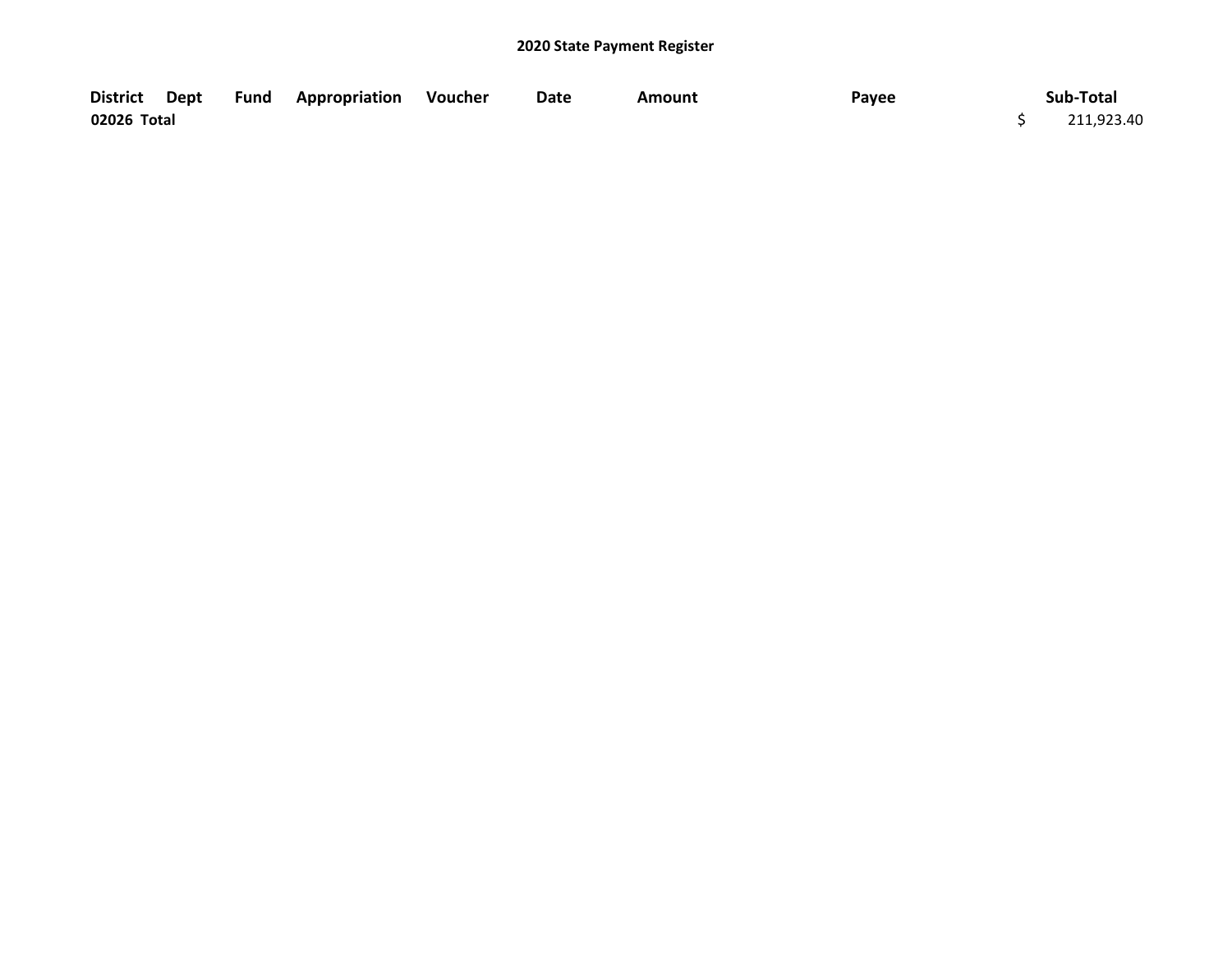| <b>District</b> | <b>Dept</b> | Fund  | Appropriation                                                      | Voucher  | <b>Date</b> |      | <b>Amount</b> | Payee                           | Sub-Total        |
|-----------------|-------------|-------|--------------------------------------------------------------------|----------|-------------|------|---------------|---------------------------------|------------------|
| 02106           |             |       | Dept of Safety & Prof Services - - Fire Dues Distribution          |          |             |      |               |                                 |                  |
| 02106           | 16500       | 10000 | 22500                                                              | 00035600 | 7/20/2020   | \$   |               | 722.90 Village Of Butternut     |                  |
| 02106           |             |       | Dept of Safety & Prof Services - - Fire Dues Distribution Total    |          |             |      |               |                                 | \$<br>722.90     |
| 02106           |             |       | Dept of Natural Resources - - Resaids - Cnty Forst, Cl & Mfl       |          |             |      |               |                                 |                  |
| 02106           | 37000       | 21200 | 57100                                                              | 00416696 | 6/18/2020   | - \$ |               | 6.85 Village Of Butternut       |                  |
| 02106           |             |       | Dept of Natural Resources - - Resaids - Cnty Forst, CI & Mfl Total |          |             |      |               |                                 | \$<br>6.85       |
| 02106           |             |       | Dept of Natural Resources - - Fin Asst For Responsible Units       |          |             |      |               |                                 |                  |
| 02106           | 37000       | 27400 | 67000                                                              | 00412637 | 5/29/2020   | - \$ |               | 915.08 Village Of Butternut     |                  |
| 02106           |             |       | Dept of Natural Resources - - Fin Asst For Responsible Units Total |          |             |      |               |                                 | \$<br>915.08     |
| 02106           |             |       | WI Dept of Transportation - - Trns Aids To Mnc.-Sf                 |          |             |      |               |                                 |                  |
| 02106           | 39500       | 21100 | 19100                                                              | 00475528 | 1/6/2020    | \$   |               | 4,887.55 Village Of Butternut   |                  |
| 02106           | 39500       | 21100 | 19100                                                              | 00505383 | 4/6/2020    | \$   | 4,887.55      | Village Of Butternut            |                  |
| 02106           | 39500       | 21100 | 19100                                                              | 00542375 | 7/6/2020    | \$   | 4,887.55      | Village Of Butternut            |                  |
| 02106           | 39500       | 21100 | 19100                                                              | 00585201 | 10/5/2020   | \$   | 4,887.56      | Village Of Butternut            |                  |
| 02106           |             |       | WI Dept of Transportation - - Trns Aids To Mnc.-Sf Total           |          |             |      |               |                                 | \$<br>19,550.21  |
| 02106           |             |       | Department of Administration - - Federal Aid                       |          |             |      |               |                                 |                  |
| 02106           | 50500       | 10000 | 14200                                                              | 00129689 | 10/2/2020   | \$   | 1,709.93      | Village Of Butternut            |                  |
| 02106           | 50500       | 10000 | 14200                                                              | 00134091 | 12/10/2020  | \$   |               | 3,999.33 Village Of Butternut   |                  |
| 02106           |             |       | Department of Administration - - Federal Aid Total                 |          |             |      |               |                                 | \$<br>5,709.26   |
| 02106           |             |       | Elections Commission - - 2018 Hava Election Security               |          |             |      |               |                                 |                  |
| 02106           | 51000       | 22000 | 18200                                                              | 00003419 | 6/26/2020   | \$   |               | 393.60 Village Of Butternut     |                  |
| 02106           |             |       | Elections Commission - - 2018 Hava Election Security Total         |          |             |      |               |                                 | \$<br>393.60     |
| 02106           |             |       | Shared Revenue and Tax Relief - - County And Municipal Aid         |          |             |      |               |                                 |                  |
| 02106           | 83500       | 10000 | 10500                                                              | 00067478 | 7/27/2020   | S    |               | 20,780.72 Village Of Butternut  |                  |
| 02106           | 83500       | 10000 | 10500                                                              | 00071439 | 11/16/2020  | \$   |               | 117,757.39 Village Of Butternut |                  |
| 02106           |             |       | Shared Revenue and Tax Relief - - County And Municipal Aid Total   |          |             |      |               |                                 | \$<br>138,538.11 |
| 02106           |             |       | Shared Revenue and Tax Relief - - Exempt Computer Aid              |          |             |      |               |                                 |                  |
| 02106           | 83500       | 10000 | 10900                                                              | 00064675 | 7/27/2020   | \$   |               | 86.26 Village Of Butternut      |                  |
| 02106           |             |       | Shared Revenue and Tax Relief - - Exempt Computer Aid Total        |          |             |      |               |                                 | \$<br>86.26      |
| 02106           |             |       | Shared Revenue and Tax Relief - - Utility Aid                      |          |             |      |               |                                 |                  |
| 02106           | 83500       | 10000 | 11000                                                              | 00067478 | 7/27/2020   | \$   | 21.46         | Village Of Butternut            |                  |
| 02106           | 83500       | 10000 | 11000                                                              | 00071439 | 11/16/2020  | - \$ |               | 121.92 Village Of Butternut     |                  |
| 02106           |             |       | Shared Revenue and Tax Relief - - Utility Aid Total                |          |             |      |               |                                 | \$<br>143.38     |
| 02106           |             |       | Shared Revenue and Tax Relief - - Personal Property Aid            |          |             |      |               |                                 |                  |
| 02106           | 83500       | 10000 | 11100                                                              | 00060040 | 5/4/2020    | \$   |               | 316.25 Village Of Butternut     |                  |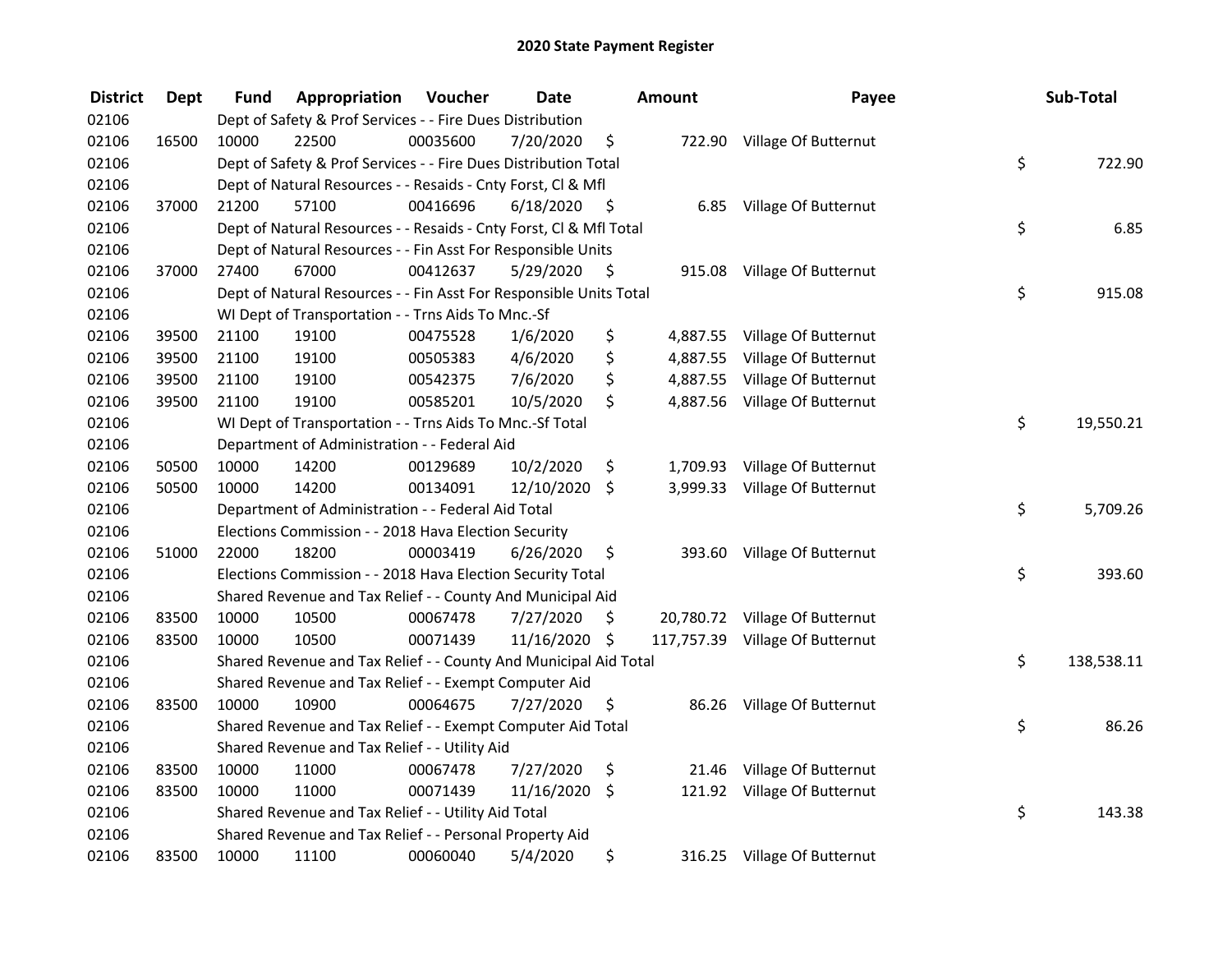| <b>District</b> | Dept  | <b>Fund</b>                                                     | Appropriation                                                 | <b>Voucher</b> | Date      | Amount | Payee                | Sub-Total  |
|-----------------|-------|-----------------------------------------------------------------|---------------------------------------------------------------|----------------|-----------|--------|----------------------|------------|
| 02106           |       |                                                                 | Shared Revenue and Tax Relief - - Personal Property Aid Total |                |           |        |                      | 316.25     |
| 02106           |       |                                                                 | Shared Revenue and Tax Relief - - Lottery & Gaming Credit     |                |           |        |                      |            |
| 02106           | 83500 | 52100                                                           | 36300                                                         | 00055156       | 3/23/2020 | 628.59 | Village Of Butternut |            |
| 02106           |       | Shared Revenue and Tax Relief - - Lottery & Gaming Credit Total |                                                               | 628.59         |           |        |                      |            |
| 02106 Total     |       |                                                                 |                                                               |                |           |        |                      | 167,010.49 |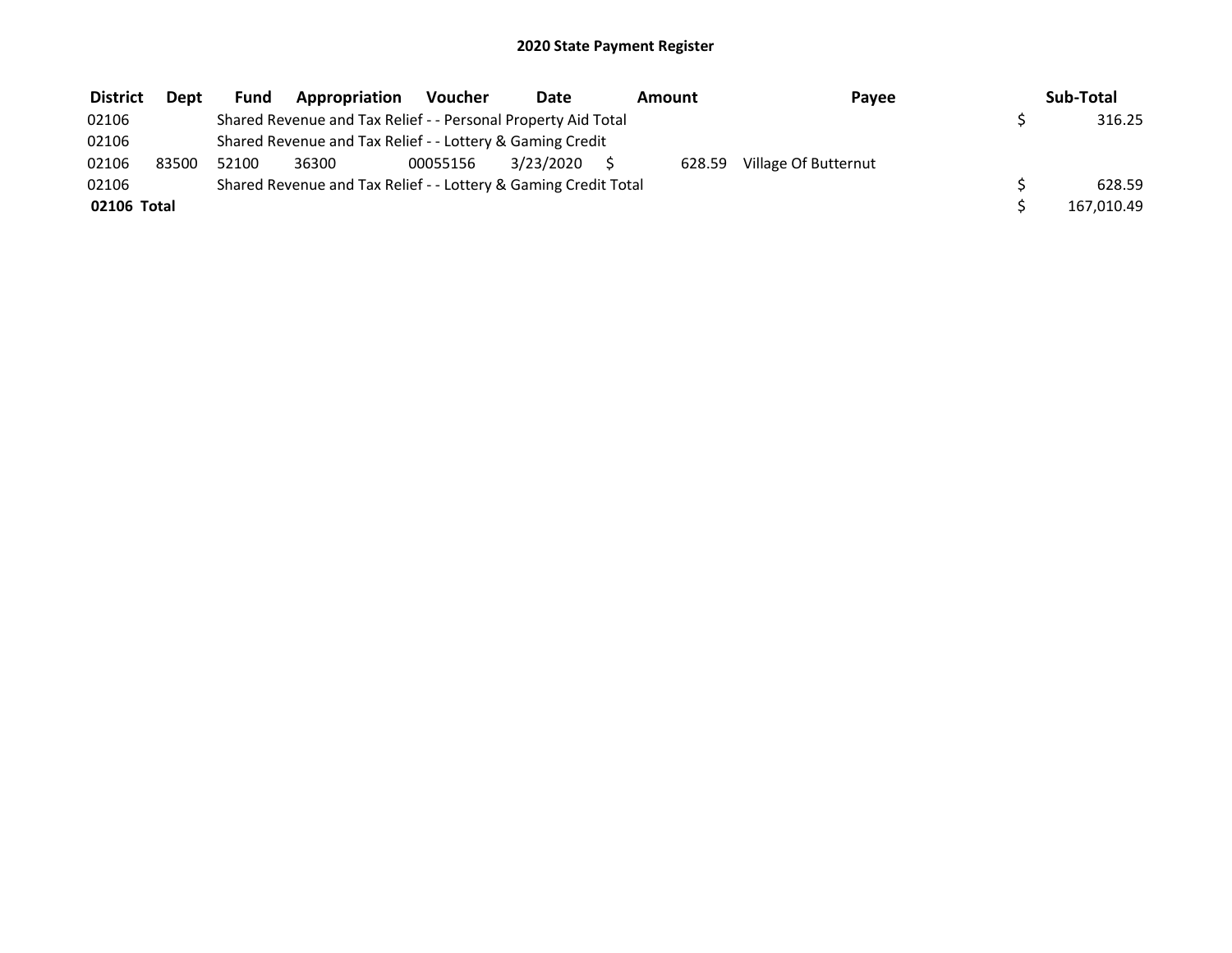| <b>District</b> | <b>Dept</b> | Fund  | Appropriation                                                      | Voucher  | <b>Date</b> |      | <b>Amount</b> |                 | Payee |    | Sub-Total  |
|-----------------|-------------|-------|--------------------------------------------------------------------|----------|-------------|------|---------------|-----------------|-------|----|------------|
| 02201           |             |       | Dept of Safety & Prof Services - - Fire Dues Distribution          |          |             |      |               |                 |       |    |            |
| 02201           | 16500       | 10000 | 22500                                                              | 00035601 | 7/20/2020   | \$   | 21,057.33     | City of Ashland |       |    |            |
| 02201           |             |       | Dept of Safety & Prof Services - - Fire Dues Distribution Total    |          |             |      |               |                 |       |    |            |
| 02201           |             |       | Dept of Natural Resources - - Gen Program Ops-State Funds          |          |             |      |               |                 |       |    |            |
| 02201           | 37000       | 21200 | 16100                                                              | 00377656 | 1/9/2020    | \$   | 140.66        | City of Ashland |       |    |            |
| 02201           | 37000       | 21200 | 16100                                                              | 00381836 | 1/31/2020   | \$   | 100.00        | City of Ashland |       |    |            |
| 02201           | 37000       | 21200 | 16100                                                              | 00426513 | 8/20/2020   | \$,  | 140.66        | City of Ashland |       |    |            |
| 02201           |             |       | Dept of Natural Resources - - Gen Program Ops-State Funds Total    |          |             |      |               |                 |       | \$ | 381.32     |
| 02201           |             |       | Dept of Natural Resources - - Resaids - Cnty Forst, Cl & Mfl       |          |             |      |               |                 |       |    |            |
| 02201           | 37000       | 21200 | 57100                                                              | 00416697 | 6/18/2020   | - \$ | 9.45          | City of Ashland |       |    |            |
| 02201           |             |       | Dept of Natural Resources - - Resaids - Cnty Forst, Cl & Mfl Total |          |             |      |               |                 |       | \$ | 9.45       |
| 02201           |             |       | Dept of Natural Resources - - Rec & Resource Aids, Fed             |          |             |      |               |                 |       |    |            |
| 02201           | 37000       | 21200 | 58300                                                              | 00388525 | 2/12/2020   | \$   | 111,500.00    | City of Ashland |       |    |            |
| 02201           | 37000       | 21200 | 58300                                                              | 00391916 | 3/3/2020    | \$   | 1,621.91      | City of Ashland |       |    |            |
| 02201           |             |       | Dept of Natural Resources - - Rec & Resource Aids, Fed Total       |          |             |      |               |                 |       | \$ | 113,121.91 |
| 02201           |             |       | Dept of Natural Resources - - Fin Asst For Responsible Units       |          |             |      |               |                 |       |    |            |
| 02201           | 37000       | 27400 | 67000                                                              | 00412523 | 5/29/2020   | \$   | 56,546.19     | City of Ashland |       |    |            |
| 02201           |             |       | Dept of Natural Resources - - Fin Asst For Responsible Units Total |          |             |      |               |                 |       | \$ | 56,546.19  |
| 02201           |             |       | Dept of Natural Resources - - Land Acquisition                     |          |             |      |               |                 |       |    |            |
| 02201           | 37000       | 36300 | TA100                                                              | 00382818 | 1/17/2020   | \$   | 125,843.00    | City of Ashland |       |    |            |
| 02201           |             |       | Dept of Natural Resources - - Land Acquisition Total               |          |             |      |               |                 |       | \$ | 125,843.00 |
| 02201           |             |       | WI Dept of Transportation - - Conn Hwy Aids St Fds                 |          |             |      |               |                 |       |    |            |
| 02201           | 39500       | 21100 | 16200                                                              | 00477346 | 1/6/2020    | \$   | 18,476.78     | City of Ashland |       |    |            |
| 02201           | 39500       | 21100 | 16200                                                              | 00507201 | 4/6/2020    | \$   | 18,476.78     | City of Ashland |       |    |            |
| 02201           | 39500       | 21100 | 16200                                                              | 00544193 | 7/6/2020    | \$   | 18,476.78     | City of Ashland |       |    |            |
| 02201           | 39500       | 21100 | 16200                                                              | 00587019 | 10/5/2020   | \$   | 18,476.81     | City of Ashland |       |    |            |
| 02201           |             |       | WI Dept of Transportation - - Conn Hwy Aids St Fds Total           |          |             |      |               |                 |       | \$ | 73,907.15  |
| 02201           |             |       | WI Dept of Transportation - - Trns Aids To Mnc.-Sf                 |          |             |      |               |                 |       |    |            |
| 02201           | 39500       | 21100 | 19100                                                              | 00475529 | 1/6/2020    | \$   | 149,628.32    | City of Ashland |       |    |            |
| 02201           | 39500       | 21100 | 19100                                                              | 00505384 | 4/6/2020    | \$   | 149,628.32    | City of Ashland |       |    |            |
| 02201           | 39500       | 21100 | 19100                                                              | 00542376 | 7/6/2020    | \$   | 149,628.32    | City of Ashland |       |    |            |
| 02201           | 39500       | 21100 | 19100                                                              | 00585202 | 10/5/2020   | \$   | 149,628.32    | City of Ashland |       |    |            |
| 02201           |             |       | WI Dept of Transportation - - Trns Aids To Mnc.-Sf Total           |          |             |      |               |                 |       | \$ | 598,513.28 |
| 02201           |             |       | WI Dept of Transportation - - Loc Rd Imp Prg St Fd                 |          |             |      |               |                 |       |    |            |
| 02201           | 39500       | 21100 | 27800                                                              | 00624508 | 12/9/2020   | \$   | 8,010.21      | City of Ashland |       |    |            |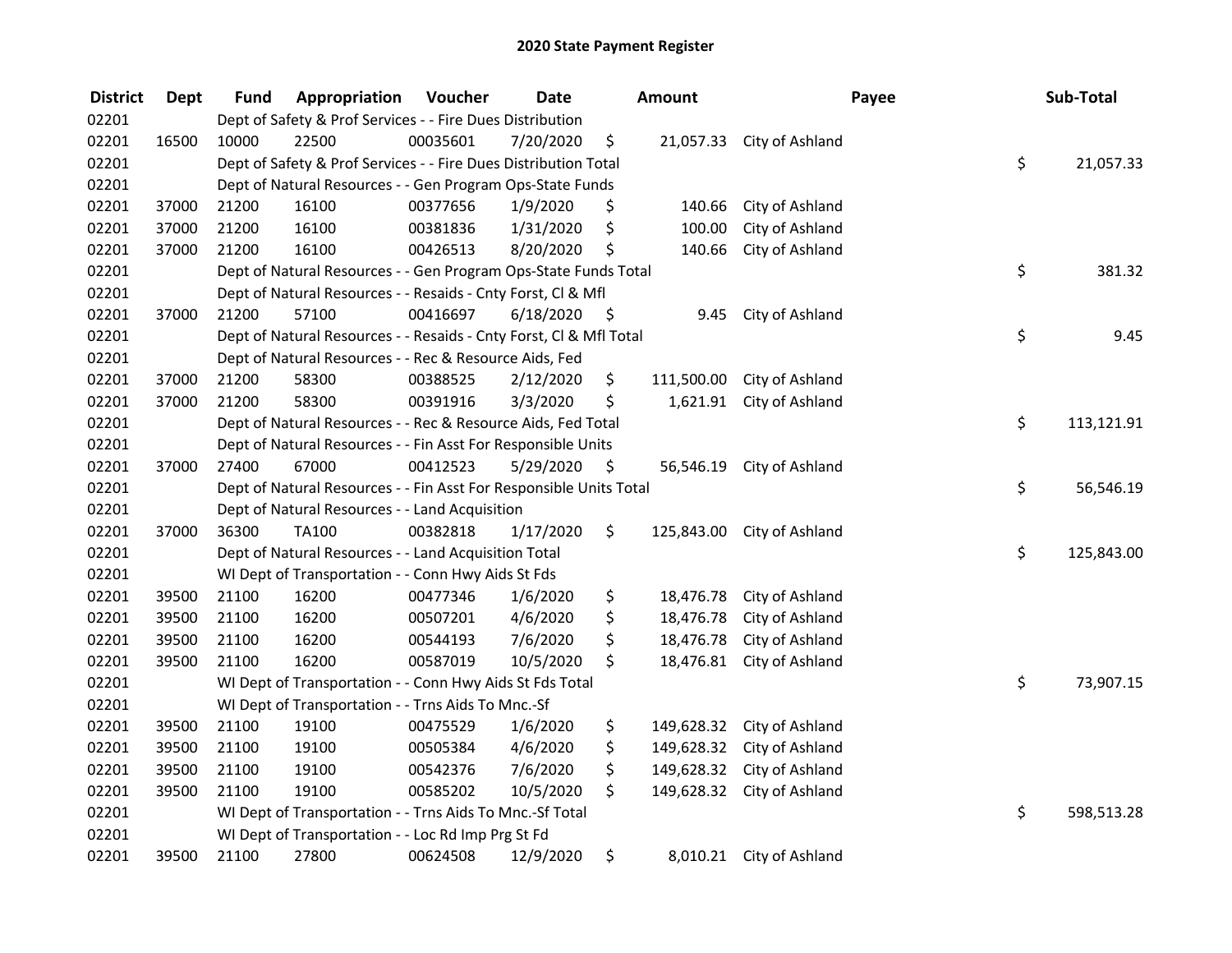| <b>District</b> | <b>Dept</b> | <b>Fund</b>                                                      | Appropriation                                                                   | Voucher  | <b>Date</b>             |                    | Amount    |                 | Payee |    | Sub-Total  |
|-----------------|-------------|------------------------------------------------------------------|---------------------------------------------------------------------------------|----------|-------------------------|--------------------|-----------|-----------------|-------|----|------------|
| 02201           | 39500       | 21100                                                            | 27800                                                                           | 00631076 | 12/28/2020 \$           |                    | 14,298.87 | City of Ashland |       |    |            |
| 02201           |             |                                                                  | WI Dept of Transportation - - Loc Rd Imp Prg St Fd Total                        |          |                         |                    |           |                 |       | \$ | 22,309.08  |
| 02201           |             | Department of Health Services - - Emergency Medical Services, Ai |                                                                                 |          |                         |                    |           |                 |       |    |            |
| 02201           | 43500       | 10000                                                            | 11900                                                                           | 00378973 | 9/15/2020               | \$                 | 5,882.94  | City of Ashland |       |    |            |
| 02201           |             |                                                                  | Department of Health Services - - Emergency Medical Services, Ai Total          |          |                         |                    |           |                 |       | \$ | 5,882.94   |
| 02201           |             |                                                                  | Department of Health Services - - Prepaid Medical Transport Reimbursement       |          |                         |                    |           |                 |       |    |            |
| 02201           | 43500       | 10000                                                            | 16300                                                                           |          | AMBULANCE 11/16/2020 \$ |                    | 57,568.09 | City of Ashland |       |    |            |
| 02201           |             |                                                                  | Department of Health Services - - Prepaid Medical Transport Reimbursement Total |          |                         |                    |           |                 |       | \$ | 57,568.09  |
| 02201           |             |                                                                  | Department of Justice - - Drug Trafficking Resp Grants                          |          |                         |                    |           |                 |       |    |            |
| 02201           | 45500       | 10000                                                            | 20800                                                                           | 00086360 | 7/27/2020               | \$                 | 4,264.98  | City of Ashland |       |    |            |
| 02201           | 45500       | 10000                                                            | 20800                                                                           | 00090311 | 11/16/2020              | \$                 | 11,158.64 | City of Ashland |       |    |            |
| 02201           | 45500       | 10000                                                            | 20800                                                                           | 00092164 | 12/18/2020 \$           |                    | 207.99    | City of Ashland |       |    |            |
| 02201           |             |                                                                  | Department of Justice - - Drug Trafficking Resp Grants Total                    |          |                         |                    |           |                 |       | \$ | 15,631.61  |
| 02201           |             |                                                                  | Department of Justice - - Law Enforcement Train, Local                          |          |                         |                    |           |                 |       |    |            |
| 02201           | 45500       | 10000                                                            | 23100                                                                           | 00090827 | 11/25/2020 \$           |                    | 3,200.00  | City of Ashland |       |    |            |
| 02201           |             |                                                                  | Department of Justice - - Law Enforcement Train, Local Total                    |          |                         |                    |           |                 |       | \$ | 3,200.00   |
| 02201           |             |                                                                  | Department of Military Affairs - - Disaster Recovery Aid                        |          |                         |                    |           |                 |       |    |            |
| 02201           | 46500       | 10000                                                            | 30500                                                                           | 00073963 | 2/14/2020               | \$                 | 7,220.61  | City of Ashland |       |    |            |
| 02201           |             |                                                                  | Department of Military Affairs - - Disaster Recovery Aid Total                  |          |                         |                    |           |                 |       | \$ | 7,220.61   |
| 02201           |             |                                                                  | Department of Military Affairs - - Regional Emergency Response Gr               |          |                         |                    |           |                 |       |    |            |
| 02201           | 46500       | 10000                                                            | 31300                                                                           | 00082539 | 9/4/2020                | \$                 | 4,220.48  | City of Ashland |       |    |            |
| 02201           |             |                                                                  | Department of Military Affairs - - Regional Emergency Response Gr Total         |          |                         |                    |           |                 |       | \$ | 4,220.48   |
| 02201           |             |                                                                  | Department of Military Affairs - - Federal Aid, Local Assistance                |          |                         |                    |           |                 |       |    |            |
| 02201           | 46500       | 10000                                                            | 34200                                                                           | 00073963 | 2/14/2020               | - \$               | 72,650.36 | City of Ashland |       |    |            |
| 02201           |             |                                                                  | Department of Military Affairs - - Federal Aid, Local Assistance Total          |          |                         |                    |           |                 |       | \$ | 72,650.36  |
| 02201           |             |                                                                  | Department of Administration - - Federal Aid                                    |          |                         |                    |           |                 |       |    |            |
| 02201           | 50500       | 10000                                                            | 14200                                                                           | 00117199 | 2/11/2020               | \$                 | 25,473.66 | City of Ashland |       |    |            |
| 02201           | 50500       | 10000                                                            | 14200                                                                           | 00129686 | 10/2/2020               | \$                 | 33,320.35 | City of Ashland |       |    |            |
| 02201           | 50500       | 10000                                                            | 14200                                                                           | 00132065 | 11/13/2020              | \$                 | 21,656.53 | City of Ashland |       |    |            |
| 02201           | 50500       | 10000                                                            | 14200                                                                           | 00134082 | 12/10/2020 \$           |                    | 51,816.17 | City of Ashland |       |    |            |
| 02201           |             |                                                                  | Department of Administration - - Federal Aid Total                              |          |                         |                    |           |                 |       | \$ | 132,266.71 |
| 02201           |             | Department of Administration - - Federal Aid, Local Assistance   |                                                                                 |          |                         |                    |           |                 |       |    |            |
| 02201           | 50500       | 10000                                                            | 74300                                                                           | 00115952 | 1/24/2020               | $\ddot{\varsigma}$ | 25,000.00 | City of Ashland |       |    |            |
| 02201           |             |                                                                  | Department of Administration - - Federal Aid, Local Assistance Total            |          |                         |                    |           |                 |       | \$ | 25,000.00  |
| 02201           |             | Elections Commission - - General Program Ops, GPR                |                                                                                 |          |                         |                    |           |                 |       |    |            |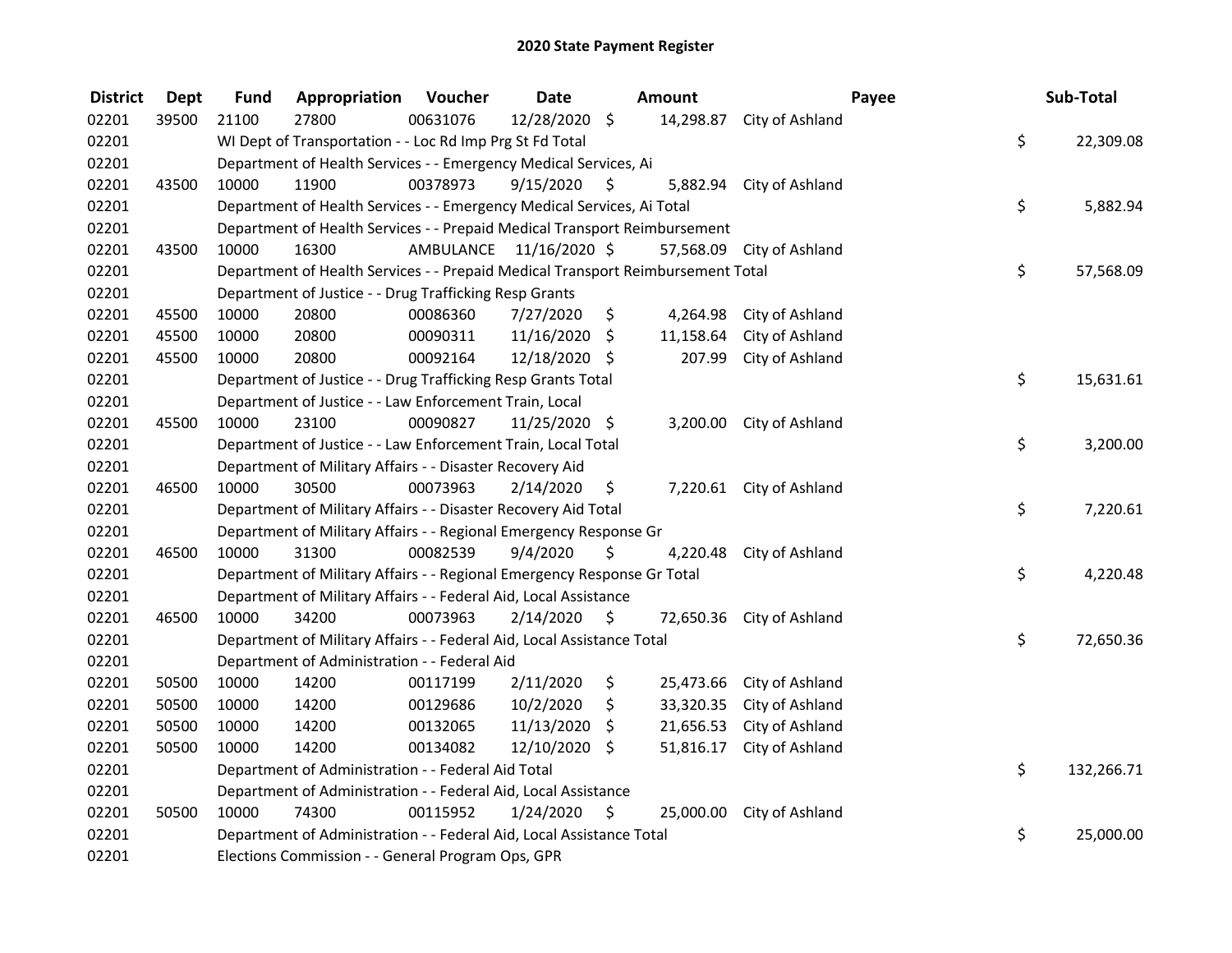| <b>District</b> | <b>Dept</b> | <b>Fund</b> | Appropriation                                                                 | <b>Voucher</b> | <b>Date</b>   |         | <b>Amount</b> |                            | Payee | Sub-Total    |
|-----------------|-------------|-------------|-------------------------------------------------------------------------------|----------------|---------------|---------|---------------|----------------------------|-------|--------------|
| 02201           | 51000       | 10000       | 10100                                                                         | 00005017       | 12/24/2020 \$ |         | 368.15        | City of Ashland            |       |              |
| 02201           |             |             | Elections Commission - - General Program Ops, GPR Total                       |                |               |         |               |                            | \$    | 368.15       |
| 02201           |             |             | Elections Commission - - 2018 Hava Election Security                          |                |               |         |               |                            |       |              |
| 02201           | 51000       | 22000       | 18200                                                                         | 00004082       | 8/4/2020      | \$      |               | 5,073.00 City of Ashland   |       |              |
| 02201           |             |             | Elections Commission - - 2018 Hava Election Security Total                    |                |               |         |               |                            | \$    | 5,073.00     |
| 02201           |             |             | Shared Revenue and Tax Relief - - Expenditure Restraint Program               |                |               |         |               |                            |       |              |
| 02201           | 83500       | 10000       | 10100                                                                         | 00067479       | 7/27/2020     | \$      | 115,496.87    | City of Ashland            |       |              |
| 02201           |             |             | Shared Revenue and Tax Relief - - Expenditure Restraint Program Total         |                |               |         |               |                            | \$    | 115,496.87   |
| 02201           |             |             | Shared Revenue and Tax Relief - - County And Municipal Aid                    |                |               |         |               |                            |       |              |
| 02201           | 83500       | 10000       | 10500                                                                         | 00067479       | 7/27/2020     | S.      | 531,533.85    | City of Ashland            |       |              |
| 02201           | 83500       | 10000       | 10500                                                                         | 00071440       | 11/16/2020    | \$      | 2,954,457.08  | City of Ashland            |       |              |
| 02201           |             |             | Shared Revenue and Tax Relief - - County And Municipal Aid Total              |                |               |         |               |                            | \$    | 3,485,990.93 |
| 02201           |             |             | Shared Revenue and Tax Relief - - Exempt Computer Aid                         |                |               |         |               |                            |       |              |
| 02201           | 83500       | 10000       | 10900                                                                         | 00064676       | 7/27/2020     | \$      | 18,529.26     | City of Ashland            |       |              |
| 02201           | 83500       | 10000       | 10900                                                                         | 00066911       | 7/27/2020     | \$      | 6,964.26      | City of Ashland            |       |              |
| 02201           |             |             | Shared Revenue and Tax Relief - - Exempt Computer Aid Total                   |                |               |         |               |                            | \$    | 25,493.52    |
| 02201           |             |             | Shared Revenue and Tax Relief - - Utility Aid                                 |                |               |         |               |                            |       |              |
| 02201           | 83500       | 10000       | 11000                                                                         | 00067479       | 7/27/2020     | \$      |               | 32,115.29 City of Ashland  |       |              |
| 02201           | 83500       | 10000       | 11000                                                                         | 00071440       | 11/16/2020    | $\zeta$ |               | 183,322.54 City of Ashland |       |              |
| 02201           |             |             | Shared Revenue and Tax Relief - - Utility Aid Total                           |                |               |         |               |                            | \$    | 215,437.83   |
| 02201           |             |             | Shared Revenue and Tax Relief - - Personal Property Aid                       |                |               |         |               |                            |       |              |
| 02201           | 83500       | 10000       | 11100                                                                         | 00060041       | 5/4/2020      | \$      | 47,870.70     | City of Ashland            |       |              |
| 02201           | 83500       | 10000       | 11100                                                                         | 00062355       | 5/4/2020      | \$      | 4,936.59      | City of Ashland            |       |              |
| 02201           |             |             | Shared Revenue and Tax Relief - - Personal Property Aid Total                 |                |               |         |               |                            | \$    | 52,807.29    |
| 02201           |             |             | Shared Revenue and Tax Relief - - State Aid; Video Service Provider Fee       |                |               |         |               |                            |       |              |
| 02201           | 83500       | 10000       | 11200                                                                         | 00064054       | 7/27/2020     | \$      | 9,526.98      | City of Ashland            |       |              |
| 02201           |             |             | Shared Revenue and Tax Relief - - State Aid; Video Service Provider Fee Total |                |               |         |               |                            | \$    | 9,526.98     |
| 02201           |             |             | Shared Revenue and Tax Relief - - Payments For Municipal Svcs                 |                |               |         |               |                            |       |              |
| 02201           | 83500       | 10000       | 50100                                                                         | 00054742       | 2/3/2020      | \$      | 5,180.20      | City of Ashland            |       |              |
| 02201           |             |             | Shared Revenue and Tax Relief - - Payments For Municipal Svcs Total           |                |               |         |               |                            | \$    | 5,180.20     |
| 02201           |             |             | Shared Revenue and Tax Relief - - Lottery & Gaming Credit                     |                |               |         |               |                            |       |              |
| 02201           | 83500       | 52100       | 36300                                                                         | 00055157       | 3/23/2020     | - \$    |               | 11,823.60 City of Ashland  |       |              |
| 02201           |             |             | Shared Revenue and Tax Relief - - Lottery & Gaming Credit Total               |                |               |         |               |                            | \$    | 11,823.60    |
| 02201 Total     |             |             |                                                                               |                |               |         |               |                            | \$    | 5,262,527.88 |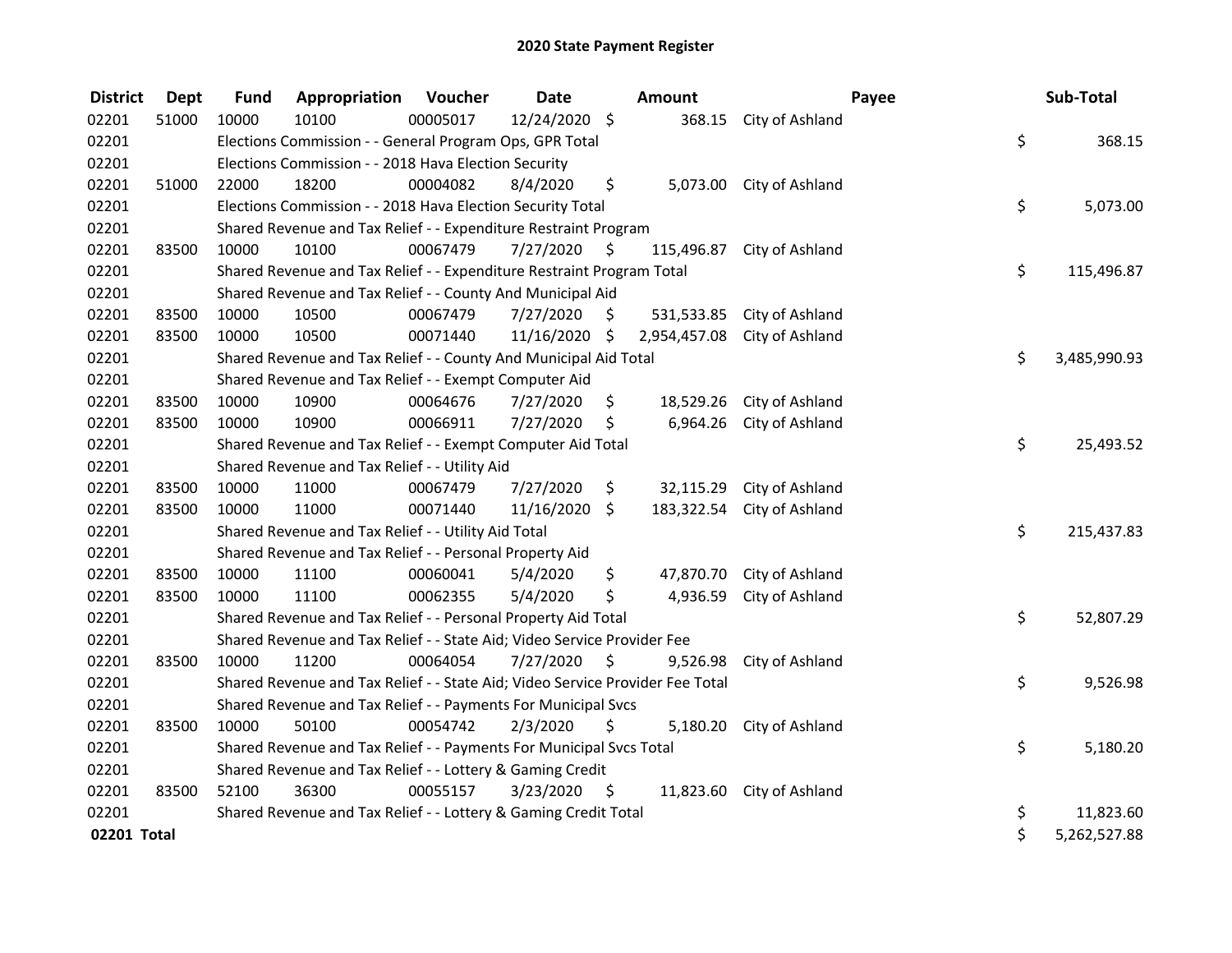| <b>District</b> | <b>Dept</b> | Fund                                                                  | Appropriation                                                                   | Voucher  | <b>Date</b>             |                     | Amount     |                          | Payee |    | Sub-Total  |
|-----------------|-------------|-----------------------------------------------------------------------|---------------------------------------------------------------------------------|----------|-------------------------|---------------------|------------|--------------------------|-------|----|------------|
| 02251           |             |                                                                       | Dept of Safety & Prof Services - - Fire Dues Distribution                       |          |                         |                     |            |                          |       |    |            |
| 02251           | 16500       | 10000                                                                 | 22500                                                                           | 00035602 | 7/20/2020               | \$                  |            | 1,070.18 City Of Mellen  |       |    |            |
| 02251           |             | \$<br>Dept of Safety & Prof Services - - Fire Dues Distribution Total |                                                                                 |          |                         |                     |            |                          |       |    | 1,070.18   |
| 02251           |             |                                                                       | Dept of Natural Resources - - Aids In Lieu Of Taxes - Gener                     |          |                         |                     |            |                          |       |    |            |
| 02251           | 37000       | 10000                                                                 | 50300                                                                           | 00382239 | 1/13/2020               | \$                  | 187.29     | City Of Mellen           |       |    |            |
| 02251           |             |                                                                       | Dept of Natural Resources - - Aids In Lieu Of Taxes - Gener Total               |          |                         |                     |            |                          |       | \$ | 187.29     |
| 02251           |             |                                                                       | WI Dept of Transportation - - Trns Aids To Mnc.-Sf                              |          |                         |                     |            |                          |       |    |            |
| 02251           | 39500       | 21100                                                                 | 19100                                                                           | 00475530 | 1/6/2020                | \$                  |            | 15,361.93 City Of Mellen |       |    |            |
| 02251           | 39500       | 21100                                                                 | 19100                                                                           | 00505385 | 4/6/2020                | \$                  | 15,361.93  | City Of Mellen           |       |    |            |
| 02251           | 39500       | 21100                                                                 | 19100                                                                           | 00542377 | 7/6/2020                | \$                  | 15,361.93  | City Of Mellen           |       |    |            |
| 02251           | 39500       | 21100                                                                 | 19100                                                                           | 00585203 | 10/5/2020               | \$                  | 15,361.95  | City Of Mellen           |       |    |            |
| 02251           |             |                                                                       | WI Dept of Transportation - - Trns Aids To Mnc.-Sf Total                        |          |                         |                     |            |                          |       | \$ | 61,447.74  |
| 02251           |             |                                                                       | Department of Health Services - - Prepaid Medical Transport Reimbursement       |          |                         |                     |            |                          |       |    |            |
| 02251           | 43500       | 10000                                                                 | 16300                                                                           |          | AMBULANCE 11/16/2020 \$ |                     |            | 3,176.62 City Of Mellen  |       |    |            |
| 02251           |             |                                                                       | Department of Health Services - - Prepaid Medical Transport Reimbursement Total |          |                         |                     |            |                          |       | \$ | 3,176.62   |
| 02251           |             |                                                                       | Department of Justice - - Law Enforcement Train, Local                          |          |                         |                     |            |                          |       |    |            |
| 02251           | 45500       | 10000                                                                 | 23100                                                                           | 00091327 | 12/4/2020               | \$                  | 480.00     | City Of Mellen           |       |    |            |
| 02251           |             |                                                                       | Department of Justice - - Law Enforcement Train, Local Total                    |          |                         |                     |            |                          |       | \$ | 480.00     |
| 02251           |             |                                                                       | Department of Administration - - Federal Aid                                    |          |                         |                     |            |                          |       |    |            |
| 02251           | 50500       | 10000                                                                 | 14200                                                                           | 00134083 | 12/10/2020 \$           |                     | 11,510.00  | City Of Mellen           |       |    |            |
| 02251           | 50500       | 10000                                                                 | 14200                                                                           | 00136069 | 12/17/2020 \$           |                     | 1,221.58   | City Of Mellen           |       |    |            |
| 02251           |             |                                                                       | Department of Administration - - Federal Aid Total                              |          |                         |                     |            |                          |       | \$ | 12,731.58  |
| 02251           |             |                                                                       | Shared Revenue and Tax Relief - - Expenditure Restraint Program                 |          |                         |                     |            |                          |       |    |            |
| 02251           | 83500       | 10000                                                                 | 10100                                                                           | 00067480 | 7/27/2020               | $\ddot{\mathsf{S}}$ | 4,267.88   | City Of Mellen           |       |    |            |
| 02251           |             |                                                                       | Shared Revenue and Tax Relief - - Expenditure Restraint Program Total           |          |                         |                     |            |                          |       | \$ | 4,267.88   |
| 02251           |             |                                                                       | Shared Revenue and Tax Relief - - County And Municipal Aid                      |          |                         |                     |            |                          |       |    |            |
| 02251           | 83500       | 10000                                                                 | 10500                                                                           | 00067480 | 7/27/2020               | \$                  | 60,501.64  | City Of Mellen           |       |    |            |
| 02251           | 83500       | 10000                                                                 | 10500                                                                           | 00071441 | 11/16/2020 \$           |                     | 339,666.02 | City Of Mellen           |       |    |            |
| 02251           |             |                                                                       | Shared Revenue and Tax Relief - - County And Municipal Aid Total                |          |                         |                     |            |                          |       | \$ | 400,167.66 |
| 02251           |             |                                                                       | Shared Revenue and Tax Relief - - Exempt Computer Aid                           |          |                         |                     |            |                          |       |    |            |
| 02251           | 83500       | 10000                                                                 | 10900                                                                           | 00064677 | 7/27/2020               | \$                  | 348.19     | City Of Mellen           |       |    |            |
| 02251           |             |                                                                       | Shared Revenue and Tax Relief - - Exempt Computer Aid Total                     |          |                         |                     |            |                          |       | \$ | 348.19     |
| 02251           |             |                                                                       | Shared Revenue and Tax Relief - - Utility Aid                                   |          |                         |                     |            |                          |       |    |            |
| 02251           | 83500       | 10000                                                                 | 11000                                                                           | 00067480 | 7/27/2020               | \$                  |            | 989.92 City Of Mellen    |       |    |            |
| 02251           | 83500       | 10000                                                                 | 11000                                                                           | 00071441 | 11/16/2020              | -\$                 | 6,489.70   | City Of Mellen           |       |    |            |